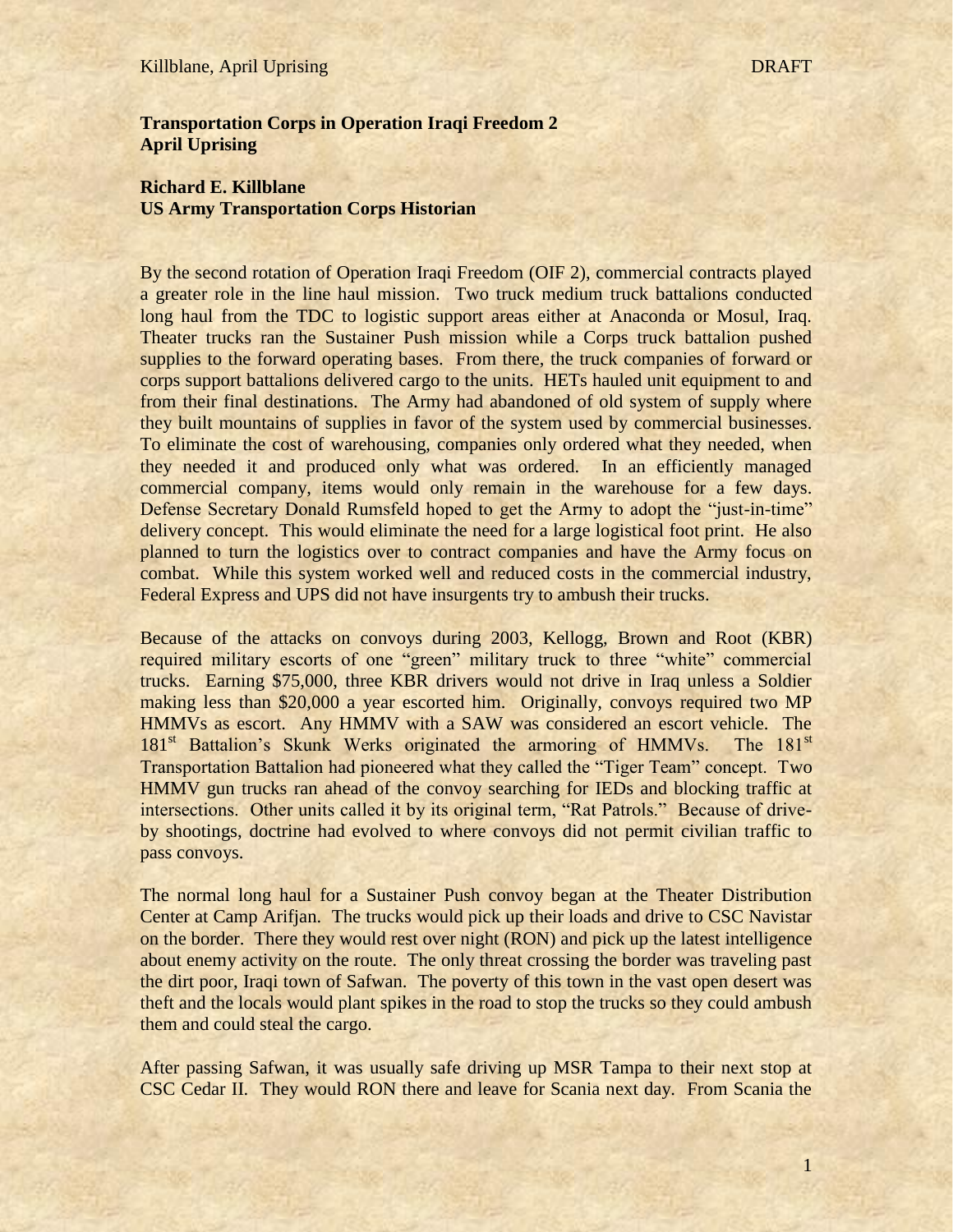convoys entered "Indian country." The closer the convoys came to Baghdad, the greater the likelihood of an ambush. This was the longest stretch of the long haul. The Sustainer Push convoys would stop at Anaconda and those heading for Mosul would depart the next morning. After downloading their cargo, the convoys would return. Depending upon the efficiency of the cargo transfer teams, the average convoy lasted from ten to twelve days. The drivers usually had one day off then were on the road again.

During OIF 1, the active duty truck companies and their battalion and group headquarters had arrived among the first transportation units in theater and provided the bulk of the transportation units, primarily since the National Guard and US Army Reserve companies took more time to mobilize. Since these Guard and Reserve companies had to be full strength to deploy, they borrowed squads from other companies. Most units were at 70 percent strength and the Soldiers cross-leveled at least knew the friends from their companies. Many of these cross-leveled Solders had volunteered, thinking that this might be their only opportunity to go to war. They had no idea that this war would drain the manpower pool of the Guard and Reserves.

During OIF 1, it became apparent that this struggle to rebuild the country of Iraq and ensure the successful establishment of a democratic government would require the presence of the US Army for several years. Consequently, USCENTCOM released many of the active duty units early, knowing that they would return for multiple tours. The remaining Guard and Reserve units had the privilege of completing the first one-year "boots-on-the-ground" (BOG) by March 2004. Units would leave within days of each other, creating a huge surge in transportation requirements to move vehicles and equipment that would challenge transportation management.

The transportation companies replacing the OIF 1 rotation would come almost exclusively from the Guard and Reserve. Keep in mind that many of them had offered up as much as 30 percent of their command to fill out the OIF 1 companies. Many of the OIF 2 truck companies were below 50 percent strength when mobilized for their deployment. This created a significant leadership challenge in that these cross-leveled Soldiers came from a broader manpower pool, other than just transportation units. The severe shortages resulted in majors commanding companies, captains commanding platoons and sergeants first class acting as first sergeants. In addition, many of the Soldiers did not know each other before they arrived at the mob station. Leaders would have to build cohesion and pride out of what ever tools the units brought from their home station, such as unit identity and history. What these citizen Soldiers lacked in discipline and training, however, they made up for with greater maturity and experience. They brought skills honed by their other professions that would prove integral to their operational success as the escalating insurgency turned its wrath on the convoys. They would answer the question of how well the citizen soldiers did business. During OIF 2, from top to bottom, transportation would be provided by the National Guard and Reserves.

#### Theater Transportation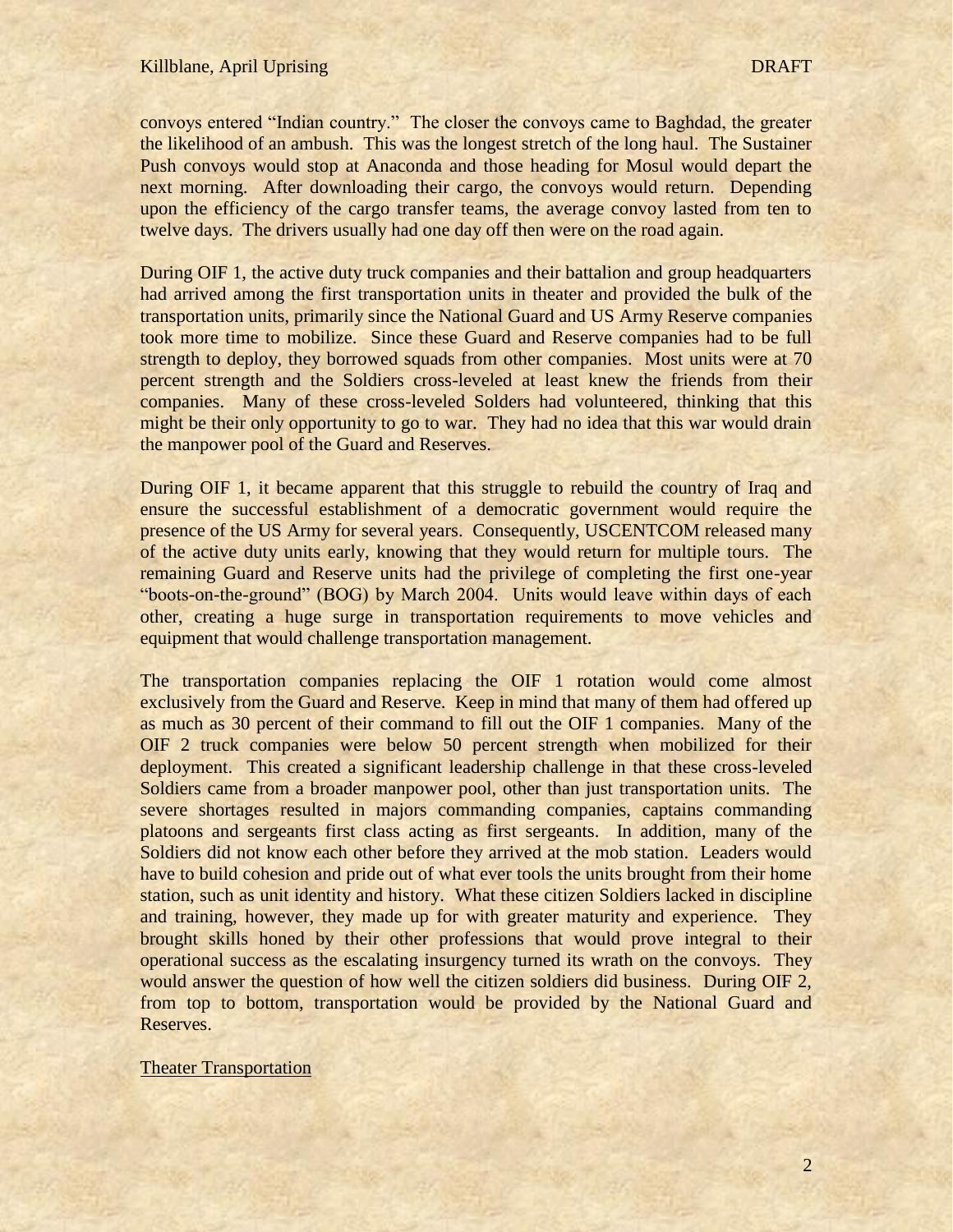The 375<sup>th</sup> Transportation Group, commanded by COL W. Cory Youmans, replaced the  $32<sup>nd</sup>$  Transportation Group with its headquarters at Camp Arifjan, Kuwait. The  $375<sup>th</sup>$ Group Headquarters arrived in January and completed their transfer of authority on 7 February. To ensure some overlap, the group headquarters were replaced before the battalion headquarters, then the companies. By that time the truck battalions by type of truck and mission. The 419<sup>th</sup> Transportation Battalion, commanded by LTC Todd Burch, had responsibility for the commercial contract transportation out of Camp Arifjan. Their medium truck and PLS companies escorted Heavy Lift 1 and 2 host nation contract vehicles from the Theater Distribution Center to the Corps Distribution Center. The medium truck companies of the 346<sup>th</sup> Transportation Battalion commanded by LTC Darrel Daughtery, escorted KBR contract trucks out of Camp Navistar on the Kuwait-Iraq border on the Iraqi Express run to Anaconda and Mosul. They had abandoned the trailer transfer points and the trucks conducted long haul missions. The 495<sup>th</sup> Transportation Battalion had all the HET companies at Camp Arifjan. They moved units straight to their camps and brought units back to Kuwait for redeployment. The  $10<sup>th</sup>$ Terminal Battalion ran port clearance operations at the SPOD.

The 766<sup>th</sup> Transportation Battalion replaced the 495<sup>th</sup> Battalion and assumed control of the  $129<sup>th</sup>$ ,  $1083<sup>rd</sup>$ , and  $1175<sup>th</sup>$  HET Companies. The  $175<sup>th</sup>$  HET belonged to the  $419<sup>th</sup>$ Battalion. The 2123<sup>rd</sup> Transportation Company (HET), Kentucky National Guard, arrived in Kuwait in January. While other units conducted one-year tours in theater, the active duty  $96<sup>th</sup>$  and  $233<sup>rd</sup>$  HET Companies, which had participated in OIF 1, rotated in theater for four to six months to relocate the equipment of the arriving and retrograding combat units during the February through April surge period. Their biggest customer was bringing the  $1<sup>st</sup>$  Cavalry Division units north and hauling the  $1<sup>st</sup>$  Armored Division back.

PVT Ronald Gallet had just graduated from AIT in December and joined the 1<sup>st</sup> Platoon, 96<sup>th</sup> HET Company at Fort Hood, Texas, on 9 January 2004. He had not even time to draw his DCUs for the deployment. The battalion sergeant major had someone buy him two pair of DCUs just so he could stand formation. SFC Samuel Powell, Jr. was the platoon sergeant and LT Renina Miller was the platoon leader. They arrived in Kuwait on 23 February to replace the  $129<sup>th</sup> HET$  (USAR), from Kansas City, Kansas. They conducted two right seat rides with the  $129<sup>th</sup> HET$  before the latter left. They had been pretty lucky as nothing had happened to them.<sup>1</sup>

This was the second rotation for the 96<sup>th</sup> HET, but the first time for SFC Powell with that company. He had deployed to Afghanistan in July 2002. While getting ready for the deployment, they had searched CALL for any information and found TTPs on how to spot IEDs. After the right seat rides, they conducted about five convoys on their own prior to Easter and only encountered occasional small arms fire.<sup>2</sup>

<sup>&</sup>lt;sup>1</sup> Summary of interview with SFC Samuel Powell, Jr. and SPC Ronald Gallet by Richard Killblane, 12 **March 2005.** 

<sup>&</sup>lt;sup>2</sup> Powell and Gallet interview.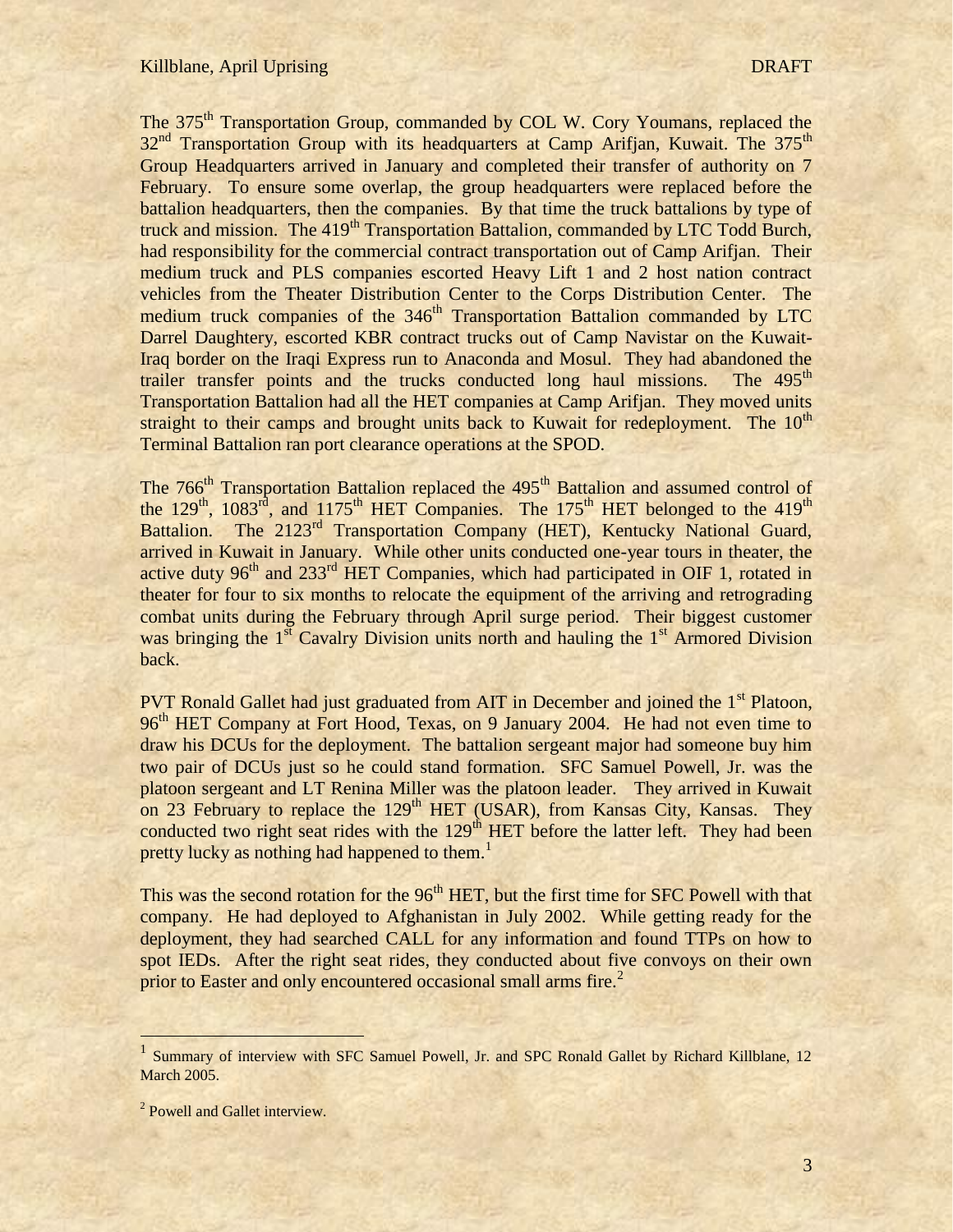The  $812<sup>th</sup>$  Battalion, commanded by LTC Thomas W. Sisinyak, replaced the  $396<sup>th</sup>$ Battalion and picked up control of all the newly arrived medium truck companies:

172nd Medium Truck (NG NB)  $227<sup>th</sup>$  Medium Truck (NG NC)  $1450^{\text{th}}$  Medium Truck (NG NC) 1486<sup>th</sup> Medium Truck (NG OH) 1487<sup>th</sup> Medium Truck (NG OH)

The 591<sup>st</sup> Transportation Detachment ran a trailer transfer point (TTP) at Navistar. The 227<sup>th</sup> Medium Truck Company, from Albemarle, North Carolina, arrived in Kuwait on 14 March 2004. The 1450<sup>th</sup> Medium Truck, from Lenoir, North Carolina, started the Iraqi Express mission from Navistar to Anaconda in March. The 1486<sup>th</sup> TC helped out.

The 172<sup>nd</sup> Medium Truck Company, from Omaha, Nebraska, arrived in Kuwait on 3 March. 50 percent of the company was cross-leveled from other National Guard companies. This company had a long proud history. It had deployed to the Vietnam War and Operation Desert Storm. Its company commander, CPT George Petropoulos, had served in the company since he was a lieutenant and would keep their traditions alive. This company had something to rally around. On its way to Vietnam, it had "acquired" a plaster statue of a crow as its mascot while waiting at Fort Lewis, Washington. This crow had accompanied the same company to Desert Storm and found its new home in Kuwait. The crow was so famous that when word spread of its presence, colonels and general officers, who had seen it as junior officers in Vietnam, paid homage to it at Navistar. CPT Petropoulos also made up a stencil of the "Rolling Crow" for the doors of his trucks. The company had 40,000 pounds of steel donated to them while they were at the mobilization station. They brought it over as blocking and bracing material and got in trouble for bringing it even though TAACOM had not developed add-on armor for the M915s. This company replaced the 459<sup>th</sup> Transportation Company. Its commander, CPT Bisby, sold Petropoulos and his first sergeant, Alan W. Gerard, on the need to create its own gun truck platoon. They initially built nine HMMV gun trucks crewed with nontruck drivers.

The 1486<sup>th</sup> Transportation Company, National Guard from Mansfield, Ohio, arrived in Kuwait in February and moved to Cedar II on 5 March. While at the mob station, SFC Steve Mikes' platoon had learned from the company they would replace, the 740<sup>th</sup> Transportation Company, that they would assume the KBR Escort Mission. The company formed four separate escort teams consisting of 12 Soldiers and four vehicles to escort anywhere from 15 to 35 flat beds from Cedar II to LSA Anaconda. The cycle took four days, one day northbound, one day southbound, one day maintenance/details and the last day for personal maintenance such as laundry. The rest of the company remained in Kuwait.<sup>3</sup>

The 1487<sup>th</sup> Transportation Company, National Guard from Eaton, Ohio, arrived in Kuwait on 3 February 2004. It was sent Cedar II and conducted its right-seat-ride with the 740<sup>th</sup> Medium Truck Company, from South Dakota, in February. The 740<sup>th</sup> had

<sup>&</sup>lt;sup>3</sup> SFC Steve Mikes email to Richard Killblane, 14 April 2005.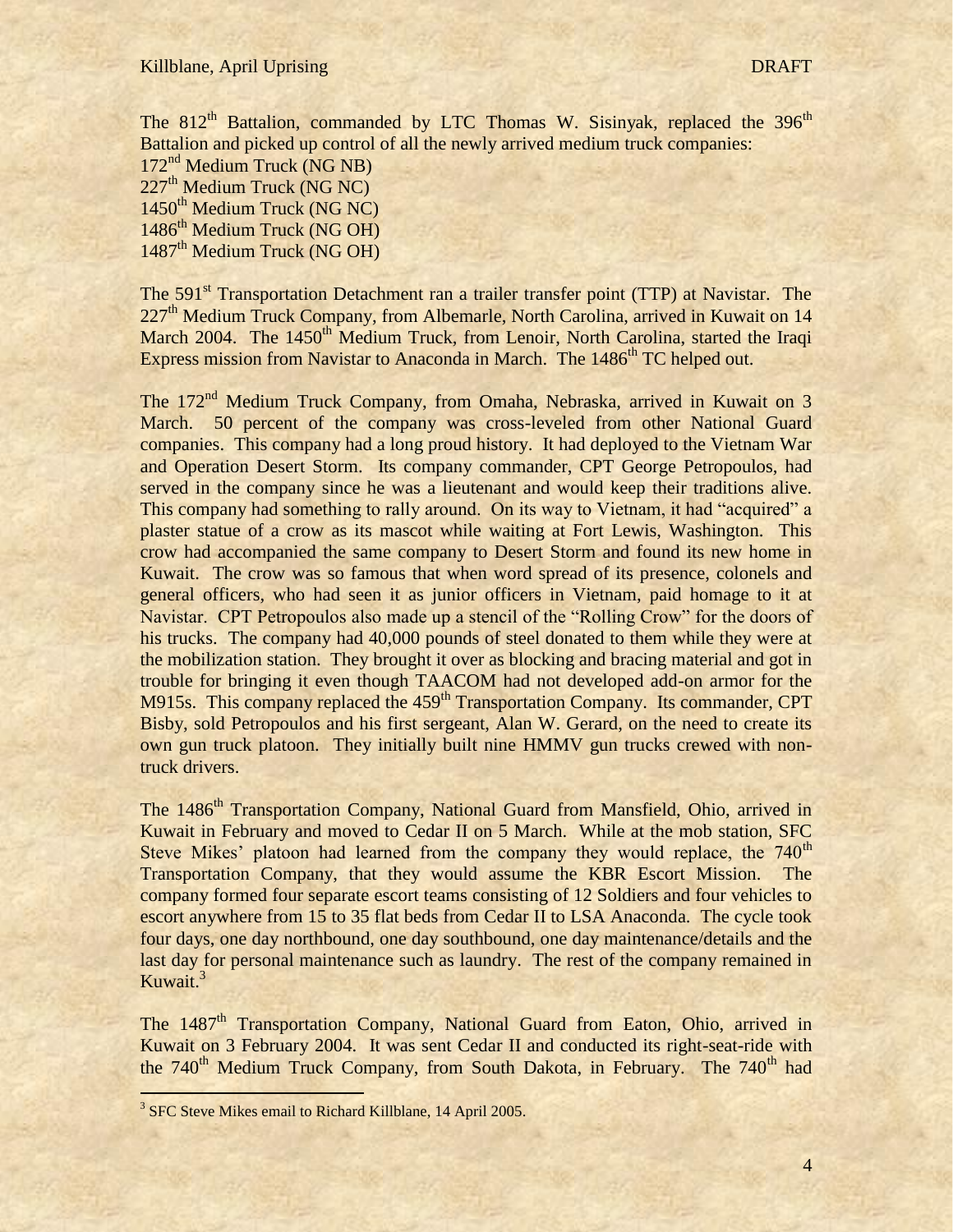conducted Sustainer Push from Kuwait to Cedar II and had never been hit during its year tour. The  $1487<sup>th</sup>$  Transportation Company's first right seat ride with the  $740<sup>th</sup>$  was a five to seven-day trip to the Syrian border. $4$ 

# Logistical Support Area Anaconda, Iraq

The 7<sup>th</sup> Transportation Battalion, commanded by LTC Akin, had replaced the 181<sup>st</sup> Transportation Battalion at Logistic Support Area (LSA) Anaconda. It inherited the Skunk Werks and all the truck companies there. Its mission was to push supplies out to the forward operating bases (FOB) in Iraq. The battalion provided command and control over the arriving companies:

 $369^{\text{th}}$  PLS (USAR)  $630<sup>th</sup>$  Medium Truck (USAR) 644<sup>th</sup> Medium Truck (USAR)  $660$ <sup>th</sup> POL (USAR)  $724^{\text{th}}$  POL (USAR) 744th Light/Medium Truck (USAR) 1052nd Medium Truck (SC NG) 1171<sup>st</sup> Medium Truck (TN NG) 1462<sup>nd</sup> Medium Truck (IL NG) 2632<sup>nd</sup> Air Expeditionary Force Det (USAF) (Gun Truck)

The 2632<sup>nd</sup> Air Expeditionary Force Detachment was a rather unique organization. The demand for truck companies exceeded what the US Army had available so it asked the US Air Force to form three line haul companies. The detachments were formed out of airmen from the Air Expeditionary Force (AEF) "Bucket," an individual manpower pool for deployment. Each Bucket became available or "hot" for a three-month window each year. The Air Force did not have any driver specialty skills so the Army trained them. The first three detachments arrived around January that year with follow-on assignments to Logistical Support Areas Mosul and Anaconda, and Forward Operating Base Speicher. Upon their arrival in Kuwait, their mission changed from line haul to convoy escort or gun trucks. They scrounged weapons, 5-ton trucks and HMMVs then drove up to Camp Anaconda. According to policy, they drew their issue of 150 body bags from a medical unit before crossing into Iraq. That was an equal number of airmen in the detachments. Rumors would later claim that they did so because they did not have much confidence in their mission. Unlike the Army, the Air Force deployed for six-month rotations.<sup>5</sup>

The 724<sup>th</sup> Transportation Company, from Bentonville, Illinois, arrived in Kuwait on 18 February. On 20 February, the  $724<sup>th</sup>$  discovered its vehicles crowded with others at the SPOD in great need of repair. It completed its required convoy live fire training by MPRI at the Udari Range on 27 February. They considered this the best training they had received since their mobilization. It then received its assignment along with the 660<sup>th</sup> TC to the  $7<sup>th</sup>$  Transportation Battalion at Anaconda, Iraq, with the mission to deliver bulk petroleum to BIAP, Al Asad (Camp Webster), TQ (Camp Ridgeway), and Al Ramadi

<sup>4&</sup>lt;br>
<sup>4</sup> 1LT James L. McCormick II, "The 518<sup>th</sup> Combat Gun Truck Company (Provisional) 'U.S. Regulators,"" *Transportation Corps Professional Bulletin*, Winter 2004.

<sup>&</sup>lt;sup>5</sup> Interview of 1LT Justin Parker (USAF) by Richard Killblane, March 2005.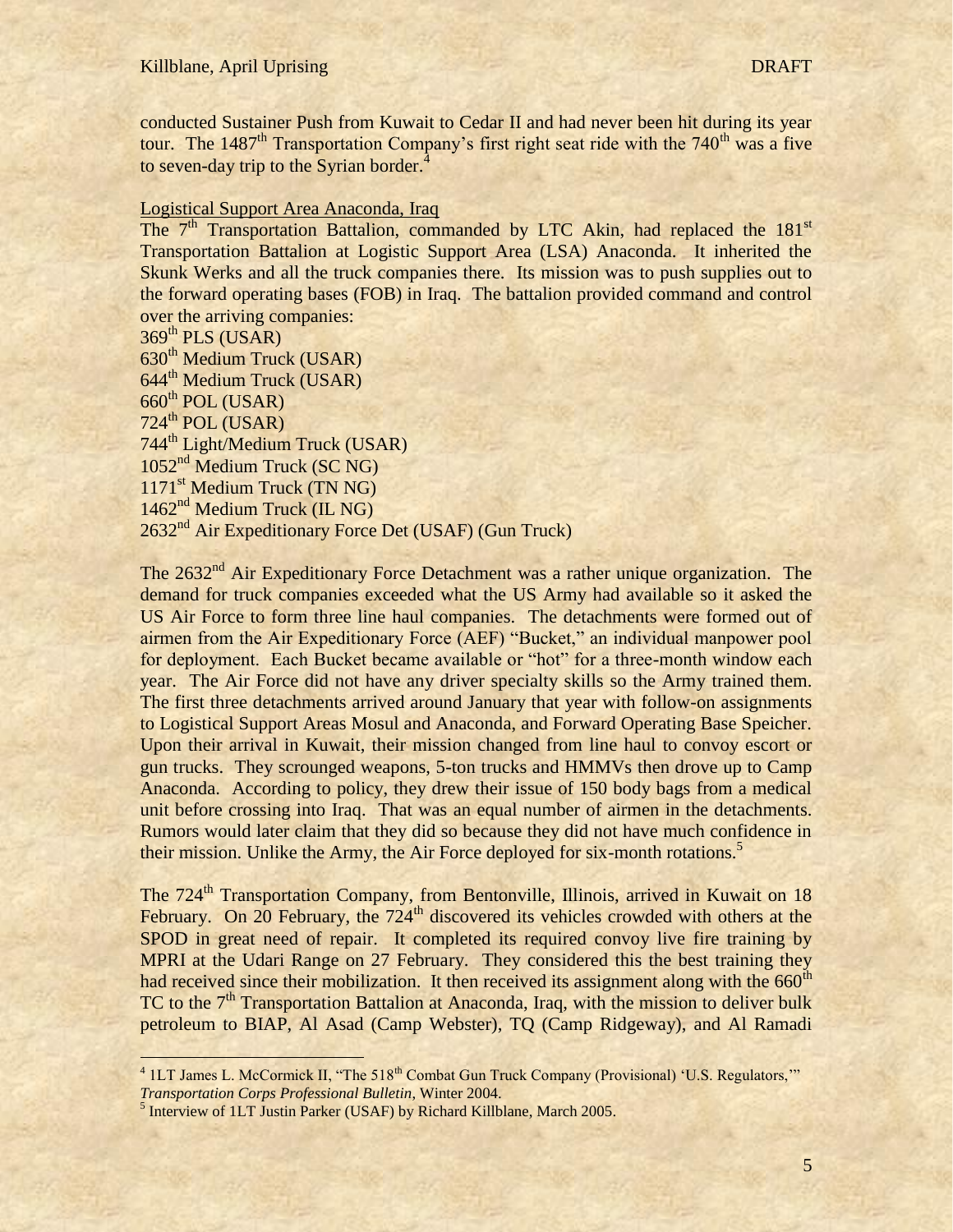#### Killblane, April Uprising DRAFT

(Camp Junction City). On 4 March, a couple NCOS in an M-915 from the  $1742<sup>nd</sup>$  TC arrived at Camp Virginia, Kuwait, to escort the  $724<sup>th</sup>$  to their new home at Anaconda. The next day, they crossed the border, refueled at Convoy Support Center Scania then rested over night (RON) at BIAP. They pushed on to LSA Anaconda and arrived at noon the next day. They began their transfer of authority training with the  $705<sup>th</sup>$  POL the next day. The 705<sup>th</sup> provided right seat rides for one mission to Al Asad. The TOA was completed in five days. The  $705<sup>th</sup>$  also had a FRAGO to leave its equipment in theater, which the  $660<sup>th</sup>$ ,  $724<sup>th</sup>$  and KBR split the fuel tanker systems and the two military companies split the rest of the equipment. They also received the tasking to provide the 1<sup>st</sup> Marine Expeditionary Force (MEF) at Al Asad with a detachment of ten drivers and equipment to support their POL needs.

### Forward Operating Bases (FOB)

The truck companies based at Anaconda pushed cargo to the Forward Operating Bases (FOB). From FOBs, such as Camp Taji, Seitz, Speicher and Warhorse, truck companies of the Corps or Forward Support Battalions pushed out to the combat units.

The 66<sup>th</sup> Medium Truck Company deployed from Kaiserslautern, Germany to Kuwait. It had belonged to the 28<sup>th</sup> Transportation Battalion. It deployed with an additional four uparmored M1109 HMMVs, four M1097 MP fastback HMMVs from the  $95<sup>th</sup>$  MP, four M1097 HMMVs, two up-armored 5-ton trucks, and two 5-tons with ring mounts, above the authorized MTOE. The ADVON of 12 persons had deployed with two iridium cell phones on 8 January 2004 a day before the main body. A few days after their arrival, their M915A3s arrived at the port. The company spent the next three weeks training and preparing for its mission at Camp Udari. They completed the three-day live fire exercise (LFX) run by MPRI. They learned proper convoy procedures, how to fire weapons from a vehicle, correctly stop and perform security on halts in a box formation. They also deployed to Camp Arifjan to have MTS installed in their vehicles. The HMMVs were fitted with armored doors.<sup>6</sup>

On 30 January, the 66<sup>th</sup> Medium Truck left Camp Udair in three serials to Navistar with stops at Cedar, Scania and BIAP and arrived at FOB Speicher, Tikrit, Iraq, on 1 February. There the company relieved the 846<sup>th</sup> Transportation Company. The drivers learned the routes and method of operations by right-seat-rides with the 846<sup>th</sup>. During the months of February and March, the company primarily helped redeploy units back to Kuwait and others deploy north.<sup>7</sup>

### Things Heat Up

l

1LT James McCormick II was a platoon leader in the  $1487<sup>th</sup>$  TC at Navistar. He had been a squad leader in a scout platoon during Operation Desert Storm. His convoy departed Cedar II for BIAP. They RONed at BIAP and departed the next morning at 0600. A pair of Apache helicopter gun ships escorted the convoy on ASR Mobile when an IED exploded next to an M-915. The explosion damaged the truck and wounded both

<sup>&</sup>lt;sup>6</sup> 1LT Emily Sandvig, "66<sup>th</sup> Transportation Company; Road Kings - Raise Up !" *Transportation Corps Professional Bulletin*, Winter 2004.

 $7$  Sandvig, "66<sup>th</sup> Transportation."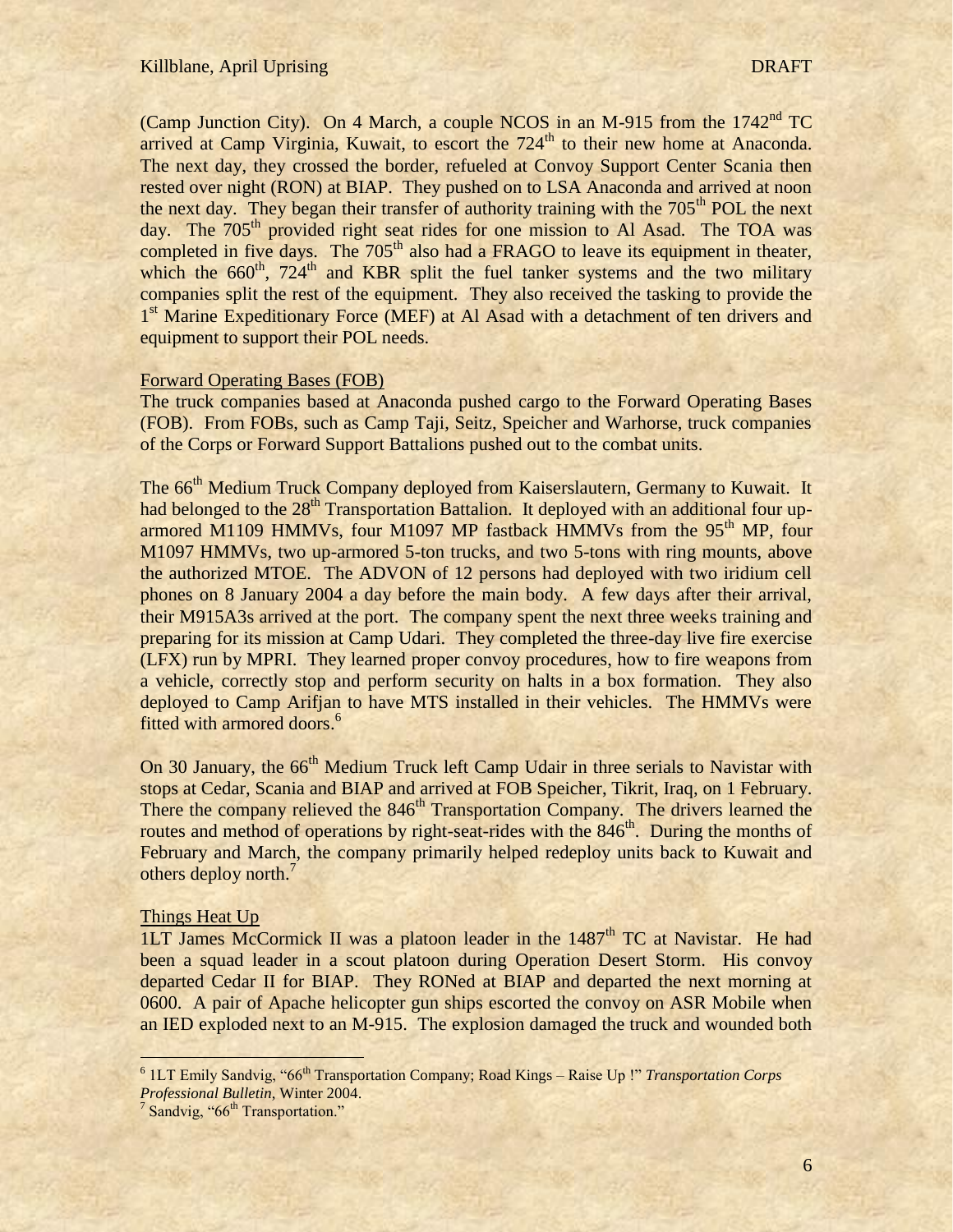drivers. SPC Jacob Bach became the first Soldier of the  $1487<sup>th</sup>$  to become wounded in action.<sup>8</sup>

McCormick asked the platoon leader, "What next?" She looked at him and said that this had never happened to her convoy before. Most of the problems occurred north of CSC Scania and the  $740<sup>th</sup>$  usually just ran convoys to Cedar II near An Nasariyah and back. This was also their first run beyond Cedar. The platoon leader pulled out her folder with the radio frequencies and medevac procedures. McCormick was surprised that no one had memorized the frequencies but him. They called for the medevac but since the helicopter had been shot down near Fallujah, they told the convoy to bring the wounded in. When McCormick walked back to the damaged truck, he saw Soldiers milling around and taking pictures as if it was a traffic accident. They were still in the kill zone. He yelled at the drivers to get back in their trucks. They continued to Camp Champion near Al Ramadi and finished the six-day run without further incident.<sup>9</sup>

After that convoy, McCormick's crew painted alternating tan and black stripes on the shell of his HMMV. This made it very noticeable. McCormick wanted to name it something more fitting of its offensive role, like "the Striped Avenger" or "the Raptor," but SPC Thomas Selemi jokingly called it, "the Zebra." McCormick remembered that zebras run. He asked, "Have you ever seen a zebra turn and fight?" The rest of the crew thought the name was funny. They reminded him that it looked like a zebra, so he let them call it that. Attracting attention is good unless one is good at what he does. McCormick and his HMMV crew would have plenty of opportunity to prove themselves. His platoon also added a ring mount to the top of an M-915 5-ton and constructed a steel gun box on the back. $10$ 

On 22 March, the  $1487<sup>th</sup>$  escorted a 70 plus convoy north. An IED exploded next to an M-915 just past the second bridge on ASR Mobile. McCormick turned the Zebra and the M-915 gun truck back to secure the damaged vehicle. It received fire from two insurgents maneuvering behind a small building. The Zebra did not have any crew served weapons, so the crew dismounted and laid down suppressive fire with their M-16s and SAWs. The 5-ton made four passes firing its M-60 machinegun. In ten minutes of fighting, the Americans killed the two insurgents.<sup>11</sup>

After the damaged M-915 was towed away, the Zebra returned to where the convoy had staged in a defensive posture under the Platoon Sergeant, SFC Haggard. 1LT McCormick led the convoy back to Camp Champion near Al Ramadi and dropped off the damaged truck. There they received mortar fire for two days. McCormick was surprised to learn that one staff sergeant with 20 years in the service refused to drive any more. He was a good driver and well liked but did not have the stomach for driving under the

 $8$  McCormick, "518<sup>th</sup> Gun Truck."

<sup>&</sup>lt;sup>9</sup> McCormick, "518<sup>th</sup> Gun Truck."

<sup>&</sup>lt;sup>10</sup> McCormick, "518<sup>th</sup> Gun Truck," and telephone interview with McCormick by Richard Killblane, 23 July 2005.

 $11$  McCormick email and "518<sup>th</sup> Gun Truck."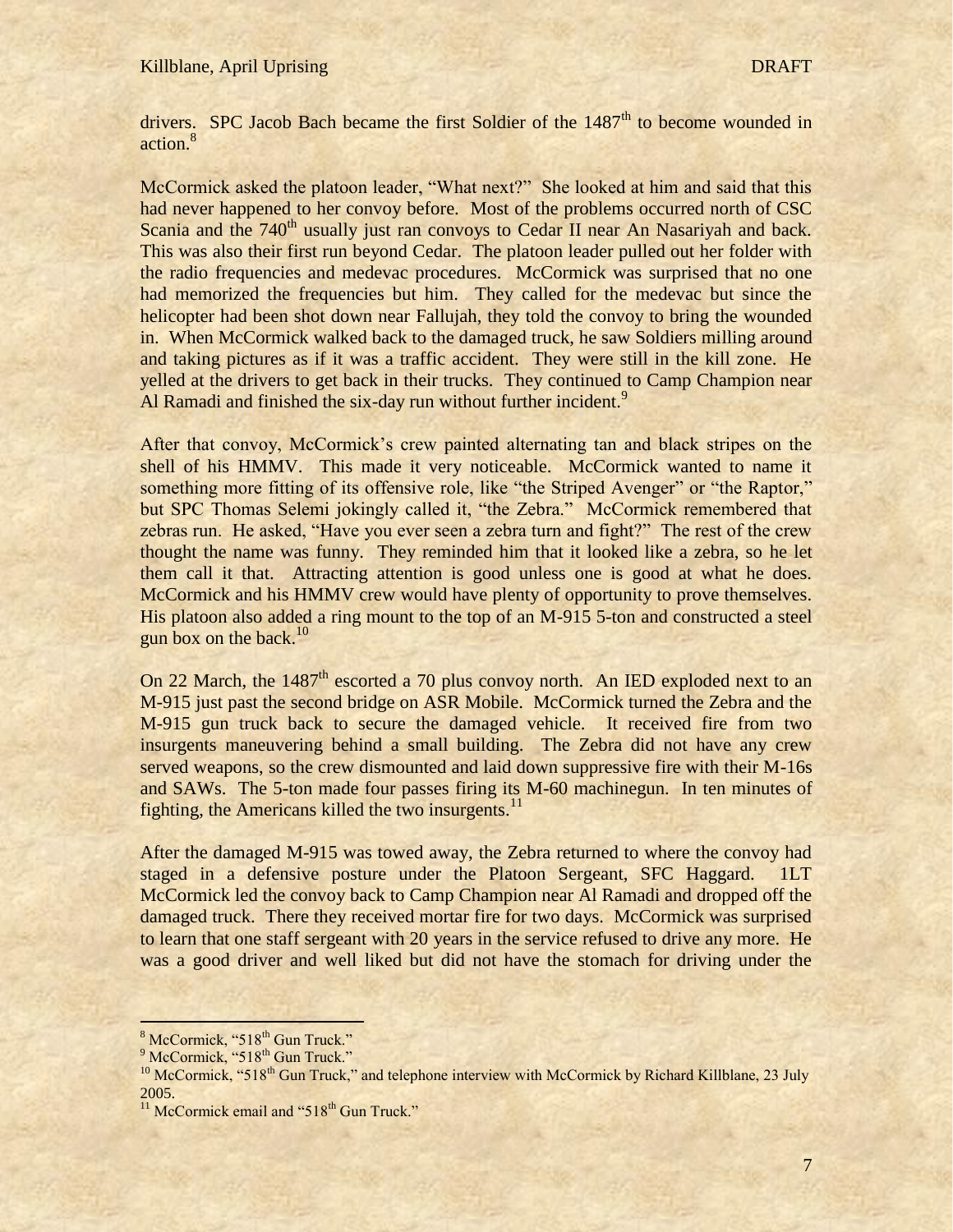hostile conditions of Iraq. McCormick's infantry background caused him to embrace the philosophy that everyone is an infantryman first.<sup>12</sup>

# April Uprising

On 31 March, four civilian contract body guards of the Blackwater Security Consulting, which provided security for food deliveries, drove into Fallujah and their vehicle was attacked. The contactors were killed, their bodies mutilated beyond recognition, burned and what was left was hung on the bridge over the Euphrates. BG Mark Kimmitt, Deputy Director for Coalition Operations, pledged to hunt down those who carried out killings, but added that he would not send forces into Fallujah to retrieve the remains of the victims. He asked the Iraqi police to recover the remains. Kimmit feared that any coalition forces entering the city would encounter ambushes where the insurgents would use civilians as human shields and any pre-emptive attack into the city could lead to a bad situation and make it even worse. The US military would instead act on the time and place of its choosing. This hesitancy seemed to encourage the insurgents. Violence spread to other regions in the Sunni Triangle.

At 1300 hours on Tuesday, 5 April 2005, the Mosques in the Sunni Triangle called for Iraqi people to take up arms in a jihad against the coalition forces. A car bomb exploded next to a patrol of three US armored vehicles and two HMMVs in Al Ramadi at 1700 hours, that day.

A platoon from the 1486<sup>th</sup> Medium Truck stationed at Cedar II escorted a KBR Class IX Sustainer Push convoy to LSA Anaconda. On 5 April, SSG Dan Studer's squad escorted a KBR convoy returning from Anaconda. At 0745, three insurgents fired small arms and an RPG from a dump truck. The convoy continued to move and did not return fire. At 0750 on ASR Sword, the same convoy received more small arms fire bowing out the rear duals on a KBR truck. The convoy continued to a rally point without returning fire. At the rally point, the KBR truck changed its tires. At 0905, an orange and white vehicle approached from the rear at a high rate of speed and two passengers fired at the convoy. The convoy returned fire and injured on of the insurgents. SGT Hubert applied first aid until a medevac arrived. At 1130, a taxi with five insurgents fired on the convoy. Upon reaching CSC Scania, KBR pulled their convoys off of the road. The squad returned to Cedar. The convoy had been ambushed four times in four hours.<sup>13</sup>

That same day, SSG Gruver had to lead a convoy of the  $1<sup>st</sup>$  Platoon,  $1486<sup>th</sup>$  Medium Truck from Navistar to BIAP. He listened to the reports of attacks and had a feeling something bad would happen on that convoy. He approached 1LT James McCormick of the  $1487<sup>th</sup> TC$ , "I would really like you to go. I've got a bad feeling. I hear you kick ass." McCormick went to his company commander to ask permission to augment Gruver's convoy. CPT Patrick Hinton said, "James, you just got wounded. You should stay back, rest and recoup." James had heard the reports too and knew that the convoy was going to get hammered on the roads going up and back. He assumed that the roads would be rated as black and the convoy would get stuck out there, so he wanted to be

<sup>&</sup>lt;sup>12</sup> McCormick, "518<sup>th</sup> Gun Truck."

<sup>&</sup>lt;sup>13</sup> "1486<sup>th</sup> Transportation Company Easter Week Firefights."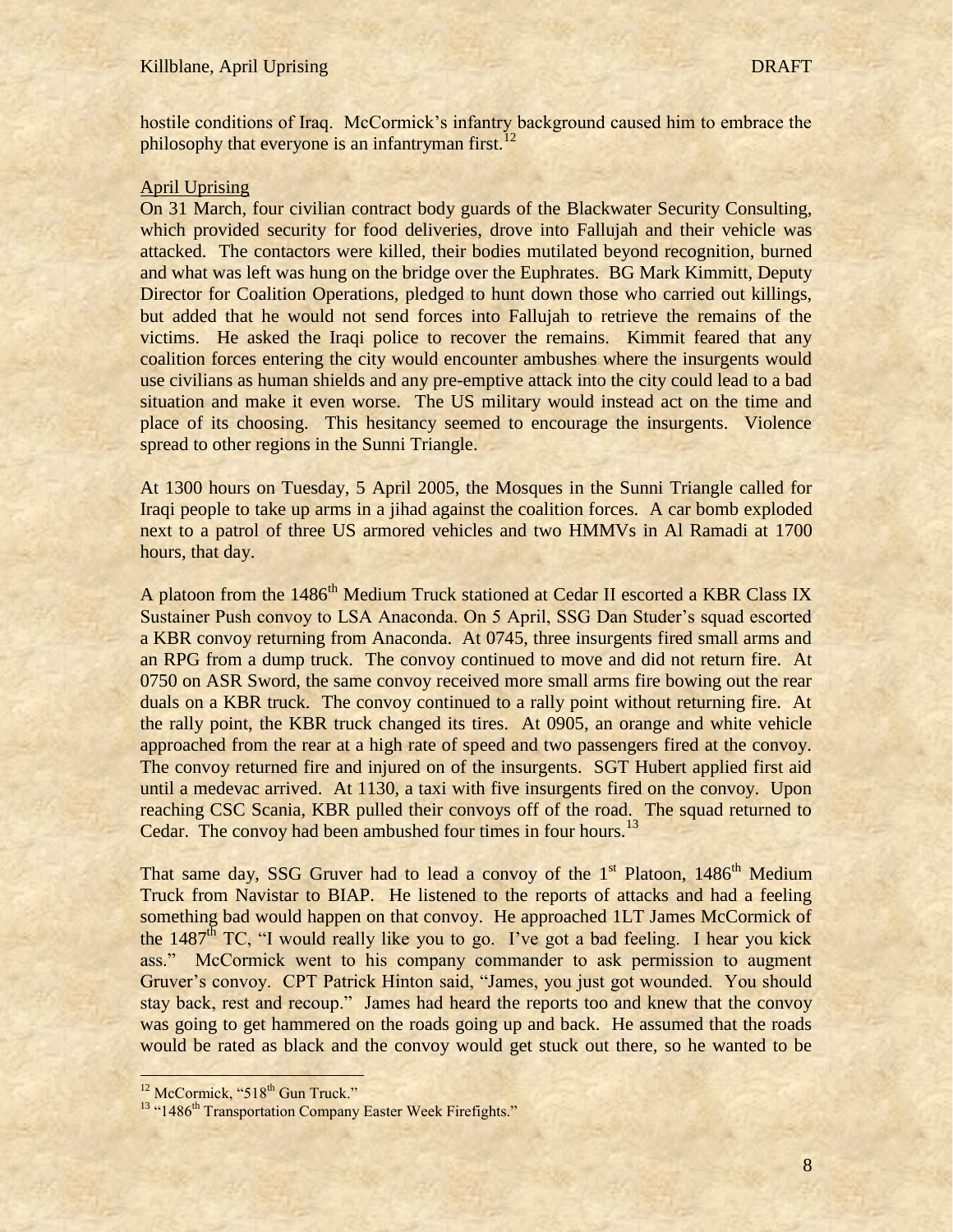with them. He talked with his commander a little longer. "Let me go, sir." Hinton relented and let the lieutenant pick his own crew.<sup>14</sup>

McCormick picked Brian Noble as his driver, SPC Brandon Lawson as the radio operator and SGT Anthony Richardson. SPC Blue Ralph, from the  $812<sup>th</sup>$  Battalion staff, volunteered to go. He had an infantry background so McCormick let him join them. That gave him the Zebra a crew of five.<sup>15</sup>

30 minutes before they were to leave, McCormick visited SGT Peacock, of C Battery, 201st FA (West Virginia National Guard), and said, "I need a .50 cal worse than a dead man needs a casket." Peacock responded, "Well, yeah buddy, I"ll give you one of ours. Pull it over to the shop." They drove the Zebra over to the shop and cut out a hole in the turtle shell top where Peacock"s mechanics installed a pedestal mount for the M2 .50 caliber machinegun. They also found some old Kevlar ballistic vests and hung them over the doors for added protection. Because McCormick was the only member of his crew who had any real experience on the .50, he manned it.<sup>16</sup>

Three gun trucks escorted the convoy. SPC Holloway drove the lead HMMV gun truck with SPC Brian Coe, SPC Justin Miller and SGT Tracy Dyer as the gunners, fourth in line of march. This HMMV had ballistic armor and ballistic glass. The Zebra drove in the middle of the convoy as the floater. It moved around the convoy and blocked traffic. A M915 had a gun box constructed on the back with a Mk19 grenade launcher.

On 6 April, a fuel convoy of the 724<sup>th</sup> POL escorted a KBR convoy from Anaconda through the town of Hit. As CPT Terrence Henry"s lead vehicle drove through the traffic circle on ASR Bronze, the SAW gunner, SPC Russell, noticed the absence of ICDC in the circle. As he turned to look back, he saw Iraqi gunmen come out from behind cars just as an IED exploded on the right side of the road. They had detonated it too early and it missed the trucks. Russell fired off 13 rounds at the insurgents as they opened fire. SGT Bailey and SGT Watson in the approaching 5-ton gun truck saw the exchange of gun fire and also engaged targets with their Mk-19 grenade launcher. SGT Bailey began picking off insurgents hiding in the doorways and behind cars. The  $724<sup>th</sup>$  POL had its first ambush and suffered no casualties or had any trucks damaged.<sup>17</sup>

On 7 April, IEDs closed the southbound traffic. The Muqtada al Sadr"s al Mahdi Army clashed with elements of the  $1<sup>st</sup>$  Cavalry Division and attacked a convoy on ASR Cardinals. The next day, Mahdi Army attacked convoys and clashed with elements of the 1<sup>st</sup> Cavalry Division and 1<sup>st</sup> Armored Division on ASR Sword and Cardinals.<sup>18</sup>

<sup>14.</sup> Telephone conversation between 1LT James McCormick and Richard Killblane, 18 April 2005.

<sup>&</sup>lt;sup>15</sup> McCormick telephone conversation, 18 April 2005.

 $16$  McCormick telephone conversation, 18 April 2005 and "518<sup>th</sup> Gun Truck."

<sup>&</sup>lt;sup>17</sup> SSG Paul L. Marsh and SSG Victor L. Febus, "On the Move with the 724<sup>th</sup> Transportation Company: Patriots in the Middle East," n.d., and "Historical Narrative, 724<sup>th</sup> Transportation Company," n.d.  $18$  Power Point, "April 9<sup>th</sup> Ambush,"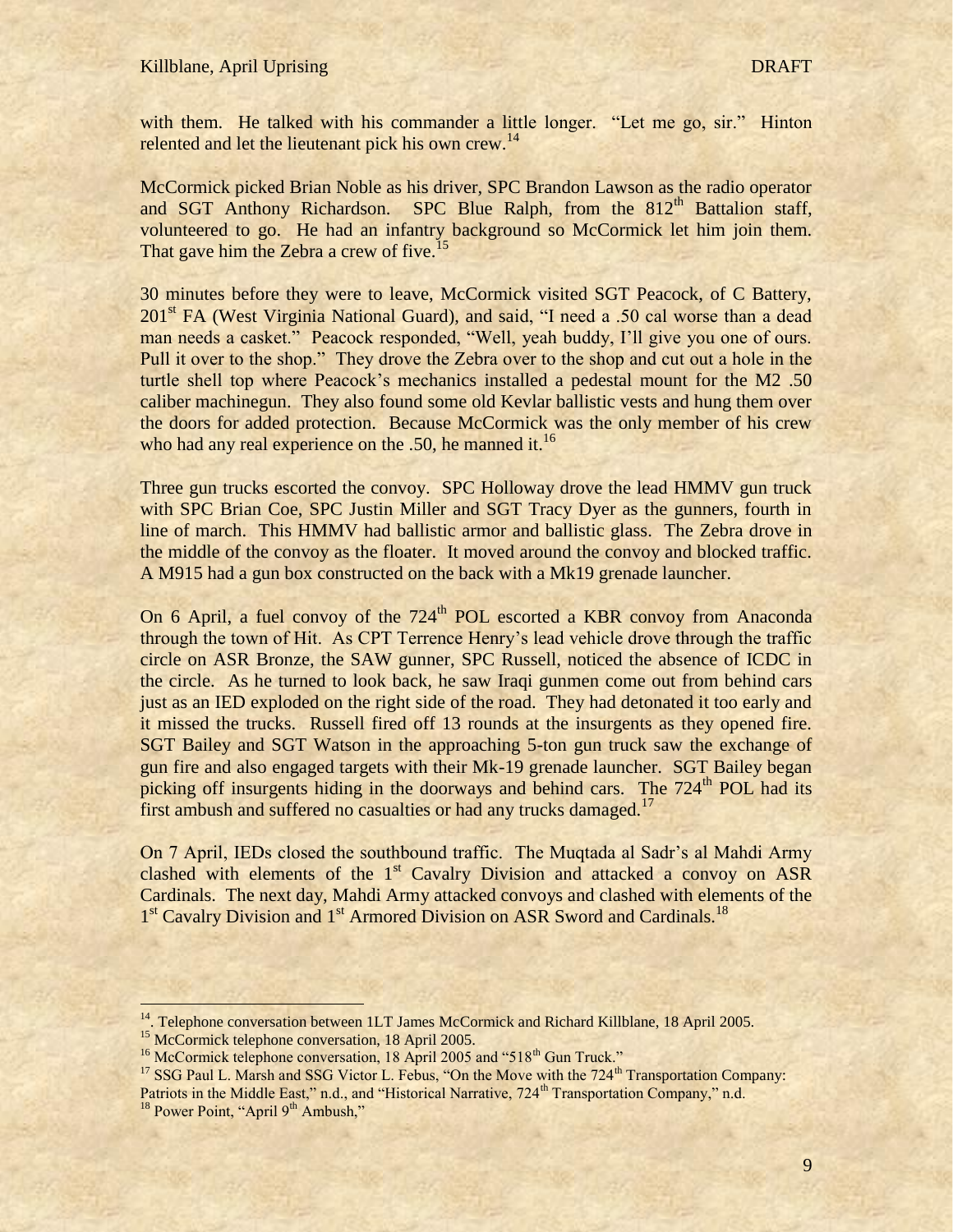As the violence flared up, the insurgents blew up several bridges over the Euprhates River to severe the line of communication in their area. While this actually hurt their own citizens more, guerrillas often tend to blow up bridges to hinder the government civic action and make them appear helpless in the eyes of the people they are trying to win. The movement controller rerouted traffic while the Army engineers quickly spanned the bridges.

Since 7 April, the  $2/12<sup>th</sup>$  Cavalry, based out of Camp Victory at BIAP, fought with the Mahdi militia to reassert control over their area of operations. The Cavalry patrols were frequently attacked by insurgents on ASR Sword and Cardinals. The buildings along the streets provided excellent concealment for the insurgents to fire down upon the passing vehicles. Some insurgents felt so bold as to drive right up to the tanks and Bradleys and fire RPGs at them. At 0300 in the morning of 9 April, CPT Munz ordered his patrol of C, 2/12 Cav to take the Dairy Milk Factory from which the insurgents had launched their attacks. The Cavalry patrol settled in to a defensive perimeter for the rest of the morning.<sup>19</sup>

On 8 April, SSG Gruver's convoy of the 1486<sup>th</sup> TC was enroute to BIAP. Around 1900, the lead elements of the convoy turned off of MSR Tampa toward the gate. The passengers of Holloway"s HMMV gun truck could see the gate. Dyer sat on the left side, Coe stood in the middle with the SAW and Miller sat on the right side of the gun truck. Coe pointed to the right and said that he could even see one of Saddam"s" palaces. Dyer and Miller looked over Coe's shoulder to see the palace when they heard SSG Gruver yell over the SINGARS, "Contact of the right side."<sup>20</sup>

After the first few vehicles of the convoy had made the turn onto the service road, they heard two loud explosions in front of the convoy. SSG Martin and Elaine F. Coleman, in the same vehicle, saw a mortar round land in the median then they received small arms fire. Coleman called on the handheld radio that they were taking fire from both sides of the road and SSG Martin started returning fire. Dyer, Miller and Coe turned around and grabbed their weapons. An estimated 30 insurgents laid an L-shaped ambush. The enemy hit in the ditches concealed by the reeds on both sides of the road. A vehicle with insurgents waited further up on Tampa under the overpass and the enemy had a mortar was concealed behind it. $^{21}$ 

SPC Holloway"s gun truck pulled into the left hand lane to race to the intersection to provide cover. Dyer saw three Iraqis, with weapons dressed in black, running off to the left towards cover. Dyer fired his weapon at them and they received return fire from the left and front. A round severed Coe"s thumb and he fell down into the vehicle. Delaney immediately went to work treating Coe"s wound. He yelled to Holloway to get to the

 $19$  SSG Paul L. March, "On the move with the 724<sup>th</sup> Transportation Company: Patriots in the Middle East," unpublished.

<sup>&</sup>lt;sup>20</sup> Sworn Statements, DA Form 2823, Dec 1998, SSG James D. Martin, 8 April 2004; SPC Robert A. Delaney, 9 April 2004; SPC Elaine F. Coleman, 4 June 2004; SPC Stephen D. Heinmiller, 4 June 2004; SGT James Dyer, 10 June 2004.

<sup>&</sup>lt;sup>21</sup> Sworn Statement of Martin, Coleman, and Dyer.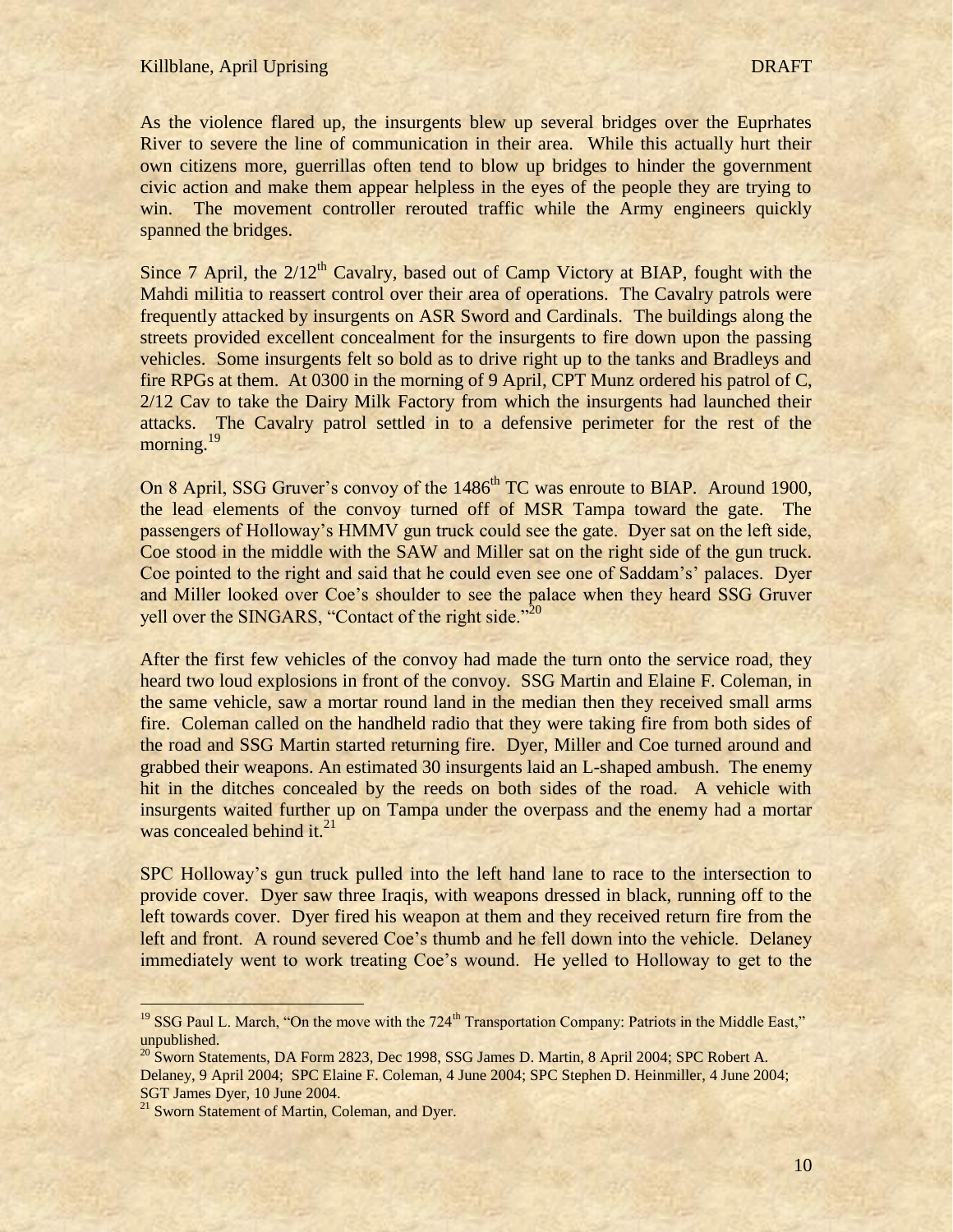gate because Coe needed medical help. As the HMMV began to roll forward, a round hit Dyer in the right triceps and twice in the right forearm. As they turned down the service road to Gate 7, a round hit Miller in his left arm. He fell down but stood back up to fire, all the while cursing at the enemy. Dyer also continued to fire their weapons. A mortar round landed on the left side next to the HMMV and shrapnel peppered Dyer from his right wrist to his shoulder and hit Coe in the arm and face while he was lying down in the vehicle. As Dyer had nearly expended all the ammunition in the drum of his SAW, a round penetrated his right forearm and exited his elbow causing his arm to go limp. He could no longer hold his SAW. He moved his left hand back to fire his weapon when another round hit the hand guard. He could not hold the weapon to fire it and fell back into the HMMV. As rounds pummeled the gun truck, a ricochet hit Dyer behind the right ear knocking his head forward. Miller continued to fire his weapon until they reached the safety of the compound. $^{22}$ 

Gruver had led the lead elements of the convoy to safety while the gun trucks drew and returned fire. Once in BIAP, he set about trying to get a Quick Reaction Force (QRF) out to kill zone. A TCN driver had halted his vehicle blocking the remainder of the convoy. The drivers of the first trucks to reach safety were waiting for their wounded comrades. SSG Stewart, SPC Keith Miller and PV2 Suter cut his Kevlar vest off and searched for many wounds. SSG Stewart treated the more serious wound in the arm. He also inserted the IV. All the while, SSG James D. Martin talked to Dyer the entire time to calm him.<sup>23</sup>

1LT McCormick noticed three cars with Iraqis driving up and down the convoy firing at it. McCormick ordered his HMMV to turn into the fire and move to the intersection. He had to jump up on the top of the HMMV since there was not room in the hole cut out to turn the .50 and fire at the cars. A round came through the mount and hit him in the hand and another hit his sappy plate knocking him down into the floor of the Zebra. He looked up and saw two insurgents walking toward his HMMV with grenades. McCormick had dropped the ammunition because his hand was bloody so he grabbed the first thing he could, a flare, and fired it at the enemy. It started a fire in the brush and caused the enemy to flee. He then grabbed his M16 and exchanged fire with them, dropping both of them. $24$ 

McCormick then climbed back behind the .50 and saw the tree branches, a 1,000 yards way, move and light up every time the mortar fired. He started working the tree line with his .50 until the mortar stopped firing. He expended 100 rounds into the tree line. His radio operator, SPC Lawson, had been shot in the leg and the tires of their HMMV shot out. The Zebra drove off of the road and continued to return fire while they called for the Quick Reaction Force to arrive. After 20 minutes of fighting, the QRF still had not

 $22$  Sworn statements of Delaney, Heinmiller and Dyer.

<sup>&</sup>lt;sup>23</sup> Sworn Statements of Martin and Dyer. Statement by 1LT James McCormick, n.d.

 $^{24}$  McCormick, "518<sup>th</sup> Gun Truck," and telephone interview with McCormick by Richard Killblane, 18 April 2005.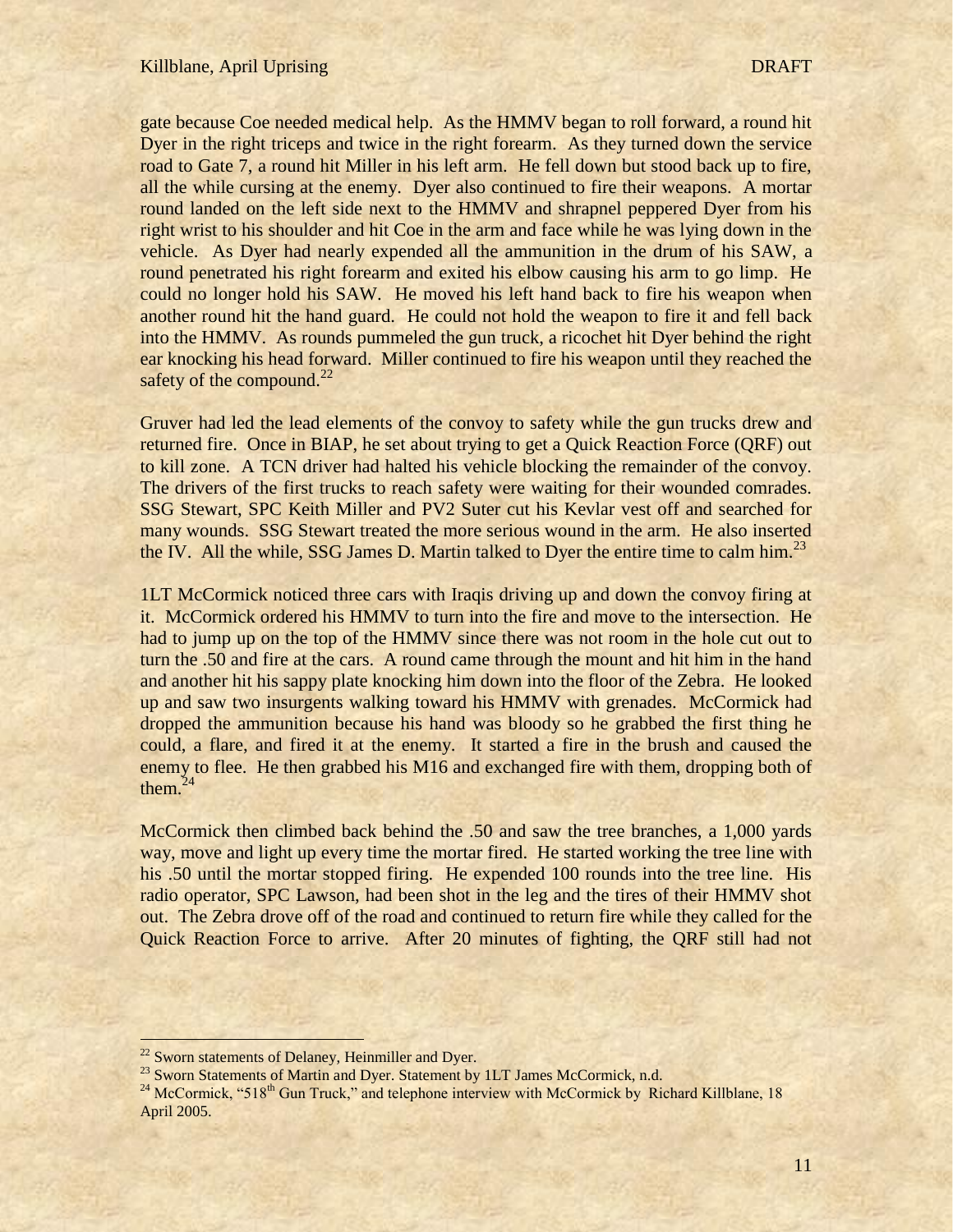arrived. They arrived as the fight was nearly over, just after the crew of the Zebra shot up a blue car that sped by shooting at them.<sup>25</sup>

The fight lasted 45 minutes and the convoy of the 1486<sup>th</sup> had five wounded Soldiers, but the insurgents lost 18 confirmed killed in action. The ambush took place a mile from the gate at BIAP. A local national convoy escorted by HMMVs was also ambushed on ASR Sword.<sup>26</sup>

## Good Friday Ambushes

On 8 April, the 724<sup>th</sup> Transportation Company (POL) was tasked to escort KBR drivers on an emergency fuel push from Logistic Support Area Anaconda to Camp Webster, near Al Asad, the next morning. This US Army Reserve fuel tanker company was from Bartonville, Illinois. 1LT Matthew "Matt" Brown, of the 2<sup>nd</sup> Platoon, would lead the convoy. 9 April was Good Friday and coincidently the first anniversary of the fall of Baghdad. For an enemy that liked to attack on significant dates or anniversaries, this weekend had plenty of significance.<sup>27</sup>

At 2330 hours their destination changed to BIAP. The company commander, CPT Jeffrey Smith, went to battalion operations to find out what was going on. The new route was ASR Milton, MSR Tampa, ASR Vernon to ASR Irish arriving at Entry Control Point (ECP) 1. Since no one in the company had driven to BIAP, except when they passed through there on their way to Anaconda in March, he requested a right-seat rider guide.  $SFC$  Hawley, of the 1742<sup>nd</sup> Transportation Company, was tasked to meet them in the staging area at 0700 hours the next morning. CPT Smith also asked for air coverage along the route and the battalion forwarded the request. $^{28}$ 

The  $724<sup>th</sup>$  also had a requirement to provide "shooters" to ride shotgun with the KBR drivers. Kellogg, Brown and Root (KBR) would provide the drivers for the "green" military fuel trucks and the  $724<sup>th</sup>$  would provide the gun trucks and right seat-riders. This was also their first time to provide right seat riders for KBR.<sup>29</sup>

KBR had the contract for transporting fuel. Since the insurgents had killed the first contract driver in June 2003, these unarmed civilian truckers required an armed military escort. The 724<sup>th</sup> Transportation Company had inherited the mission. KBR provided their drivers with brand new Mercedes trucks, but for this convoy they would drive military tractors.

At 0500 on 9 April, 1LT Brown reported to the battalion TOC for the intelligence briefing on the route. Thomas Hamill, the convoy commander for the KBR drivers, reported for his security briefing at 0600 hours. The KBR security advisor told him that

<sup>&</sup>lt;sup>25</sup> McCormick, "518<sup>th</sup> Gun Truck," and telephone interview with McCormick by Richard Killblane, 18 April 2005

 $^{26}$ McCormick, "518<sup>th</sup> Gun Truck.," and "April 9<sup>th</sup> Ambush."

<sup>&</sup>lt;sup>27</sup> CPT Jeffry Smith, "Historical Narrative; 724<sup>th</sup> Transportation Company," unpublished.

<sup>&</sup>lt;sup>28</sup> Smith, "Narrative."

<sup>&</sup>lt;sup>29</sup> Smith "Narrative."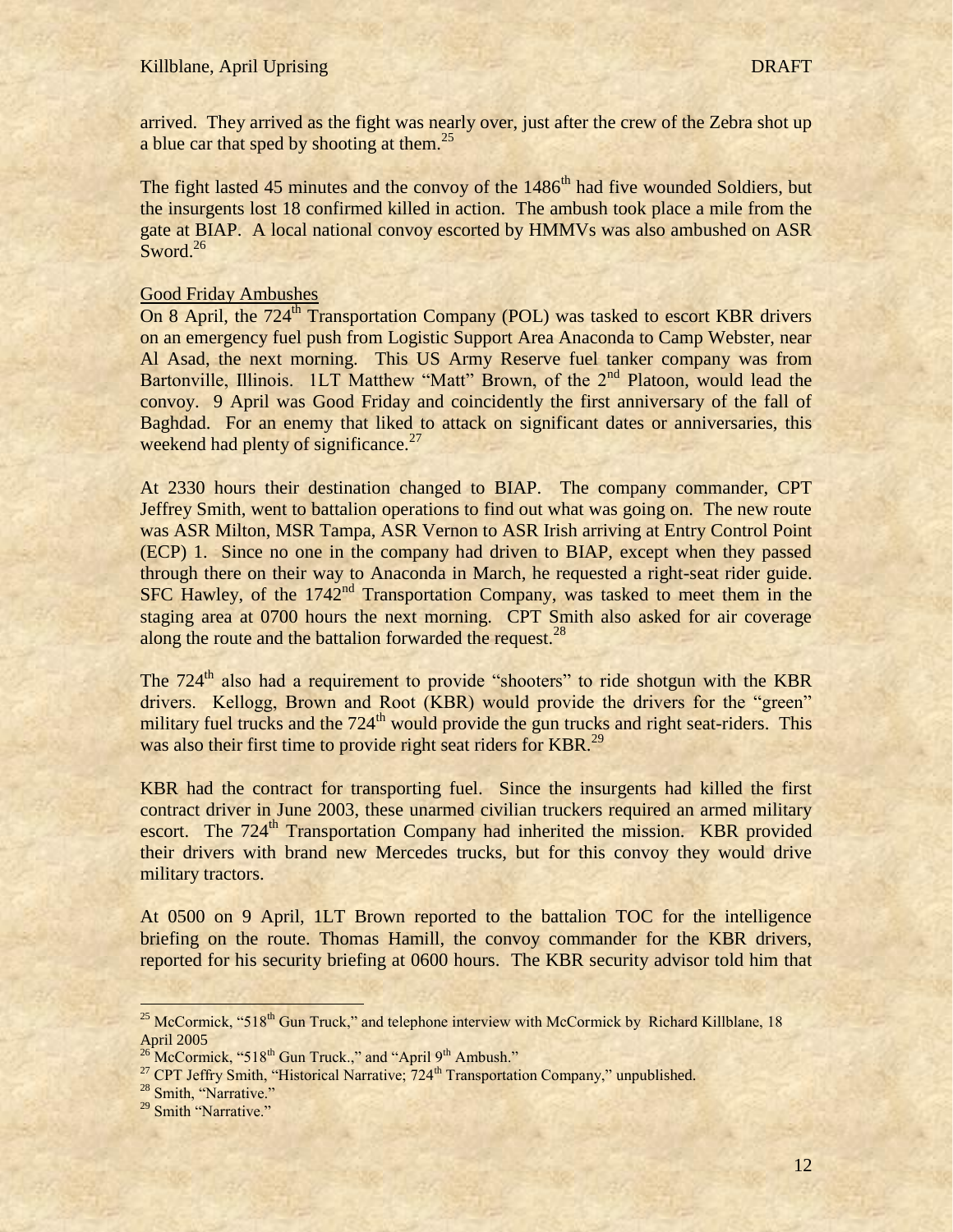all routes were red, which meant that they could not drive. He said he would check with the military and check if the roads were still closed.<sup>30</sup>

CJTF7 employed four colors to classify threat levels on any route. Black referred to imminent or ongoing enemy contact, and the route should be avoided if at all possible. Red warned of the existence of a serious threat. Amber indicated some threat exists, or that enemy contact had occurred on that route within the last 24 hours. Green indicated little to no threat.

Hamill then reported to the Total Safety Task Instruction (TSTI) with the rest of the drivers to learn who was going out with him that day. He then gathered the 19 other drivers assigned to his convoy to talk about the road conditions. About that time, the security advisor walked up and informed him that the routes had been cleared and route status changed to amber. Hamill sensed that the security advisor was still apprehensive. Of the 19 "green" military tractors, 17 hauled 5,000 gallon tankers and two were bob tails, to pick up any systems in case of a break down. After the meeting, the contract drivers climbed into their tractors and fired up the engines. $31$ 

The 724<sup>th</sup> escort vehicles left their motor pool to link up with the KBR drivers. Although the Corps policy required a ratio of 1:10 escort vehicles to prime movers, that day the 724<sup>th</sup> ran with five gun trucks; two M998s (HMMV), two M931s (5-ton tractor) and one M923 (5-ton cargo). At that time, any vehicle with a crew-served weapon, such as a M-249 SAW or Mk-19 grenade launcher, was considered a gun truck. There was no requirement for armor. One M915 tractor carried a Warlock jamming system. A M998 from the  $644<sup>th</sup> TC$  accompanied the convoy for a total of 26 vehicles. That reduced the gun truck ratio to  $1:4.^{32}$ 

1LT Brown gave the convoy brief then SFC Hawley briefed the route. That is when the KBR drivers learned that they were driving to BIAP instead of Camp Webster. The KBR foreman had to run back to run back to his Transportation Operations to submit a new mission sheet. Meanwhile, SFC Tolson walked up and informed them that Battalion had called on the SINCGARS radio and changed the last part of the route to ASR Sword and Cardinal entering at ECP 4, the North Gate at BIAP. CPT Smith, 1LT Brown and SFC Hawley walked over to their HMMV to call Battalion and verify the route change. Hawley asked for and received the exit number to ASR Cardinal. He then briefed the new route and drew the route out in the sand and gravel of the staging area. He mentioned that he had only made one trip to the North Gate but was sure he could do it again. The entire route should take about two hours.<sup>33</sup>

<sup>30</sup> Thomas Hamill and Paul T. Brown, *Escape in Iraq; The Thomas Hamill Story*, Accokeek, Maryland: Stoeger Publishing Company, 2004.

<sup>31</sup> Hamill, *Escape in Iraq.*

<sup>&</sup>lt;sup>32</sup> Thomas Hamill and Paul T. Brown, *Escape In Iraq; The Thomas Hamill Story*, Accokeck, MD: Stoeger Publishing Company, 2004.

<sup>33</sup> Smith, "Narrative," and Hamill, *Escape*.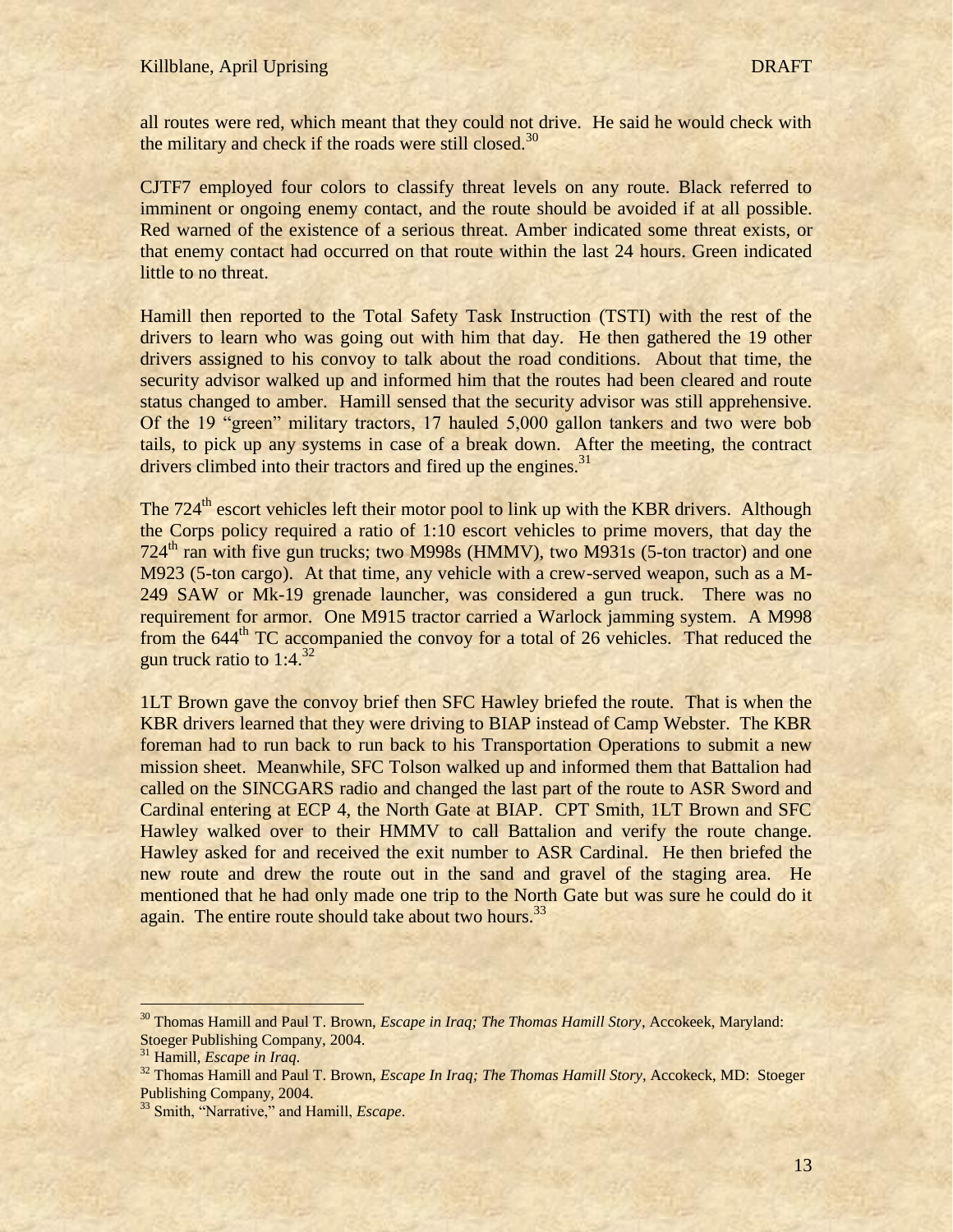At 0957, just 30 minutes prior to Brown"s SP time, the Chief of Highway Operations for the 172<sup>nd</sup> General Support Group rerouted the convoy to BIAP's northern gate because of a suspected IED was discovered along the ASR Irish at Check Point 1. The movement control battalion listed their route as red, enemy contact likely. When the Chief finally contacted the  $2/12<sup>th</sup>$  Cavalry battle captain, the captain informed the Chief that ASR Cardinals had been closed for three days due to intense fighting. Just the day before, the Mahadi Army had attacked convoys and clashed with the  $1<sup>st</sup>$  Cavalry in the same area the 724<sup>th</sup> POL had to drive. The Chief then sent another email message intended for the 49<sup>th</sup> Movement Control Battalion, "Sorry, it looks like Sword is closed until further notice. I am trying to deconflict." The MCB never received the message. The Chief later learned that he accidentally emailed the message to himself. $34$ 

The first serial, which was escorted by the 2632<sup>nd</sup> Air Expeditionary Force (USAF) rolled out the gate at 1000 hours but had problems with its SINCGARS and turned back. As the first serial returned, the rest of the  $724<sup>th</sup>$  escort arrived and Brown gave another convoy briefing. He told the drivers that they would head southwest out the gate to MSR Tampa, then proceed south through Taji to ASR Sword where the convoy would turn west for then after two miles turn south and drive right into  $BIAP<sup>35</sup>$ .

1LT Brown had a total of 23 Soldiers, six of which were assigned as shooters for the KBR drivers. Hamill assigned a shooter to every other truck. The Battalion XO, MAJ Pagent, was at the staging area and made the call to send out Brown's convoy serial first since it was ready. They hit the front gate at 1030 hours. Meanwhile, the  $2632<sup>nd</sup>$  convoy resolved its problem and departed at 1055 hours as the second serial.<sup>36</sup>

The 724<sup>th</sup> convoy drove out the gate onto a six-lane highway. PFC Jeremy Church drove the convoy commander"s HMMV at the head of the convoy with SFC Hawley as the route guide and SGT Blankenship as the SAW gunner. SPC Adams and 1LT Howard, from the 644<sup>th</sup> Transportation Company, rode in the second HMMV. Hamill followed in the tractor driven by Nelson Howell. The next 5-ton gun truck with SPC Row and SPC McDermott on the M2 .50 caliber followed behind four KBR trucks. SSG Grage drove for SPC Brown, five KBR vehicles behind. SGT Watson manned the Mk-19 of SPC Bachman's gun truck behind Grage. Five more KBR trucks followed with SPC Lamar driving a HMMV with SFC Groff, as the assistant convoy commander, and SPC Pelz as the SAW gunner. Five more vehicles behind that SPC Kirkpatrick drove the last gun truck with SPC Bohm manning the M2. Essentially, there was one crew served weapon between every four to five task vehicles.<sup>37</sup>

More often, problems with the vehicles or drivers occur early on. Hamill had three new drivers assigned to his convoy from another department that morning. He saw in his rear view mirror that two of them were having problems keeping the proper 100 meter interval between trucks. One kept falling back. He coached the new driver with his radio

<sup>&</sup>lt;sup>34</sup> March, "On the move."

<sup>35</sup> Smith, "Narrative" and Hamill, *Escape*.

<sup>36</sup> Smith, "Narrative" and Hamill, *Escape*.

<sup>&</sup>lt;sup>37</sup> March, "On the move."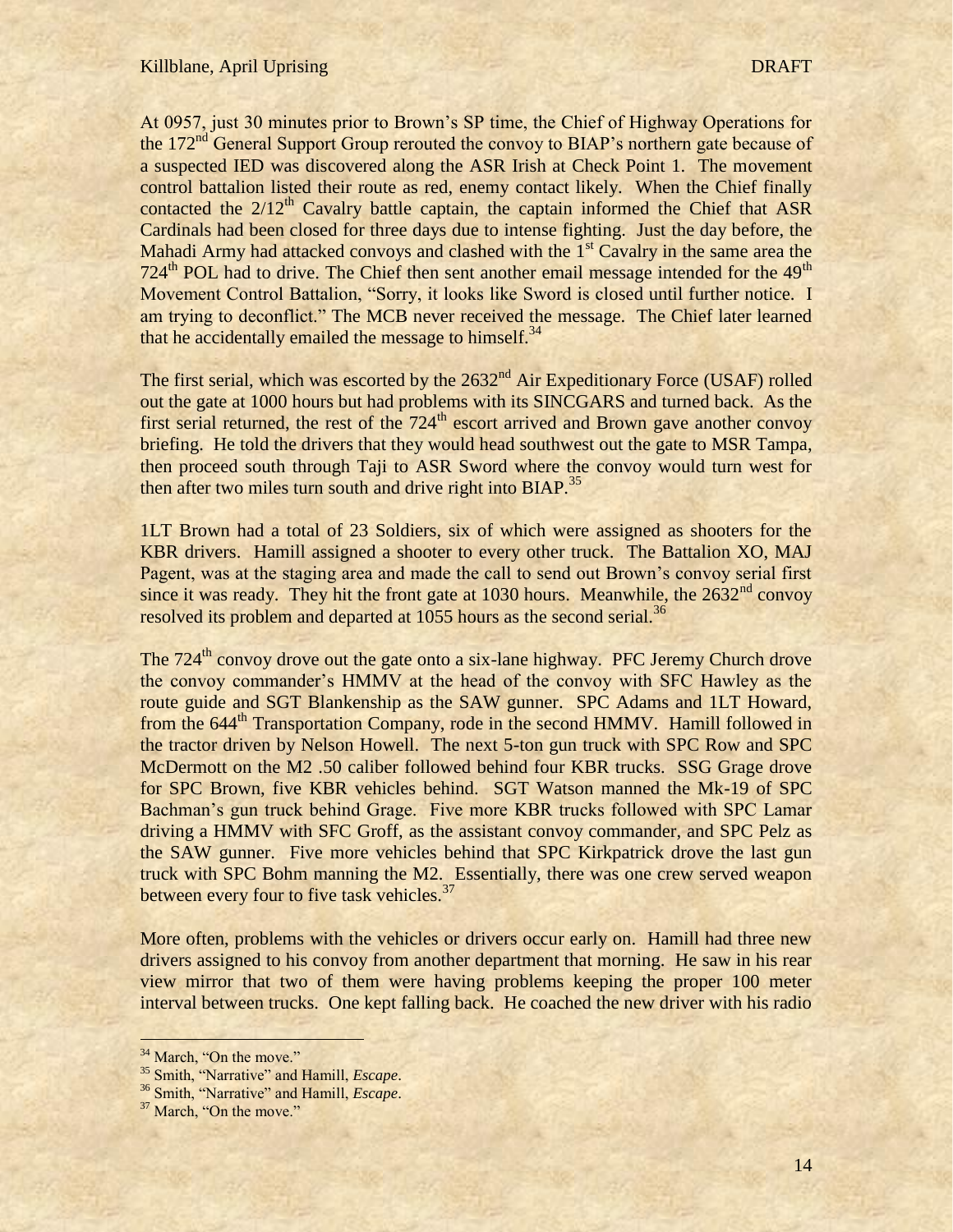every few minutes and by the time they turned south onto Tampa, the spacing was correct.<sup>38</sup>

The first part of the drive was uneventful, but after an hour and a half of driving, Iraqi vehicles started swerved off the side of the road and the convoy drivers saw fewer and fewer locals, a clear indication of trouble ahead. At 1230 hours, the convoy turned onto ASR Sword, a stretch of road known as "IED Alley." The trucks had to dodge rocks and tires in the road intended to slow them down. There were buildings on both sides of the road.

Tommy Zimmerman, in the fourth vehicle in the convoy, radioed Hamill that his truck was dying on him. The standard procedure was to have gun truck come up to the disabled vehicle and pull security until a bobtail could hook up and tow the whole tractor and trailer system off. Hamill radioed 1LT Brown "I've got a truck that is breaking down. We need to get gun support there with him." Suddenly one of the bob tails in the rear reported that it was taking gun fire. Hamill urged Brown, "We need to get this man picked up. Get the gun truck to pick him up. Let"s leave the truck, just get the men." At that moment, Brown and Hamill had little idea how bad the situation had turned behind them.<sup>39</sup>

SGT Watson, in the  $15<sup>th</sup>$  vehicle in line of march, noticed that civilian cars stopped on the right side of the road then backed up. Soon after, he heard a large explosion and saw a fuel truck ahead of him, possibly the  $7<sup>th</sup>$  or  $11<sup>th</sup>$  vehicle in line of march, explode. As he entered the kill zone, Watson received small arms fire from the left side of the road. He immediately returned fire with his Mk-19, but the black smoke prevented him from seeing the enemy.<sup>40</sup>

Suddenly, everyone reported on their radios receiving enemy fire. The enemy initiated the ambush with small arms and RPGs fired from both sides of the road. In the past, the length of kill zones had been very short, not more than a few hundred meters at most. The common response was to "put peddle to the metal" and drive through as fast as one could, which was about 45 miles per hour towing a 5,000 gallon load of fuel. What they did not know was that they had entered a four to five mile kill zone laid by 150 to 200 of Sadr"s black-clad militia. Burning fuel trucks along the road would create a scene imagined only in hell and the wind blew the smoke across their path blinding the drivers and crews. The drive through the hail of gun and rocket fire seemed endless.

PFC Jarob Walsh,  $19<sup>th</sup>$  in line of march, heard 1LT Brown on the radio, "We are taking rounds - everyone get ready!" Then not even a minute later, someone else incorrectly reported, "The LT"s truck just blew up and I don"t know where to go or what to do!" Walsh looked at his driver, Raymond Stannard, and said "Oh shit it's about to get bad." He saw a smoking truck, what he thought was the  $11<sup>th</sup>$  in line of march driven by Tony Johnson, with PFC Maupin as the shooter, lose power and drop back to a hundred meters

<sup>38</sup> Hamill, *Escape*.

<sup>39</sup> Hamill, *Escape*.

<sup>&</sup>lt;sup>40</sup> March, "On the move."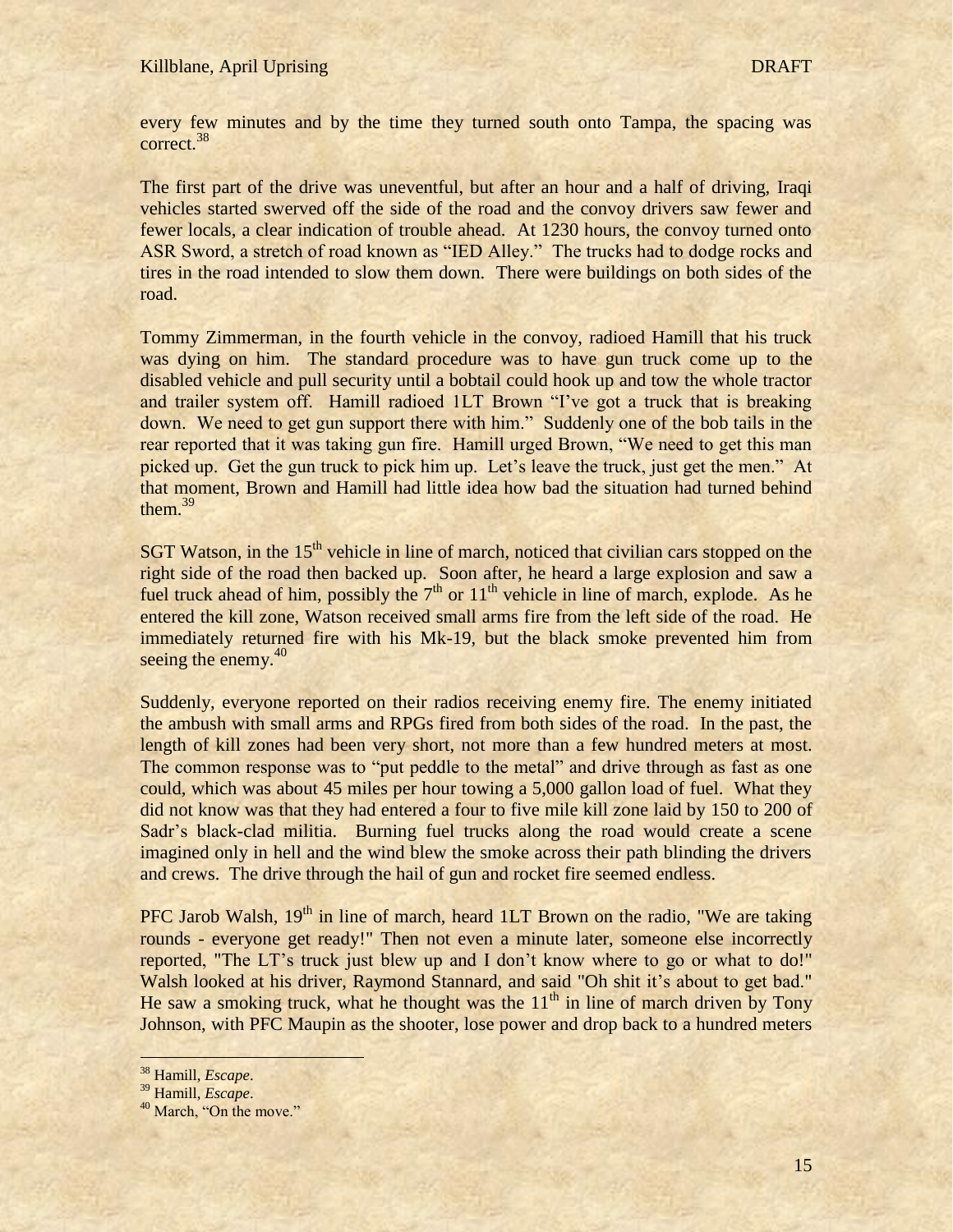in front of his then explode into a ball of flames. It swerved off the right side of the road, through the ditch and into buildings. $41$ 

SFC Groff driving the armored HMMV gun truck,  $21<sup>st</sup>$  in line of march, saw the burning tanker on the right side of the road and the wind blew the smoke across the road. As soon as he passed the burning tanker, he received small arms fire from both sides of the road.<sup>42</sup>

With rounds now pummeling his HMMV, 1LT Brown reported back to the other trucks, "There's a truck on fire up ahead, we've gotta get off this road." The insurgents had set their own fuel tankers on fire. PFC Church turned off the highway through a hole cut in the guardrail. The trucks immediately behind him followed. Meanwhile, his gunner, SPC Blankenship, returned fire with the SAW.<sup>43</sup>

Hamill grabbed the Qualcomm on-board satellite computer and typed out a message warning the serial behind them, "Convoy under attack." Just then a bullet slammed through the door striking his forearm, knocking the computer out of his hands. The round blew a huge chunk of meat away, so he wrapped a clean sock around his arm to stop the bleeding. He then handed the radio to his driver, Nelson Howell. Just then, Hamill's truck began to have its own mechanical problems and slowed down. Other trucks began to speed past them on both the frontage road and highway.<sup>44</sup>

At the same time, Church drove aggressively to avoid the blast of IEDs and enemy emplaced obstacles, such as guardrails, concrete barriers, and vehicles, intended to slow down the convoy. Within the first five minutes of the ambush, two enemy rounds struck the convoy commander, 1LT Brown, wounding him in the head. While still driving, Church grabbed his first aid pouch, ripped it open and instructed 1LT Brown to place the bandage over his left eye. Church continued to fire his M16A2 out the window with one hand while navigating through the obstacles all the while encouraging his platoon leader to prevent him from slipping into unconsciousness. He told 1LT Brown to close the ballistic window to prevent further injury just moments before another IED detonated on the front right side of the vehicle and blew out the front right tire. Continuing to fire his weapon with one hand, PFC Church kept his other hand on the steering wheel and pushed the vehicle ahead on three inflated tires.<sup>45</sup>

PFC Church finally reached the exit ramp, drove up on the overpass, turned left and drove down ASR Cardinal. He led what he could of the convoy to a security perimeter established by C/2-12 Cavalry the day before. All the while, enemy fire continued right up to the gates of the Dairy Milk Factory. Upon his arrival, Church described to the cavalry the ambush he had just driven. Church then carried his convoy commander to the

<sup>&</sup>lt;sup>41</sup> March, "On the move." Walsh's colleagues claim that he has a reputation for exaggeration.

<sup>&</sup>lt;sup>42</sup> March, "On the move." Walsh's colleagues claim that he has a reputation for exaggeration.

<sup>&</sup>lt;sup>43</sup> March, "On the move."

<sup>44</sup> Hamill, *Escape*.

<sup>&</sup>lt;sup>45</sup>SPC Jeremy Church Silver Star Citation and March, "On the move."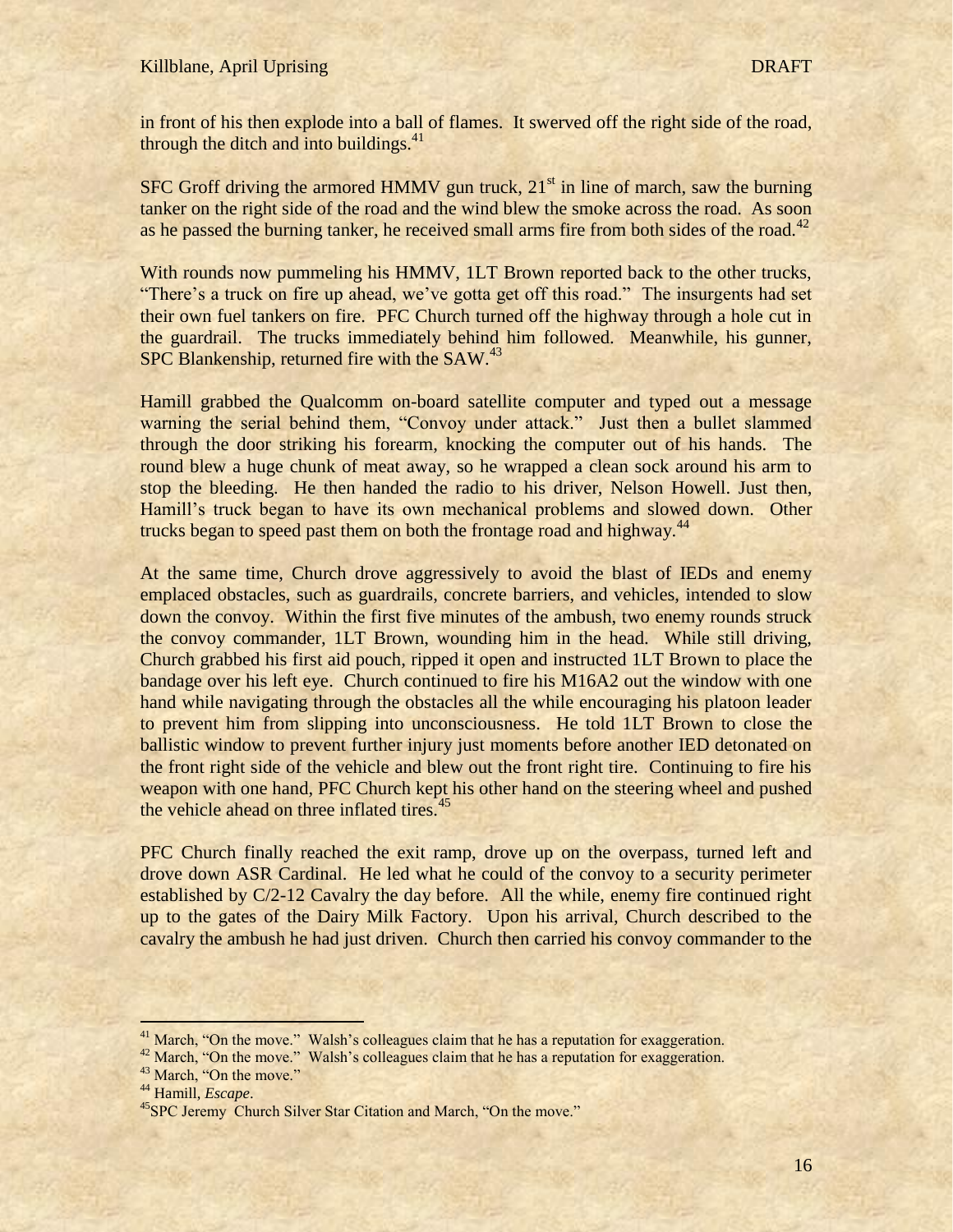casualty collection point for further treatment and medevac. The cavalry platoon leader assisted in medevacing the wounded drivers that had reached safety.<sup>46</sup>

Meanwhile, the remainder of the convoy bore the brunt of the enemy wrath. Small arms fire riddled the sides of the fuel tankers causing them to spill their contents on the road like water sprinklers making the road slippery. RPGs slammed into four tankers causing their liquid contents to explode into flames blanketing the road with thick black smoke. Some of the tractors still managed to drive with their loads on fire. The enemy had also detonated their own fuel trucks along side the road turning the road into a living hell.

An RPG hit the fuel truck driven by William Bradley, seventh in line of march. A heavy volume of small arms fire riddled the gun truck behind it, driven by Row, blowing out the mirrors. All the while, McDermott, eighth in line of march, blazed away with his .50 caliber machinegun as brass cartridges piled up at his feet. SPC Row simultaneously fired out the window with his M-16. As they reached the exit ramp to make the left turn onto the overpass, the burning fuel truck in front of them slid off of the road and flipped on its right side killing the driver. The smoke from the burning fuel swept across the road obscuring vision.<sup>47</sup>

The 13<sup>th</sup> truck driven by Jack Montague, with PFC Gregory R. Goodrich as his shooter, also came to a stop. SSG Grage's gun truck,  $14<sup>th</sup>$  in line of march, came upon a fuel truck losing power. They pushed him for about a mile until they reached the overpass while SPC Brown returned fire. They could not push him any further. Grage's own vehicle took a beating. The radiator was overheating and one round went through the side window and out the front, the next round penetrated the left door and hit Grage in his left  $leg.<sup>48</sup>$ 

As Hamill"s truck slipped further back in the convoy, one tanker system a half a mile ahead of him began fishtailing on the slippery road then slid off onto the median, flipped over and exploded. The driver did not have a chance to escape.<sup>49</sup>

After passing Maupin's burning truck, Walsh, 19<sup>th</sup> in line of march, came upon the tanker flipped over on its side in the median. He then came upon another ahead on the right where he saw a man lying prone, raising his head up and down to watch them. Walsh propped his weapon on the side mirror of his truck and took aim for the man"s head thinking he was an insurgent intending to blow up both trucks as they passed. He then saw that the man was holding something up something white in his left hand. Walsh's heart was pounding so hard, that he was sure it was a remote detonator, but he kept looking and held his fire. The closer they approached; Walsh recognized that the man was an American holding his ID card in an effort to let them know he was one of their KBR drivers. They could not stop to help. $50$ 

<sup>&</sup>lt;sup>46</sup> Church Citation.

 $47$  March, "On the move."

<sup>&</sup>lt;sup>48</sup> March, "On the move."

<sup>49</sup> Hamill, *Escape*.

<sup>&</sup>lt;sup>50</sup> In his later testimony, Walsh mistakenly assumed that man was Tommy Hamill.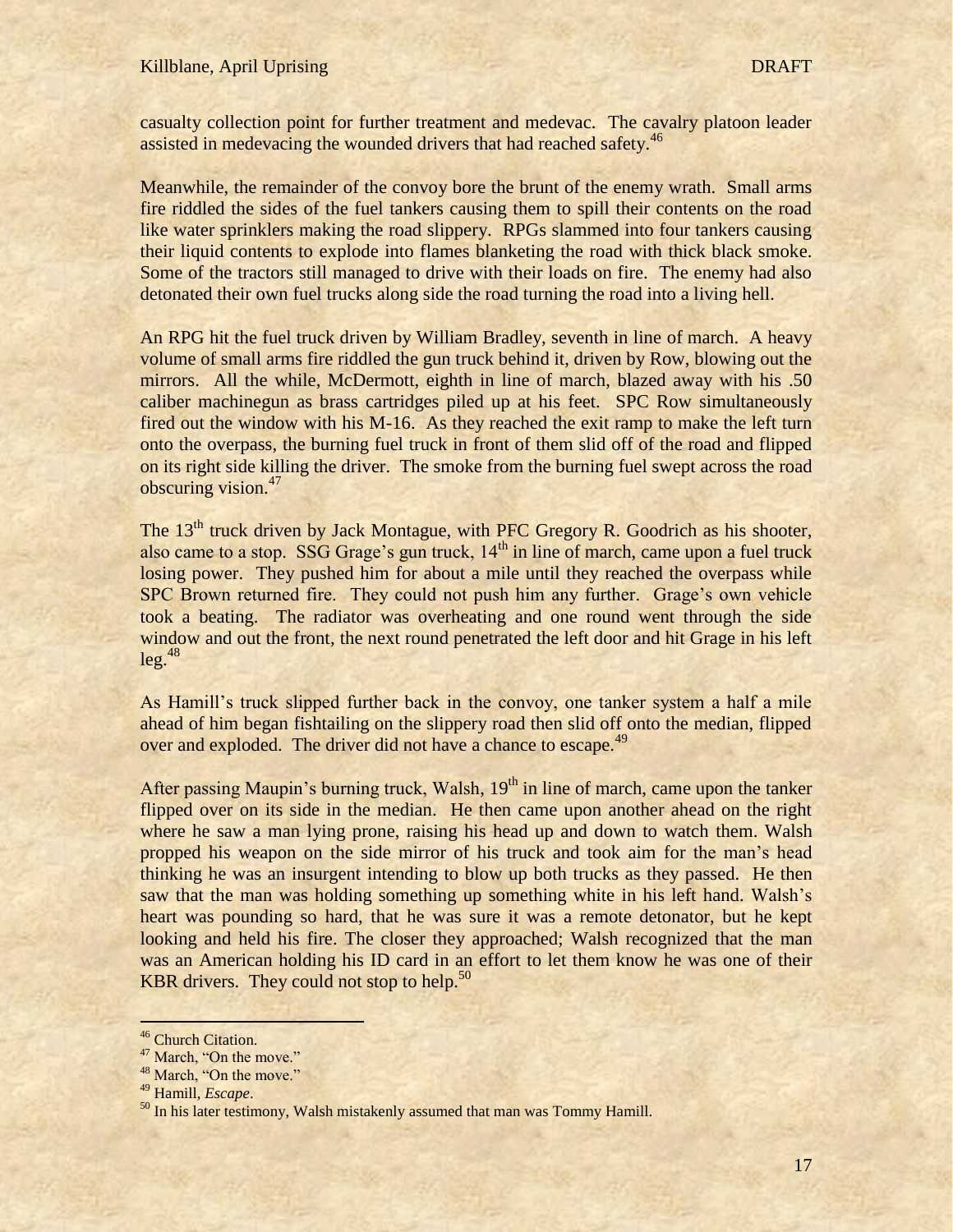After they passed the civilian hiding behind the tanker, Walsh looked in his mirror and saw the truck behind him explode, roll over and slide down the highway. He had never seen anything like it before, "It really shook me up, it was just like something you would see in the movies." They then drove blindly through the smoke of five or six burning Iraqi tankers, with Walsh praying that they would not run into anything. The fire made it extremely hot and Walsh could hardly breathe with the smoke.<sup>51</sup>

Lester and Fisher brought up the rear in two bobtails. They looked for stranded drivers as they followed the path of destruction. Fisher picked up one soldier and a driver before being wounded himself. Lester rescued another driver, but heard one voice on the radio, screaming at him to come back, "Jack, you bastard, come back!," Lester had no idea where the man was or how to get to him, he said. "I could hear him saying. I couldn't handle that. I didn't want to answer. I didn't want to tell him, 'I can't help you."" The situation had become a desperate live and death struggle for the drivers.<sup>52</sup>

After a while, Walsh and Stannard cleared the smoke and saw a truck in front of them traveling about twenty miles per hour with its trailer on fire. In an attempt to help, they slowed down. Walsh yelled at the driver telling him to stop and they would pick them up. It was Hamill and Nelson. Walsh"s tractor pulled ahead of them a little. At that moment, Hamill's truck shook violently from the explosion of an RPG which also blew the other truck sideways. Walsh"s driver luckily kept our tractor under control. Nelson yelled to Hamill, "We've been hit by something – some-thing big!" Hamill yelled, "We gotta keep going!" $53$ 

Further ahead Walsh recognized the overpass. One truck was already traveling over the bridge, and another was behind about a mile or two back with Groff"s HMMV trailing behind it. Walsh's rig drove up the onramp, but as they turned left to towards BIAP, his driver started yelling. Walsh leaned forward and saw the smoke trail of an RPG heading toward his truck. 54

Walsh later remembered, "The next thing I knew, our truck rolled onto its passenger side. I had my seat belt on so I couldn"t move, but my driver didn't, and fell down on top of me, kicking and screaming trying to get out of the truck. He was all over me. I started hitting the windshield with the buttstock of my weapon until I broke through it. He ran out through it, turned around, and started pulling at my Kevlar helmet. He was trying to pull me out of the truck by my helmet, but my knee was stuck between the seat and dash, and my seatbelt was still on holding me back. He continued pulling on my helmet really hard, and at first I told him to get down and take cover, because we were still being fired at. But then it got to the point that I couldn"t breathe. It felt like my head was going to pop, he was pulling so hard. Finally, I unstrapped my helmet and he fell backwards off

 $\overline{1}$ 

<sup>53</sup> Walsh and Hamill, *Escape*.

<sup>51</sup> Walsh.

<sup>52</sup> Christian Miller**,** IRAQ: Halliburton Convoy Unprepared for Last, Fatal Run," *[The Los Angeles Times](http://www.latimes.com/)* March 26th, 2005 http://www.corpwatch.org/article.php?id=11999

<sup>54</sup> Walsh.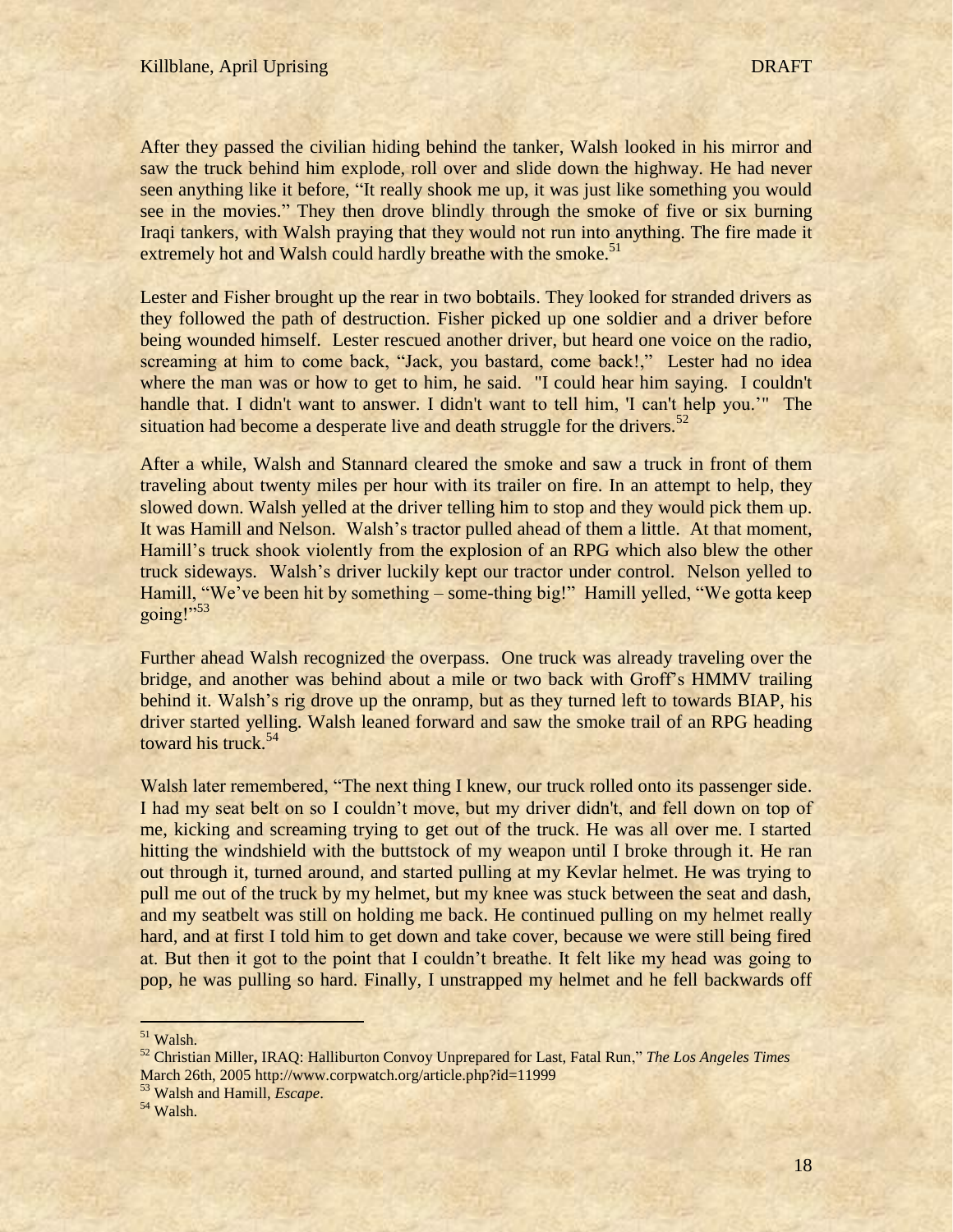### Killblane, April Uprising DRAFT

me. I yelled at him and told him to get back in and lie down, but he was not listening, instead he came after me again. I unstrapped my seatbelt and pulled my knee out of the dash, falling down on my behind as my feet went out the window.<sup>55</sup>

"Next he started pulling my ankles to get me out of the truck. I kept yelling at him to get down but he wouldn"t listen, so finally I kicked him in the chest with my left foot, and in the face with my right. As I kicked him in the face, he fell backwards. Before he hit the ground, blood splattered all over his face. I thought he had gotten shot, I thought 'd\*\*\* he's dead and now I'm alone.' But he fell back on his behind and just sat there. I thought, "that"s weird he"s not dead." I was sure he had been shot in the face, but then his eyes got big and he said, "Oh my G\*\* you"ve been shot, I"m going to die I"m going to die." I looked down and didn't see any bullet holes. I had no idea what he was talking about. Then I looked at him and said, "Lay the  $f***$  down and do not get up," just to keep him safe."<sup>56</sup>

"Then I stood up to get out of the truck. My right foot hurt so bad I thought it was broken. I looked down and there was blood all over my foot. Then I realized the blood on his face was from my foot - when I was kicking him I got shot! I found out later that two of my toes had been shattered. Looking down and seeing the injury, I realized how badly it hurt. But there was so much adrenaline pumping through me that I could still stand. I looked back towards the rear of the truck to see if it was on fire. There was about a six foot hole in the tanker trailer, fuel was spewing out everywhere, and a small fire was building inside the trailer and on the tires.<sup>57</sup>

"I turned and looked towards the front of the truck, down the bridge. But before I turned my head all the way toward the front, something hit me in the chest. It hit so hard it felt like Sammy Sosa hitting me with a bat. It knocked me off of my feet, back into the truck. As I laid there, I looked down and saw a round (bullet) buried in the vest on my chest smoking. It smelled awful. I pulled it out of my vest and it burnt the hell out of my hand. I pulled myself back up and got out of the truck. I looked down the bridge in front of my truck and saw two little kids on the bridge, about a hundred to a hundred-fifty meters away. They both had AK-47s; one kid was about ten years old and the other was about seven. The seven-year old was holding his weapon upside down by the magazine, and the ten-year old was firing three rounds at a time at me. His first round hit the driver's side windshield on the truck - right next to my head. I turned around to grab my gun, and when I did, he shot me two more times in the back; the rounds went through me and into the cab of the truck.  $58$ 

"It infuriated me as he kept shooting me. I grabbed my weapon, jumped out, and fired two rounds over their heads; I didn"t want to shoot them - they were just l'il kids. After I fired over their heads, they turned around and ran down the bridge. Then I fell down onto my hands and knees; I couldn"t breathe or move. I had been shot four times! I looked

<sup>55</sup> Walsh.

l

<sup>56</sup> Walsh.

- <sup>57</sup> Walsh.
- <sup>58</sup> Walsh.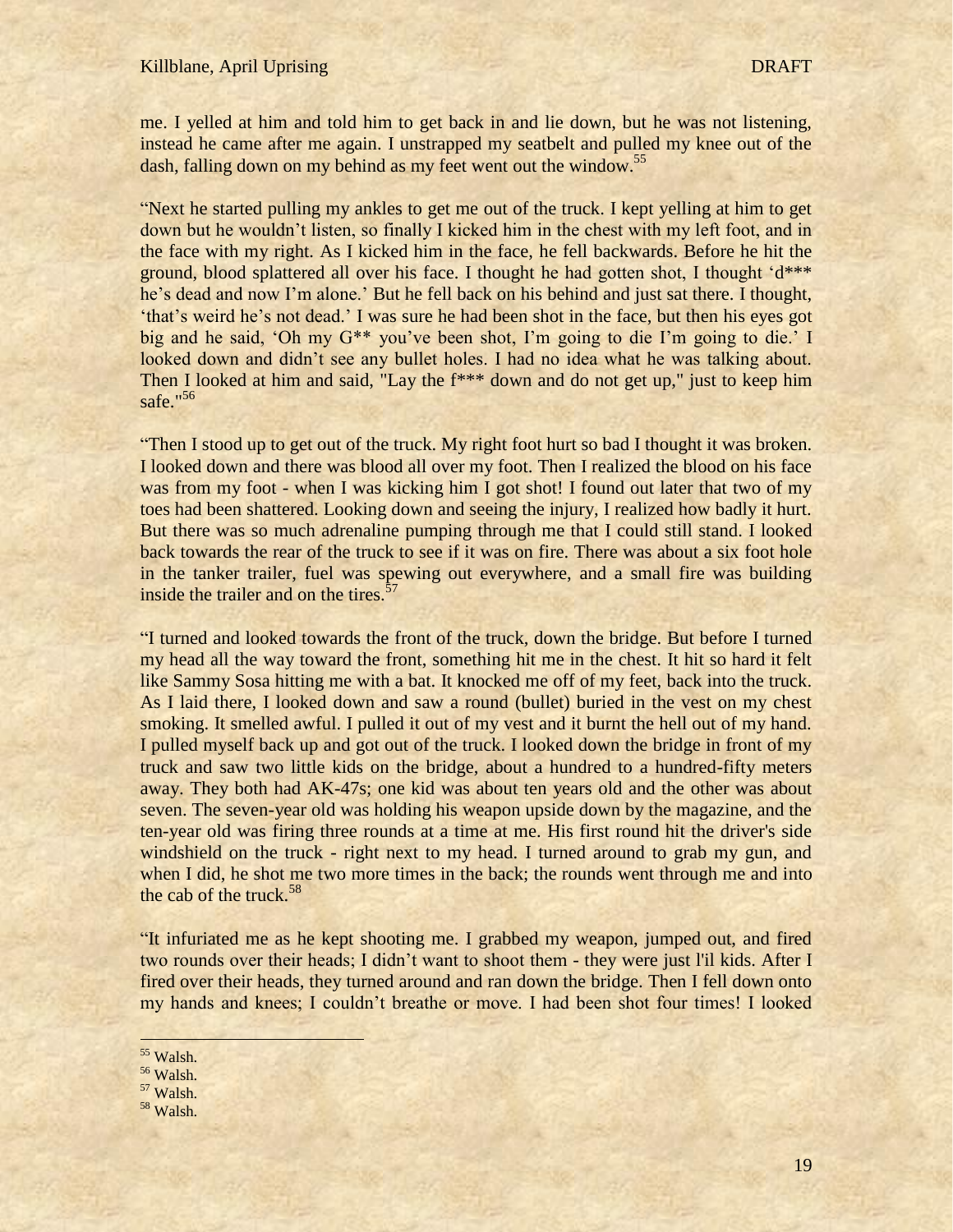over to where my driver had been lying down - he was gone. I looked back and saw him running behind the truck, the opposite direction from where we were supposed to go. There was no way I could stop him, he was just running frantic. So it was just me on my hands and knees at this point, all alone. I couldn't breathe nor move, and my head was pounding very hard. I knew it was over with; there was no way I was getting out of there alive. I would either die or be captured.<sup>59</sup>

"I still was not going to give up though. I got up, grabbed my weapon, and walked over to the guardrail to look down on the highway. I stood there looking at all of our trucks blown up everywhere; the whole highway was scattered with our semis and our civilians. There was fire and black smoke everywhere. It was horrible. The last I remembered, there were two vehicles left on the highway, but I didn"t see them anywhere, so I figured they had been blown up also. While I was standing there looking at the destruction, about twenty or thirty rounds hit the guardrail next to me. I fell backwards and lied down. Then I started low crawling towards the end of the bridge in the direction we were originally going. Bullets followed me the entire way.<sup>60</sup>

"Then, to my chagrin, I realized I was headed the wrong way on the bridge - into the middle of the city (Baghdad). I was just going to get shot again, and I probably wouldn't be so lucky the next time around. Bullets were striking all around me as I got up and ran back towards our burning truck. It sounds crazy, but at the time that was the safest place. On my way back, the last semi I had originally seen on the highway started coming up the bridge from behind our truck. It was almost demolished. All of the tires had been shot out, the trailer was burning, and it had bullet holes everywhere. It was losing fuel in multiple places. The tractor was completely trashed because of all the bullet holes.<sup>61</sup>

"It slowed down just enough so I could jump up on the side. I jumped up on the steps of the passenger side and told the driver to speed up. There was a driver and passenger inside the truck, both civilians. The driver was wounded, but not badly. The passenger (Hamill) was hyperventilating; he had been shot in the right arm."<sup>62</sup>

Hamill"s tractor had slowed to a crawl of five to ten miles per hour as it neared the exit ramp. Hamill saw the first tanker flipped on its right side with its cab crushed. Hamill wanted to stop and check on the driver, but if he did his rig would have blocked the exit for the trucks behind him. As they turned onto the ramp, they began to fishtail. Hamill shouted, "Nelson, we can"t block this ramp. Try to get over to the guardrail as far as you can. If we spin out by the guardrail maybe another truck can still get by."<sup>63</sup>

As they reached the top of the ramp, another truck swerved off the freeway, cut in front of them, and made the left hand turn onto the overpass. There was another tanker system that appeared to have been hit by an RPG (most likely Walsh"s) and flipped over against

59

<sup>60</sup> Walsh.

- <sup>61</sup> Walsh.
- <sup>62</sup> Walsh.

<sup>63</sup> Hamill, *Escape*.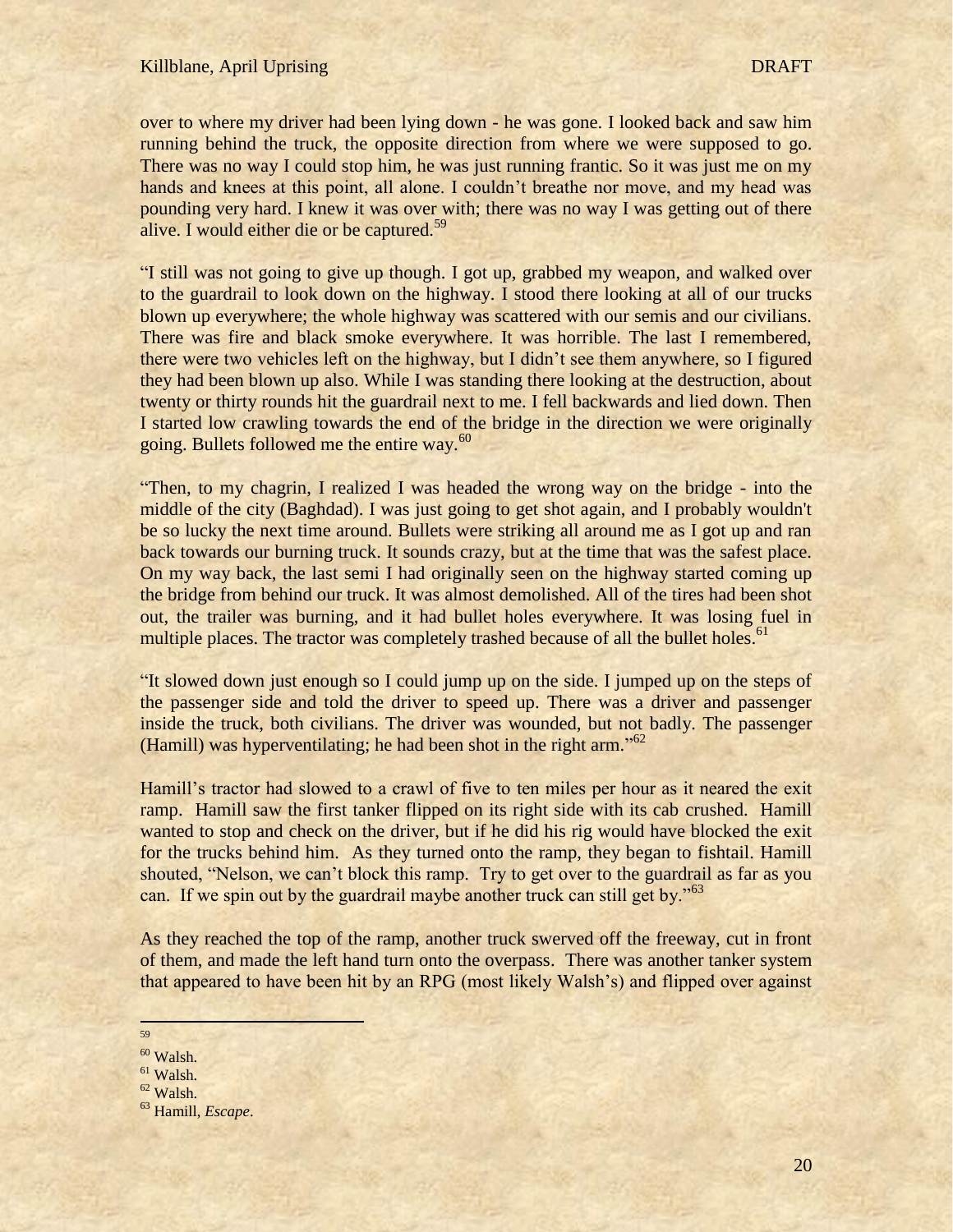the guard rail. Hamill"s truck began to cross the bridge past the disabled truck. About a hundred yards ahead of them, the fuel truck that had just passed them was speeding up and exploded shooting flames 200 feet in the air. By then Hamill"s truck was making very little progress. Just then a Soldier ran up, jumped on the running board on the passenger"s side and wrapped his arm around the mirror. Hamill remembered that the Soldier yelled, "We've got to drop this trailer."<sup>64</sup>

Nelson yelled, "We are losing air pressure, must have happened when that big explosion hit us, must've knocked out our brakes." They dragged the fuel trailer like an anchor.<sup>65</sup>

Walsh claimed, "I continued to stand on the side of the truck as we went only about twenty-five to thirty miles per hour; there were no tires left on the truck, it was driving completely on the rims. As we entered Baghdad, I fired into the city buildings and just about everywhere trying to keep the suppressive fire down. Unfortunately, it wasn"t working. The more I fired, the more rounds were fired at us. And I couldn't stabilize my weapon; I was attempting to hold onto the truck with one hand while firing with the other. I decided I would be more stable on the hood of the truck."<sup>66</sup>

Hamill remembered, "He was standing up on the running board and had absolutely no protection. He was shot in the arm but kept firing away and trying to hold on. A couple of times he grabbed another clip, bumped it, and slammed it in his M-16. He was sweeping his gun back and forth and firing, not really picking his targets. He realized he needed a better prone position. Using as a rest, he continued firing at anything that moved. We steadily crept along, barely moving at all."<sup>67</sup>

Walsh continued, "I grabbed the side mirror to get up on the hood, but the mirror broke off. As I was falling off, the passenger had enough sense to grab the handle on the back of my flak jacket to keep me on the truck. Since he was hyperventilating, I don"t have any idea how he did it.<sup>68</sup>

"I tried again. I reached back, grabbed the truck's passenger window, pulling myself back up onto the truck, then I jumped up onto the hood and lied down. I fired left and right into the city. There were people everywhere with weapons firing at us, it was horrible. I have no idea how I did not get shot. I heard a weapon fire really close to us, closer then the others, coming from my right side, which was the driver's side of the truck. I looked over and saw the two little kids that were on the bridge earlier, they were firing at me again. The older one, who had shot me earlier, was firing at the trailer and the semi, and the younger kid was firing two to three rounds at a time directly at me. I fired another round over their heads but they didn"t budge, and apparently they were not about to. Then I

<sup>&</sup>lt;sup>64</sup> Hamill, *Escape*. Hamill thought that the Soldier was SPC Gregory Goodrich. This is where Walsh and Hamill tell the same story.

<sup>65</sup> Hamill, *Escape*.

<sup>66</sup> Walsh

<sup>67</sup> Hamill, *Escape*.

<sup>68</sup> Walsh.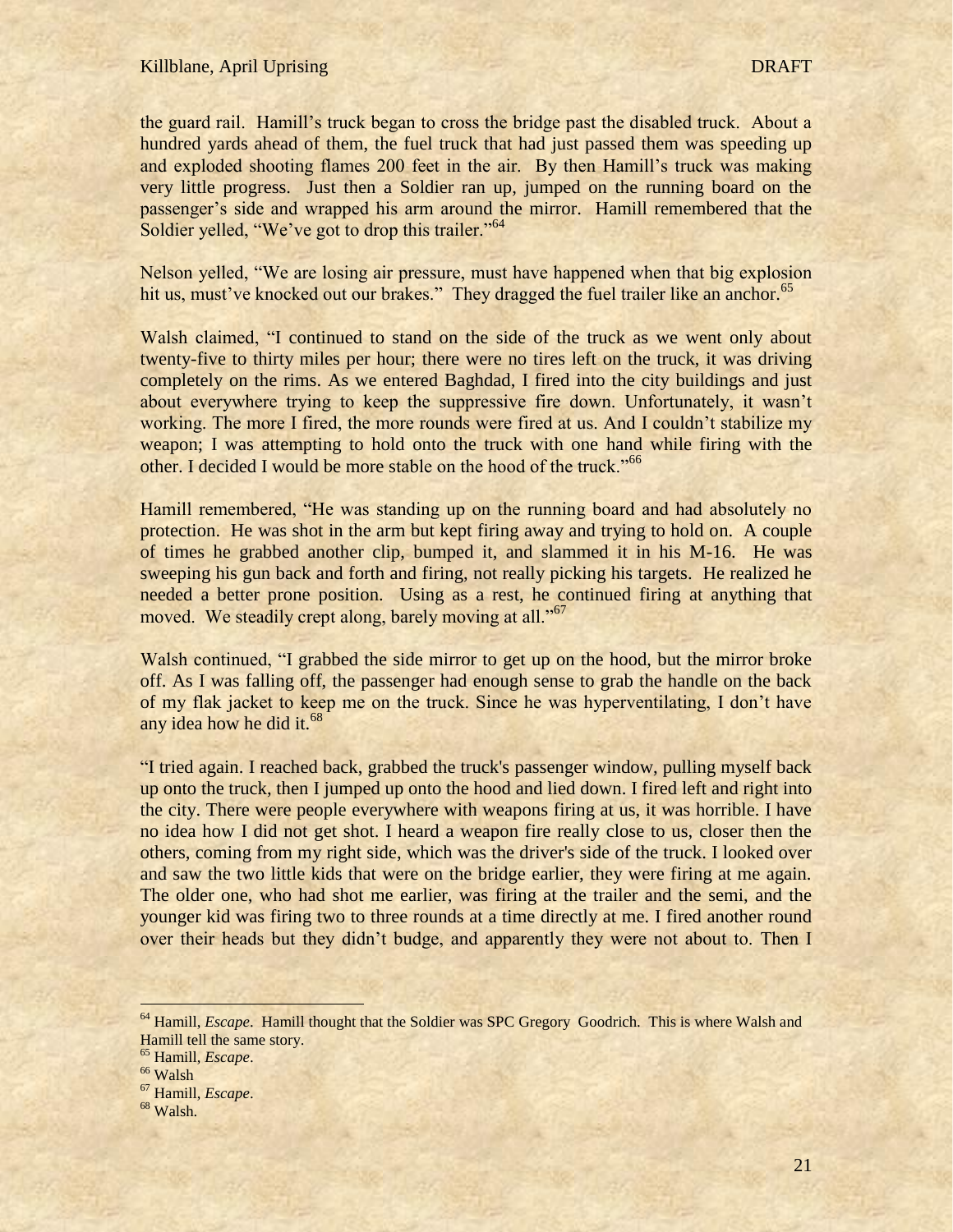aimed at the younger kid's chest and fired the round. It went into his throat and out the other side, and he dropped to the ground dead.<sup>69</sup>

"The older kid looked down at him, then up at me, and started laying into it; firing twenty to thirty rounds at a time at me. I rolled over, trying not to get hit, then I aimed at his head and shot, but I missed and it went over his head and hit the wall. Luckily it knocked enough debris down on him to drop him. I knew he wasn"t dead, but he was down on the ground and that was good enough for me.<sup>70</sup>

Hamill remembered, "We were coming up on one of the trucks that had exploded, and it was still blazing. Nelson yelled, "We can't go by they truck. We'll catch fire, too." Their tanker was spilling fuel from both sides, but they could not stop since they were still taking small arms fire. Nelson added, "This truck's fixin' to die. It's fixin' to quit." Their truck finally ground to a halt. $71$ 

Walsh added, "Then the truck started slowing down more and more until it came to a dead stop. I rolled off the hood and lied down in front of the truck. As I lay there, I realized all the bullets that were being fired were landing around me. A couple of strays were hitting the semi where the two civilians were. I knew that if a round hit them, they would not make it; they were already in bad shape. I got up and ran away from the truck, about fifty to seventy-five meters, and lied back down. I fired into the buildings wherever I saw anyone. At that time, to me everyone was the enemy except my own.<sup>72</sup>

Hamill wrote, "We had no more choices. We had to bale. Right then a Humvee pulled around in front of us at about 100 feet and stopped. Then [Walsh] rolled off the hood of our truck and fell to the ground, picked himself up, and ran for the Humvee. Nelson was running right behind him." $73$ 

Walsh said, "I looked back at the truck and saw the driver getting out. I knew if he got out, it would draw attention to him and he would end up being shot. I started yelling, telling him to get back in the truck, but he wouldn"t listen. I know I should not have done it, but I aimed and shot a round into his door handle. I knew I would not hit him, and I hit where I intended. He jumped back into the truck and shut the door. They both sat there looking at me. I hope they didn't think I was going to shoot them. I was just trying to keep them safe. $^{74}$ 

"We were stuck there for about ten minutes when a Hummer appeared coming towards us from the bridge. It was the Hummer I had seen earlier. That Humvee was our last chance. I jumped up and flagged it down. I helped the two civilians out of the semi and into the Hummer, then I jumped in.<sup>75</sup>

- <sup>72</sup> Walsh.
- <sup>73</sup> Hamill, *Escape*.
- <sup>74</sup> Walsh.
- $75$  Walsh.

i <sup>69</sup> Walsh.

<sup>70</sup> Walsh.

<sup>71</sup> Hamill, *Escape*.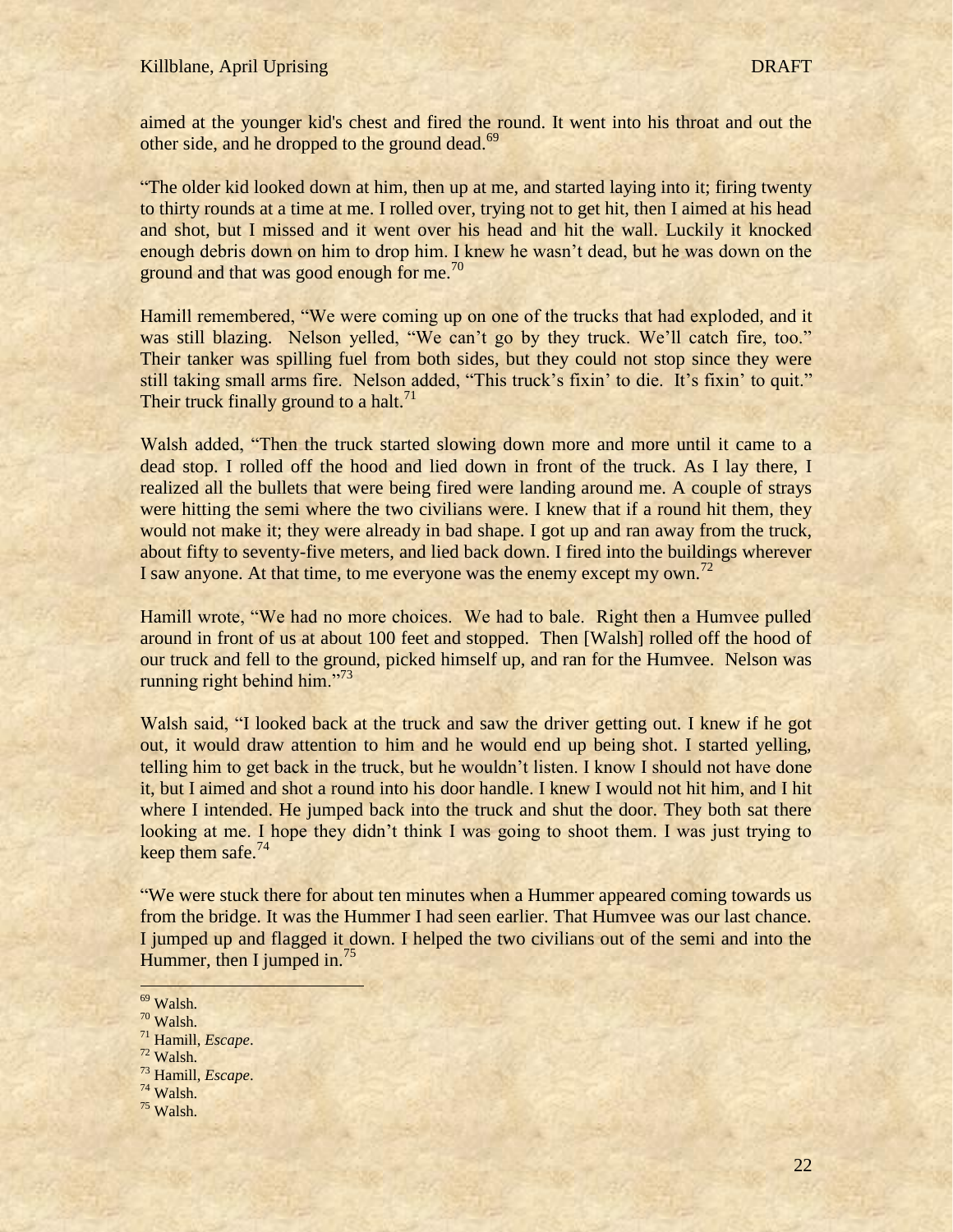SFC Groff"s armored HMMV gun truck, driven by SPC Lamar with SPC Pelz firing the SAW, had been the  $21<sup>st</sup>$  in the original line of march. It began losing power as it drove through the gauntlet of fire and smoke and slowed down to last. Fisher's bobtail raced ahead then pulled off to the far right and he climbed out of his tractor. SFC Groff stopped and his crew pulled the screaming Fisher into the back. His left side was drenched in blood. Lamar then drove off trying to avoid guard rails and giant rocks placed in the slick road while receiving gun fire. Their HMMV continued to lose power. They picked up a couple more KBR drivers then PFC Goodrich and continued onward.<sup>76</sup>

When SFC Groff's HMMV HMMV reached the overpass on shot out tires, they came up upon Hamill"s truck then stopped. Nelson had climbed out of his cab and was running right behind Walsh. They dove through the right door right. Hamill ran as fast as he could, wounded and loaded down with body armor and Kevlar helmet, but was about ten feet from the HMMV when it sped off. He hollered but they did not hear him. Nelson yelled at Lamar that he had left Hamill behind.<sup>77</sup>

Walsh added, "We took off towards the north gate of BIAP Safety. We were still about three miles away though. It was a long shot, and the Hummer had been shot up pretty badly. We drove a little ways and picked up two more people; one soldier, Gregory Goodrich, and a civilian. I was sitting behind the driver, and so when Goodrich jumped in he sat on my lap, and the civilian jumped in behind the passenger. We were really packed into the Humvee; there were about ten people in this four-person Hummer."<sup>78</sup>

Hamill was left standing in the middle of the road with bullets still flying. He remembered the advice of his Vietnam veteran roommate in Kuwait, "If you are ever under fire, you get down on the ground as quick as you can and stay down." Hamill did just that. He examined his escape routes but saw several Iraqis running toward him. He tried crawling toward one of the houses with his good arm. Not long after he was a captive in enemy hands.<sup>79</sup>

Wash continued, "As Goodrich lay on my lap, he fired out the window. Next thing I knew, I felt a thump - he had been shot. He started yelling, "ah..ah..ah..I got hit, I've been hit!" I pushed him forward so I could help him. I went into the back of the Humvee and pulled out my first aid pouch. I leaned back up to help him, but blood was coming out of his mouth and he wasn't moving anymore. He didn't make it. We were rolling about ten miles an hour at top speed. Then the Humvee died, I believe it had been shot in the radiator. It was not going anywhere. We were still about two to three miles from the gate, and we were under heavy fire. There was no time in this entire attack that we were not under small arms fire, RPG's, or IED's (improvised explosive devices)."<sup>80</sup>

<sup>&</sup>lt;sup>76</sup> March, "On the move."

<sup>77</sup> Hamill, *Escape* and March, "On the move."

<sup>78</sup> Walsh.

<sup>79</sup> Hamill, *Escape*.

<sup>80</sup> Walsh.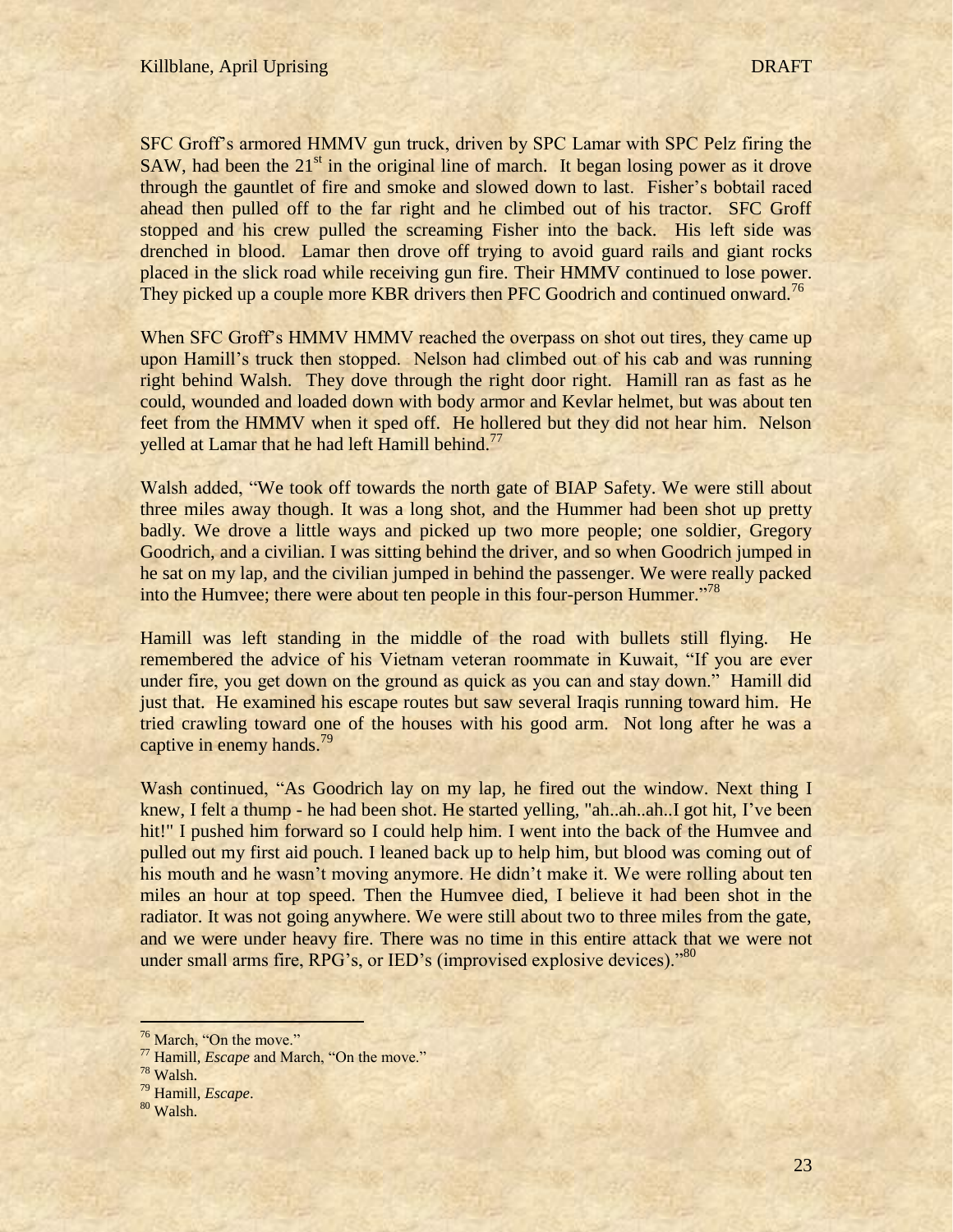### Killblane, April Uprising DRAFT

Groff"s HMMV was only 500 to 700 meters from the safety of the cavalry barricade when a round through the radiator finally stopped it. Pelz saw insurgents moving up to trees all around them and began firing at them.<sup>8</sup>

Walsh remembered, "We sat in the back of the Humvee looking at each other. We all knew we were not going to make it. The passenger [SFC Groff] used the radio to call for help, but no one was answering. It was hopeless. We just sat there listening to the bullets bounce off the hummer, hoping no RPG"s hit us, since it would certainly be all over over then. But we all knew it was already over; the Hummer was our last hope and now it was out of commission, and it was too dangerous to try and run for the gate. We sat there for about ten to fifteen minutes."<sup>82</sup>

SFC Groff tried calling anyone on either the SINCGARS or KBR radio then SGT Blankenship answered on the KBR radio that a couple tanks were on their way. Pelz looked up the road and saw tanks emerge from the compound.<sup>83</sup>

Earlier, PFC Church had rallied the cavalry troopers to mount a mission to rescue his fellow drivers then escorted them into the kill zone. Two tanks and two HMMVs pulled up. Church recognized the assistant commander"s HMMV amidst heavy black smoke and flaming wreckage of burning fuel tankers. The Bradley Infantry Fighting Vehicle and up-armored HMMVs raced to SFC Groff"s disabled vehicle to find two wounded soldiers and four wounded KBR drivers. They set up security around the vehicle while the enemy fire rained in from both sides of the road. $84$ 

Walsh claimed, "Then we heard a loud screaming like a banshee. Three of us stood up and looked out the roof of the Hummer. We saw a Bradley tank coming towards us, it drove into the city firing at anything that moved, and two more tanks were following behind it. They pulled up on both sides of us, and two armored Hummers pulled up in the front and back. They boxed us in for security. It was cool as hell!<sup>85</sup>

"The soldiers got us all out of the back of the broken-down Hummer. I was put into the back of one of the armored Hummers with three other people. We were taken up the road about a mile, and then told that we were going to be put into a tank. I got out, and along with one of the civilians, helped the civilian that was hyperventilating walk to the tank. Unfortunately, the civilian that was helping him also was shot in the back and dropped. I dragged the hyperventilating guy to the tank and went back for the other civilian, but someone else had already got him. I looked around to see if I could help anyone. Then I got in the back of the Bradley. The soldiers shut the door and it took off. There were five people counting myself in the back of the tank. Three of them were dead."<sup>86</sup>

While exposed to enemy fire, Church and Pelz set up a hasty triage, identifying the most serious wounded. Church then bandaged PFC Goodrich's sucking chest wound and

- <sup>84</sup> Church SSM citation.
- <sup>85</sup> Walsh.
- <sup>86</sup> Walsh.

<sup>&</sup>lt;sup>81</sup> March, "On the move."

<sup>82</sup> Walsh.

<sup>&</sup>lt;sup>83</sup> March, "On the move."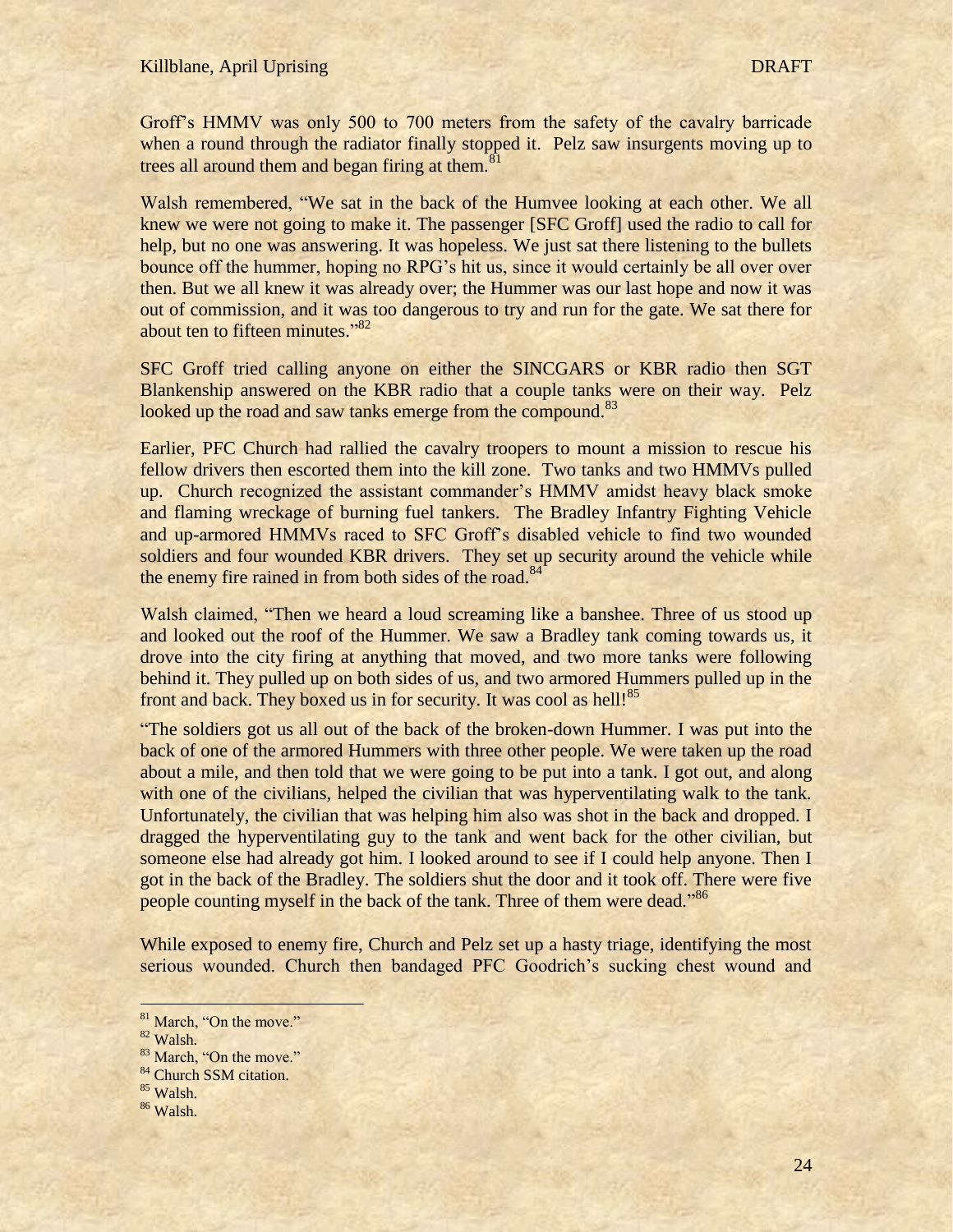carried him over to one of the HMMVs. Lamar saw Church put Goodrich in the back of the HMMV; his face was covers with his body armor. Lamar knew Goodrich did not make it. Once Church and Pelz had carried all the wounded over to the HMMV, it became apparent that there was no room left for Church.<sup>87</sup>

Church and Pelz insisted that cavalry troopers evacuate the wounded back to the casualty collection point while he waited for their return. Groff did not know they had been left behind until he reached the safety of the compound.

PFC Church and Pelz took cover in the disabled HMMVV and engaged the enemy for the next ten minutes until the recovery team returned. Once they climbed in the HMMVs and left, an RPG hit their disabled HMMV. Upon his return to the camp, Church immediately rendered medical treatment to two more civilians with minor wounds and loaded them into vehicles for ground evacuation. Before leaving the area, Church initiated a sensitive-items check and weapons sweep to prevent capture by enemy forces. In spite of the extreme danger to himself, he maintained a clear presence of mind.<sup>88</sup>

SFC Groff reported that he had could account for all his men except Krause and Maupin. He expressed concern about the SINCGARS in his HMMV falling into enemy hands. CPT Munz radioed 1SG Taylor to assemble a tank team to recover the vehicle. Upon their arrival, they saw 60 to 70 Iraqis dancing in celebration around it. Taylor fired an HE round at the HMMV destroying the vehicle and radio. His gunner fired into the crowd with his coaxial machinegun.<sup>89</sup>

The ambush near Abu Ghraib on Good Friday was just one of many ambushes that day, but none of the convoys took as bad of a beating as the  $724<sup>th</sup>$  Transportation Company. Several convoys on that same route turned around and headed back. The second serial out of Anaconda changed their route to ASR Vernon and Irish into ECP1 instead of Sword. Never before had any convoy in Iraq encountered an ambush this large or intense. The enemy had taken advantage of the inexperience of many of the new units that had just arrived during the March surge. The enemy tactics had once again changed introducing large scale ambushes to the war for the road. This ambush resulted in the death of PFC Goodrich and six KBR drivers. Eight Soldiers and four KBR drivers were wounded. Around seven fuel tankers and one HMMV were left in the kill zone, a little more than on third of the convoy. Many of the wounded were evacuated to Anaconda then Landstule, Germany. Others with minor wounds were stabilized at different camps. The 5-ton with SGT Watson and SPC Bachman missed the turn onto ASAR Cardinals and continued straight down Sword with tanker following. One KBR driver, Tommy Hamill, and two Soldiers, SGT Elmer C. Krause and SPC Keith "Matt" Maupin, were captured. SGT Krause's body was later found on 23 April and Maupin still remains missing. The KBR driver, Thomas Hamill escaped after 27 days of captivity when he heard the voices of US Soldiers outside the building he was held hostage in. Not since the ambush of the  $507<sup>th</sup>$ 

<sup>&</sup>lt;sup>87</sup> Church SSM citation.

<sup>88</sup> Church SSM citation and March, "On the move."

<sup>89</sup> March, "On the march."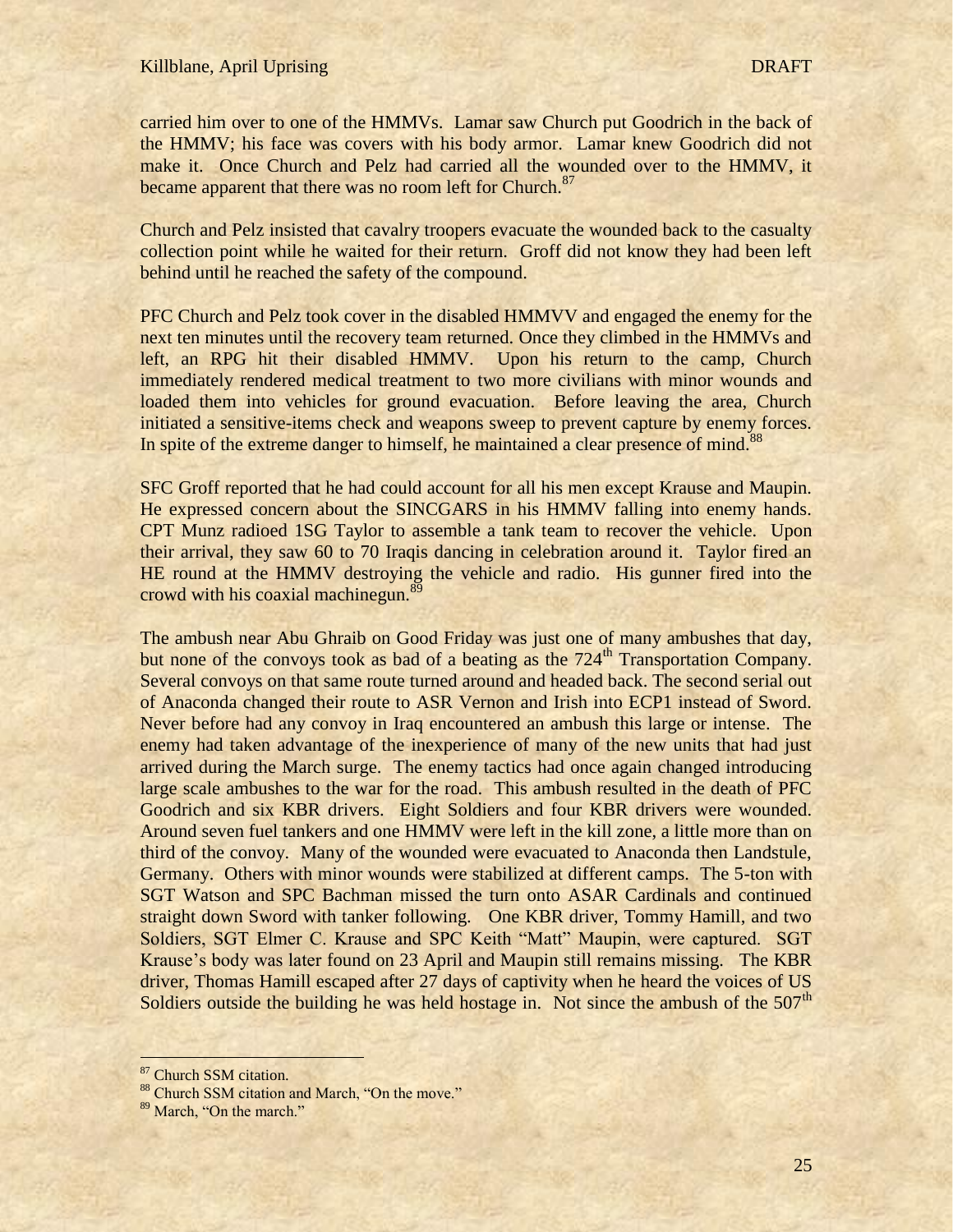had the US taken such devastating losses on any ambush. This ambush was pivotal in the history of OIF convoy operations and required changes in convoy operations.<sup>90</sup>

Many Transportation Corps Soldiers performed heroically that day, but only Jeremy Church"s action earned the Silver Star Medal. On 25 February 2005, Church became the first transporter since the Vietnam War to earn this award and the first US Army Reserve Soldier in OIF. Church's coolness under fire and his disregard for his personal safety saved the lives of at least 5 Soldiers and 4 civilians.

LTC Akin pulled CPT Smith aside that day and informed him that they still had to push fuel out to Al Asad again. MG Smith, J4 CJTF7, had informed LTG Wallace that they only had four days of fuel on hand and that if the convoys did not roll then the operations would come to a halt. The combat arms units would have to shift their priority from seeking out the enemy to protecting the convoys. CPT Smith called his men together and asked for a prayer. After the prayer, he asked who would go on the missions to Al Asad the next day. Almost every hand went up. That night smith visited the wounded at the SASV near the airfield and noticed hundreds of KBR drivers awaiting flights. They, unlike Soldiers, had the option of quitting any time they liked. During the American War for Independence, the Continental Army had encountered the same problem with contract transportation.

That same day, 15 HETS of 1<sup>st</sup> Platoon, 96<sup>th</sup> HET hauled M1 tanks of Company C, 2-8<sup>th</sup> Cavalry, 1<sup>st</sup> Cavalry Division north. SFC Powell had heard on the radio that other convoys had been hit by IEDs or would receive instructions to go to another location on account of an IED. This made them alert. The MTS in LT Renina Miller"s thin skinned HMMV did not work so she rode in the lead HET, who"s MTS did work. The platoon had five MTS and five SINCGARS radios. Her driver, PVT Ronald Gallet and assistant driver, SPC Walsh, followed. They joked, "With us two in the HMMV, something is bound to happen." The 2 ½-ton with a ring mounted M2 .50 caliber machinegun was the third vehicle. SFC Samuel Powell rode in a turtle shell soft skinned HMMV with two M249 SAWs sticking out the windows in the rear of the convoy. They departed from their RON location at CSC Scania enroute for Camp Taji.<sup>91</sup>

Around 1130, they approached to within 3-4 kilometers of BIAP when a HET broke down. The guys were talking about lunch on the radio. They had halted for about 15 to 20 minutes before they fixed the HET. LT Miller asked if they wanted to stop at BIAP for lunch or push on to Taji, another 30 minutes away. For some reason, they chose to go to Taji. They had never failed to stop at BIAP before. It was a good place to relax, use the internet or phones. As the convoy started, they saw black smoke off in the distance but did not think anything about it. Smoke was not unusual in Iraq. Ten minutes later they saw five buttoned up Bradley fighting vehicles race past them heading south. They realized that something was seriously wrong. Normally they did not see Bradleys on the road nor buttoned up. Powell thought to himself, "What's going on?" The others asked themselves the same question. They began to make the connection between the smoke

<sup>&</sup>lt;sup>90</sup> March, "On the move."

<sup>&</sup>lt;sup>91</sup> Powell and Gallet interview.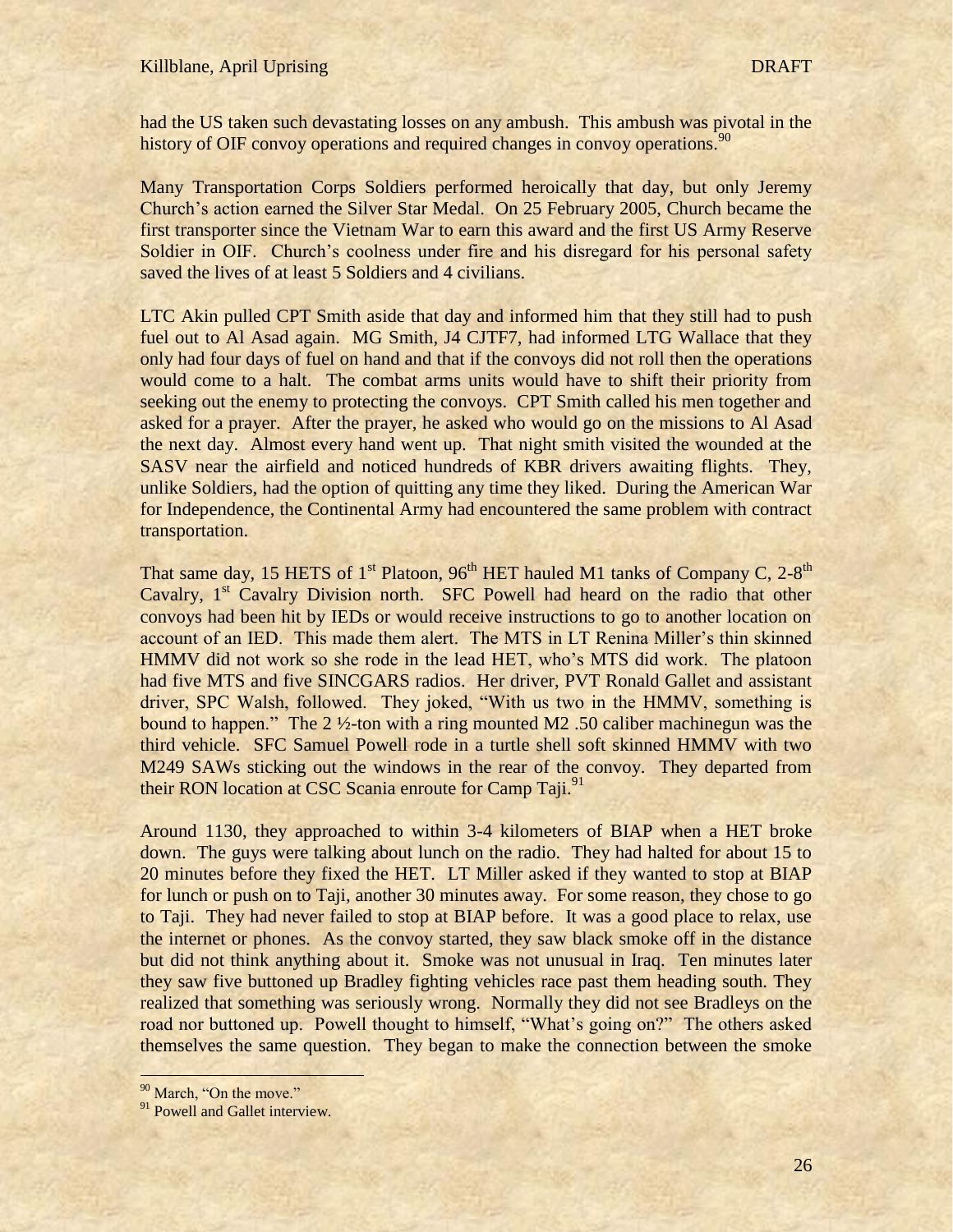and the urgency of the Bradleys. About that time, a message came over the MTS, "MSR Sword is Red and closed. All convoys head to BIAP." The convoy was about 15 minutes away from ASR Sword.<sup>92</sup>

SFC Powell called LT Miller on the SINGARS and asked, "LT did you get the same MTS message?" She answered, "Yes. We"re going to turn around and go to BIAP." They halted where they were. Powell switched his SINGARS to the Sheriff frequency and heard the message, "No convoys go north of BIAP. Insurgents attacking military and civilian trucks."<sup>93</sup>

Gallet was used to seeing lots of civilians along side the road, but this day he only saw one. She was hanging laundry. When the convoy stopped, she ran inside. At that moment he realized things had gone from bad to worse. Everyone climbed out of their vehicles and pulled security. SSG Hurd looked down and spotted an IED hidden in the carcass of a dog. He ran up yelling, "We are stopped right beside an IED. We need to move!"<sup>94</sup>

Powell's attention was focused on the black smoke ahead. They had coincidently stopped next to a KBR convoy driven by American and Third County Nationals (TCN), which was heading south on a northbound lane. Evidently, they had turned around and drove back down the same lane. Guard rails in the median prevented them from crossing over into the next lane. Powell ran past his convoy to look for a place to turn around. A three-foot deep ditch paralleled the outside of the highway. Powell needed a flat place for his HETs to turn around. They were too big to turn around just using the width of the road. He could not find a place.<sup>95</sup>

Some MPs in HMMVs provided security above them on the overpass. The MP HMMV drove down to ask Powell what he was doing. Powell told them that he was looking for a place to turn around. They then escorted the HETs 200 meters up the road to a level spot where the HETs could turn around one at a time. Miller waited for her convoy to catch up. The KBR trucks were parked in the inside of lane and the HET convoy in the center lane both facing south in the northbound lane. The MPs returned to the bridge. As soon as all her HETs had turned around, Miller planned to drive to BIAP. Meanwhile, Powell ran back to his HMMV, turned it around where it was and fell in behind the 2 ½-ton truck after it passed him and stopped.<sup>96</sup>

About that time, the MPs escorting the KBR trucks pulled their HMMV right up in front of Miller"s HET, blocking its path. They halted the convoy because they had learned there was an IED along side the road. This was standard procedure if an IED was spotted ahead. In a state of high anxiety, they could not rationalize that the policy was indented to prevent convoys from running into IEDs. In carrying out the policy, these MPs had

<sup>&</sup>lt;sup>92</sup> Powell and Gallet interview.

<sup>93</sup> Powell and Gallet interview.

<sup>&</sup>lt;sup>94</sup> Powell and Gallet interview.

<sup>&</sup>lt;sup>95</sup> Powell and Gallet interview.

<sup>&</sup>lt;sup>96</sup> Powell and Gallet interview.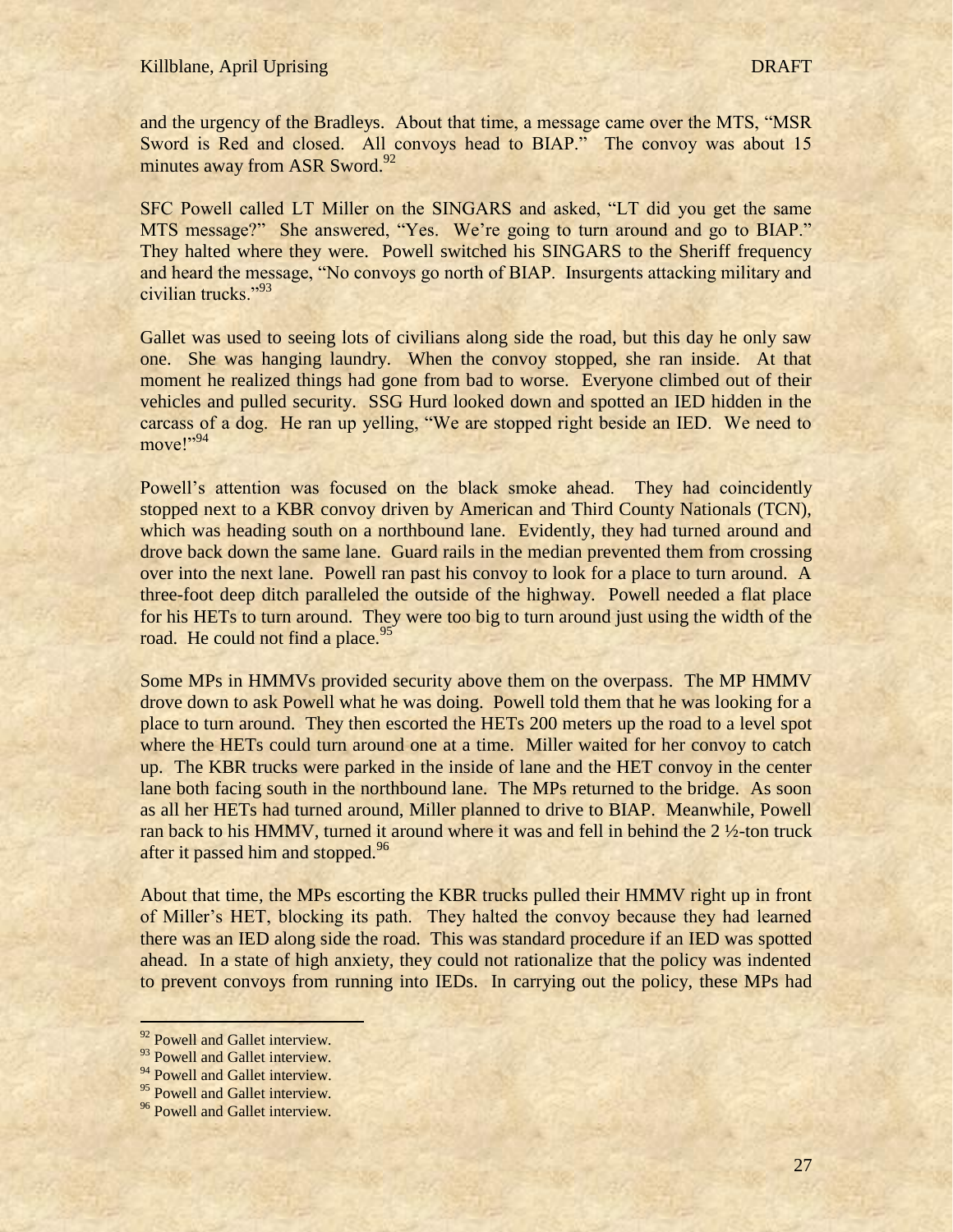halted the convoy right beside the IED and would not let them pass. Their strict adherence to the instructions endangered lives. At the same time, SGT Hurd jumped out of his truck and jogged up to Gallet"s HMMV yelling, "You stopped us next to the IED!"<sup>97</sup>

Powell called up, "What's going on?" Miller responded, "They don't want us to pass because of the IED." Powell could not believe what he was hearing. They were deliberately parking the convoy right next to the danger instead of letting them pass. Powell said, "We will go around them."<sup>98</sup>

Miller"s lead HET had to back up to drive around the MP HMMV. The other trucks had to do the same to give Miller room. SPC McEndree, the driver of the 2 ½-ton truck, climbed out of his truck and walked back to make sure he had enough room behind his truck to back up. Miller saw that McEndree had climbed out on the same side as the IED so she climbed down from her HET to warn him. At the same time, they started receiving a small amount of small arms fire. A TCN driver jumped out of his truck and pointed in the direction of the firing making a gesture with his hand to indicate shooting. The KBR drivers yelled at him to get back in his truck. Just as he started to turn, the IED exploded. Shrapnel from the IED hit the machine gunner of the 2  $\frac{1}{2}$ -ton in the back. It exploded just as Miller and McEndree had turned around to run back to cover and blew McEndree airborne into the ravine along side the road. Miller and McEndree were both hit by increasing small arms fire from the east side of the road.<sup>99</sup>

Powell was standing outside his HMMV with the handset to his ear when the IED went off. He immediately notified Sheriff that he needed a medevac and helicopter gunships. An Apache gunship arrived on station within two to three minutes and the pilots talked with Powell on the Sheriff frequency. They circled high overhead and claimed that they could not see any enemy to engage. The enemy fire continued.<sup>100</sup>

Powell then passed the word to his drivers, "We've got to get these tanks off loaded." The drivers and tank commanders rode in the tanks while they were chained to the trailers. The remainder of the tank crews had flown up to Taji. As soon as the ambush began, they buttoned up their hatches. The truck drivers climbed back into their HETs to maneuver the trailers so that the tanks could drive off. Powell ran up to the nearest tank and banged on the turret yelling at the gunner to put up a fight. Gallet could hear him yelling from his position several vehicles ahead.<sup>101</sup>

Powell then ran back to his HMMV and called the cavalry company commander and said, "Get 'em off the trucks." The commander had planned to off load just one tank, but

<sup>&</sup>lt;sup>97</sup> Powell and Gallet interview.

<sup>98</sup> Powell and Gallet interview.

<sup>&</sup>lt;sup>99</sup> Powell and Gallet interview.

<sup>&</sup>lt;sup>100</sup> Powell and Gallet interview.

<sup>&</sup>lt;sup>101</sup> Powell and Gallet interview.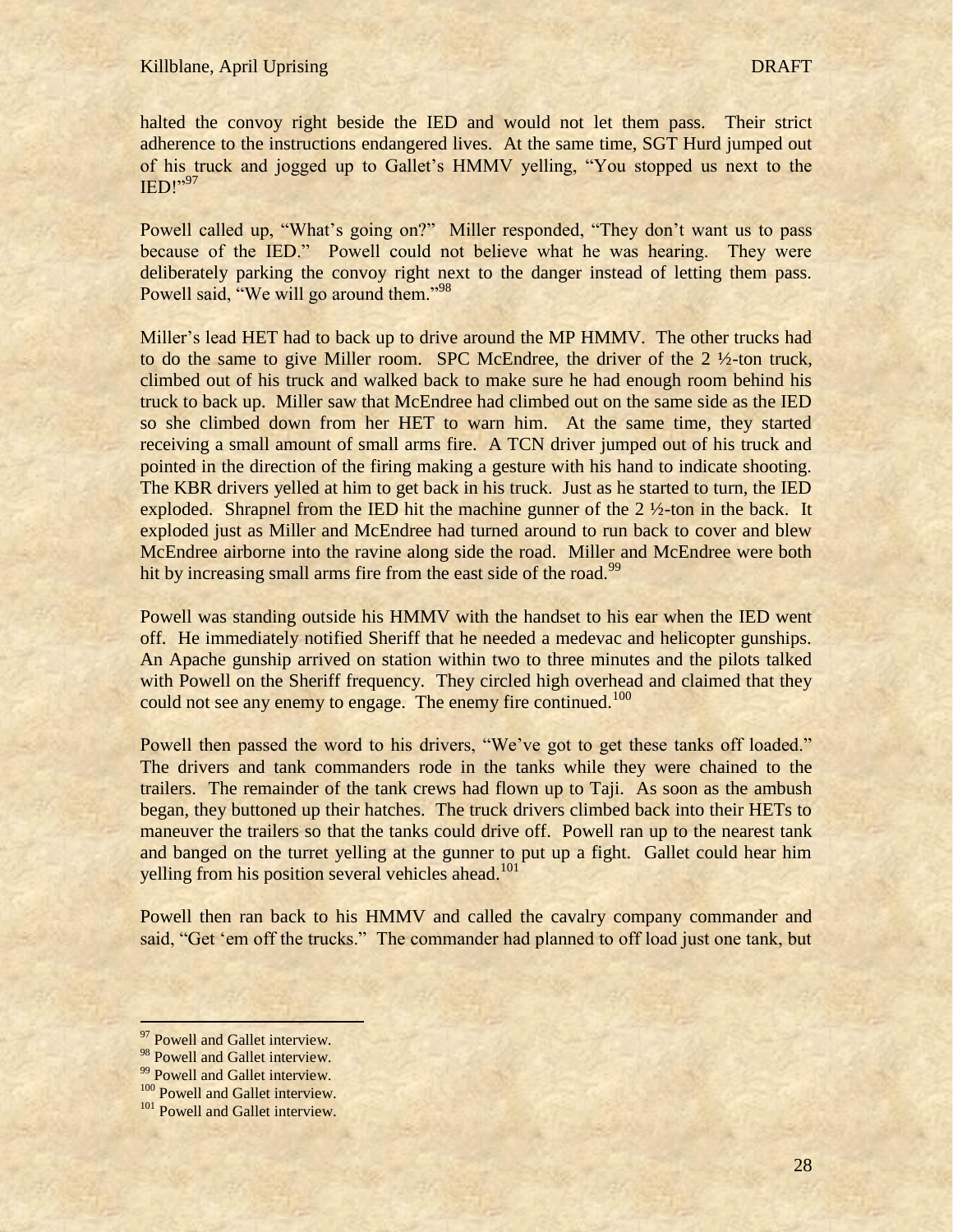Powell said, "You have permission to drop all of them." The commander responded, "That's what we're here for."<sup>102</sup>

The HET drivers began maneuvering the trailers then the TCs ran back to unshackle the chains so the tanks could drive off. SPC Bill Adkins" HET was right behind Gallet. Gallett ran back to unshackle one chain while Adkins loosened the other, all while under fire. Walsh pulled security. Gallet could hear the gun fire but did not know how close it hit until paint chips from the tank fell on him. He thought to himself, "Just get the shackle off." His focus on undoing the shackle kept his mind off of the enemy fire.<sup>103</sup>

Once they freed the tank, SSG Wardale, the driver of the HET, called Gallet forward to treat the wounded. Gallet was the combat life saver. He ran to the most critically wounded person first, the TCN driver. The wounded man"s helmet was blown off. The man had taken the blast in the front and was punctured by shrapnel. The metal was still hot and he had not started to bleed. His left arm was also dislocated and twisted around like a contortionist. Gallet bandaged him up. As soon as Wardale had left his truck, a mortar round landed on his trailer destroying the M88.<sup>104</sup>

Wardale ran over to Miller and jumped on her to cover her from fire. He then yelled for help. She was still conscious but had received two wounds to her lower back. Wardale then jumped up and pulled her in between the MP HMMV and her HET. The MPs came over to help. Wardale then ran over to McEndree, who was just trying to stand up. The round had penetrated his left side, but the flak jacket deflected it back into his body. Wardale wrapped an arm around McEndree and helped him to the casualty collection point between the MP HMMV, lead HET and lead KBR truck.<sup>105</sup>

While all this happened, the tanks rolled off of the trailers. The cavalry commander's tank was the first off of the trailer. He was up behind the .50 caliber blazing away. He drove his tank down the median to flatten the guard rails so vehicles had more room to maneuver. The second tank backed off into the ditch and got stuck. The third tank threw its right track. The driver climbed out of his tank and looked at the broken track, then threw his Kevlar helmet at the tank in rage forgetting that he was under fire. Powell yelled at him, "What are you doing? You are getting shot at." The tanker realized his peril then took cover. To Powell the tanks drove around in confusion and circled around the disabled tanks to provide protections. The commander told Powell that they had just crossed the border and this was their first action.<sup>106</sup>

Two medevac helicopters arrived and Powell talked them in. The severe casualty helicopter landed on the southbound lane and the other landed in front of the MP HMMV on the northbound lane. Two more Apache helicopters also arrived.<sup>107</sup>

<sup>&</sup>lt;sup>102</sup> Powell and Gallet interview.

<sup>&</sup>lt;sup>103</sup> Powell and Gallet interview.

<sup>&</sup>lt;sup>104</sup> Powell and Gallet interview.

<sup>&</sup>lt;sup>105</sup> Powell and Gallet interview.

<sup>&</sup>lt;sup>106</sup> Powell and Gallet interview.

<sup>&</sup>lt;sup>107</sup> Powell and Gallet interview.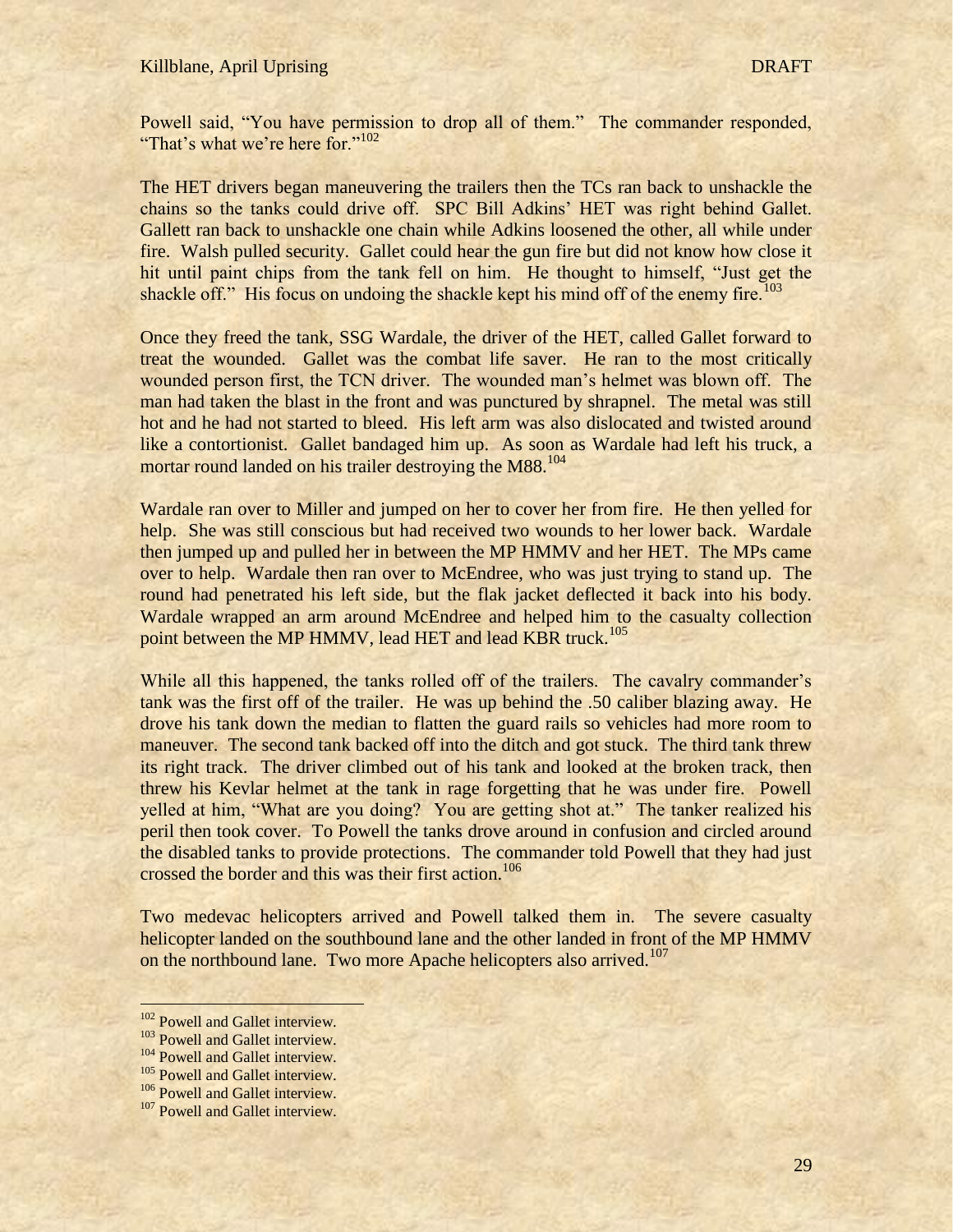Gallet, SPC Cruz and the two MPs lifted the stretcher with the TCN and carried him fifty yards ahead to a gap in the guard rail, then across the median to the severe medevac helicopter. They climbed back over the guard rails. By this time the shrapnel in Rivera had cooled down and his wounds started bleeding. A medic from the medevac helicopter came over and pulled Rivera"s flak vest off and laid him face down on the stretcher. Gallett and picked up one end of the stretcher and the two MPs the other end and they carried Rivera over to the helicopter.<sup>108</sup>

By this time the insurgents were firing at them from the east, north and west. The white van that Powell had seen to the east side of the road was then north of him heading west. He realized that it was dropping off insurgents. Since the MPs blocked the south, the insurgents surrounded the convoy from the other three directions.<sup>109</sup>

Powell saw a military fuel tanker racing down the southbound lane on rims leaking fuel behind it. The tires had been shot out. A 5-ton truck followed behind it. They stopped in the other lane a little behind Powell. They were the trucks from the  $724<sup>th</sup>$  that had missed their turn. The Cavalry commander pulled his tank up to provide cover for the fuel tanker. The drivers of the tanker and the 5-ton jumped out, ran around and pulled the TC of the tanker out of the cab then drug him toward the casualty collection point. The MP HMMV pulled over to pick up the wounded soldier. He was already dead. The drivers raced back to their cabs, climbed in and sped off down the road. The MPs drove back and loaded the dead TC into the helicopter. $110$ 

After the helicopter lifted off, the KBR trucks pulled out, then the MPs drove off and with the road finally clear, Powell's convoy mounted up and drove toward BIAP. The four tanks also drove to BIAP and provided base security. Because the roads were rated black, the  $1<sup>st</sup>$  Platoon, 96<sup>th</sup> HET remained at BIAP for 12 days.<sup>111</sup>

# 10 April

 $\overline{a}$ 

The increase in enemy attacks that weekend changed a lot of plans for going home. On or about 10 April, a convoy of the  $96<sup>th</sup> HET$  retrograded the tanks and equipment of the 1<sup>st</sup> Armored Division to BIAP, but the tankers learned that their tour was extended on account of the uprising. They downloaded their tanks and escorted the 96<sup>th</sup> HET back to Anaconda to stage. The 96<sup>th</sup> HET received a mission to leave Anaconda with empty trailers to pickup another load at Camp Caldwell. Only part of the convoy went to Caldwell and the rest was locked down at Anaconda.<sup>112</sup>

The convoy consisted of four HETs, four TCNs, escorted by two HMMVs. SGT David Romero drove the lead HET with the convoy commander, SSG Postile, right behind a HMMV. An IED exploded and just missed the lead HMMV but blew out his driver side

<sup>&</sup>lt;sup>108</sup> Powell and Gallet interview.

<sup>&</sup>lt;sup>109</sup> Powell and Gallet interview.

<sup>&</sup>lt;sup>110</sup> Powell and Gallet interview.

<sup>&</sup>lt;sup>111</sup> Powell and Gallet interview.

<sup>112</sup> Summary of interview with SGT David Romero by Richard Killblane, 8 March 2005.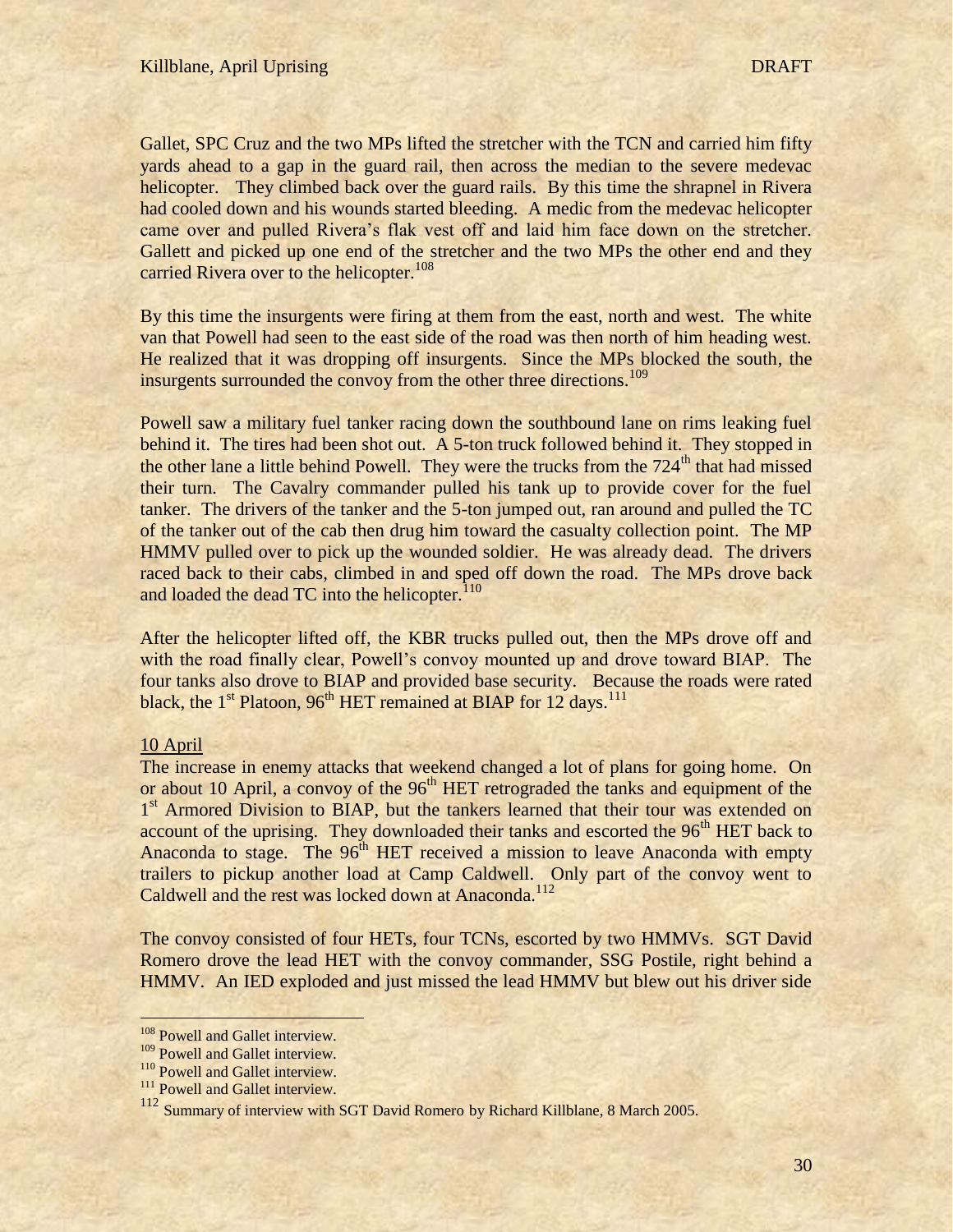tires. Shrapnel hit the convoy commander on the head and shattered glass hit Romero in the face. The HMMV stopped and Romero fought for control of his HET to swerve around it. He brought his truck to a stop. $113$ 

Romero saw insurgents assaulting the convoy and he climbed out with his and SSG Postile's M-16s. He assumed that changing M-16s was faster than changing magazines. The enemy withdrew under fire. Romero then looked back at his HET. He saw the full extent of the damage to his smoking vehicle. His gas tank was peppered and leaking fuel and his trailer was destroyed. He then pulled SSG Postile out of the cab and carried him a safe distance from the vehicle, all the while watching for the enemy to return. Two TCNs came to help so Romero could return fire.<sup>114</sup>

About that time, a PLS convoy with a medic drove by and stopped. They loaded SSG Postile up and drove him to safety. The medic also checked out Romero. He could still drive so he disconnected the trailer and drove only his tractor. The HET trailer had caught fire.

SGT Romero earned the Bronze Star Medal with V device and the Purple Heart Medal. His wife also earned the Purple Heart during that war. They are the second husband and wife team to both receive Purple Heart Medals in the same conflict. The first was a couple during Operation Restore Hope in Somalia. Both were wounded by the same mortar round that impacted in a sleeping hanger. Romero's convoy was not the only one hit that day.

The  $3<sup>rd</sup>$  Platoon,  $227<sup>th</sup>$  Medium Truck Company convoy had spent three to four days in BIAP because the roads were black. The convoy had equipment bound for the US Marine camp near Fallujah. MAJ Mark Greene was the convoy commander. SFC Polee Love was 56 years old with 33 years in the US Army. He had just ridden on his first mission north. At 1545 on Saturday, 10 April, the day before Easter, his convoy of 14 M-915s carrying supplies for the US Marine left for Camp Milam, near Fallujah. The Marines provided 13 gun trucks, which consisted of nine to ten armored HMMVs, LMTVs and a 5-ton gun truck. The convoy headed north on ASR Irish.<sup>115</sup>

They saw burning fuel tankers but kept on driving. A mile after they reached MSR Tampa, the convoy received small arms fire from the left side of the road then spread to both. For the next ten miles, the ambush consisted of daisy chained IEDs mortars and small arms fire. The convoy lost one truck. The .50 caliber machinegun in the HMMV in front of SPC Shareese McPhee"s truck jammed. The Marine dropped down and came up with an M-16 and returned fire.<sup>116</sup>

<sup>&</sup>lt;sup>113</sup> Romero interview.

<sup>114</sup> Romero interview.

<sup>&</sup>lt;sup>115</sup> Summary of interview with SPC Shareese McPhee by Richard Killblane, 8 March 2005 and summary of interview with SFC Polee Love by Richard Killblane at Camp Arifjan, 12 March 2005.

<sup>&</sup>lt;sup>116</sup> McPhee interview.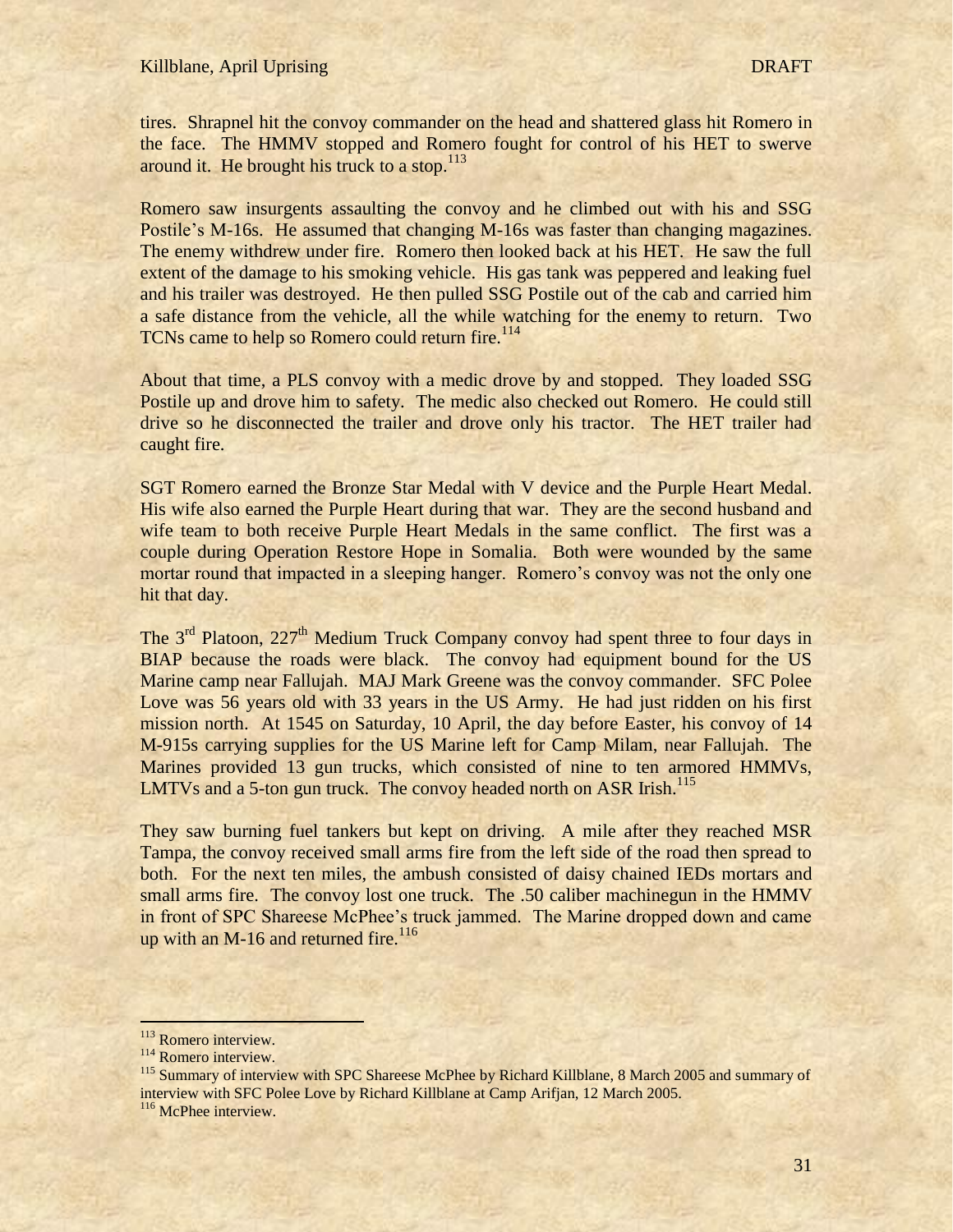SFC Love called in the contact and two helicopters flew down the road. Suddenly, he felt something like a wasp sting in his right leg. He reached down and grabbed the copper jacket of an AK round and pulled it out. A few seconds later he felt a sting in his left leg. He reached down and pulled back a bloody hand. Evidently, the round had passed through his left leg and stopped in his right.<sup>117</sup>

SFC Love called and told the convoy commander that he was hit. MAJ Green then told Love to stop. Love responded, "Hell, no. We're getting shot at." He continued driving for about 10 to 15 minutes then started to lose consciousness. He fell over with his hand still on the steering wheel. His TC, PFC Donzie Haynes, grabbed Love and moved him out of the driver's seat then took his place all while driving at 55 mph. That woke Love up then he reached down and picked up a bandoleer. He cut the strap and made a tourniquet around his left leg to stop the bleeding.<sup>118</sup>

While the convoy was still in the kill zone, it slowed down. A TCN driving a white truck drove past McPhee and stopped. The HMMV gun truck in front of McPhee also stopped blocking her way so she had to stop. The TCN driver was wounded. Another TCN truck came up and stopped on the left. Since the convoy traveled down the center of the road, McPhee was boxed in. She climbed out of her truck to pull security. Meanwhile the rest of the convoy ahead of the Marine HMMV had driven off. She thought, "Oh shit." While under fire, she ran over to the white truck with the wounded TCN driver to move it out of the way but could not drive it. The other TCN driver on the left also started to move his truck. A Marine told her to get back in her truck. Her TC had taken her place as the driver. As soon as she climbed in the passenger side of the truck, the last half of the convoy drove off. They received small arms fire for 8 more minutes.<sup>119</sup>

When they arrived at Camp Milam, drivers pulled Love out of his truck. McPhee saw SFC Love and TCN driver. Since she was a combat life saver, she treated Love. They took him to the TMC tent. He was the only US driver wounded in the convoy. The TCN died of his wounds.<sup>120</sup>

Love remained there for two days then flew to the CASH at Anaconda. By that time, he was able to walk around. Evidently, it was a clean wound and there were no complications. There were 11 wounded soldiers at the CASH and the medical personnel would not wait on them. Love asked then to come in and change his bandages but they would not. He complained and they sent him back to Navistar. Love asked to go back to the APOD. Once there, the medical staff at the APOD wanted to send him to the medical hospital in Landstuhl, Germany, for further treatment. Love refused to leave and wanted to rejoin his soldiers. MAJ Greene sent Love down to Doha for treatment and he remained there for four and a half weeks.<sup>121</sup>

<sup>&</sup>lt;sup>117</sup> McPhee and Love interview.

<sup>&</sup>lt;sup>118</sup> Love interview.

<sup>&</sup>lt;sup>119</sup> McPhee interview.

<sup>&</sup>lt;sup>120</sup> McPhee and Love interviews.

<sup>&</sup>lt;sup>121</sup> Love interview.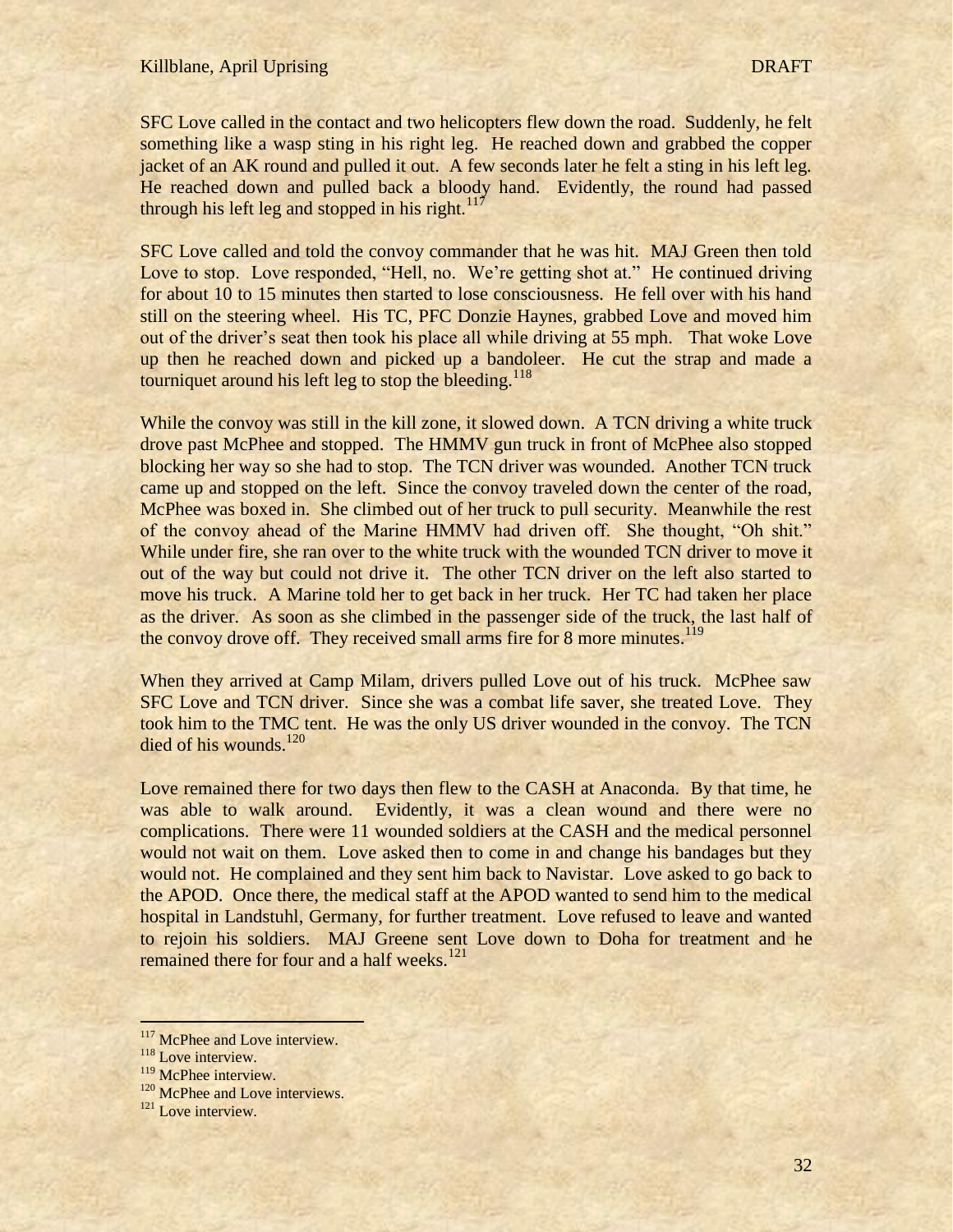As it turned out, the round had touched the artery in his right leg and cauterized it. Had it punctured, he would most likely have bleed to death. Love had carried a box of Johnson and Johnson Handiwipes in his left cargo pocket and the round entered it first. He believes that the Handiwipes slowed down the round just enough to save his life. He also joked with the doctor that the wipes had also cleaned the round when it entered his leg. SPC McPhee was submitted for the Bronze Star Medal.<sup>122</sup>

The drivers praised the US Marines for their performance. The Marines had a reputation for following the instructions given them. They had to get the convoy through. They stayed with the convoy and did not run off to fight the enemy.

### Easter Sunday, 11 April

A platoon of the  $96<sup>th</sup> HET$  was to pick up the ACR of the  $1<sup>st</sup>$  Armored Division and haul them back to Kuwait so they could stage for their return to Germany. The convoy"s destination that day was BIAP. The convoy had stopped at Scania and the MCT said that they could not proceed from Scania through Baghdad because the enemy had blown all the bridges. 1LT Ishaq Khan"s convoy stayed at Scania for three days. The ACR had to be a Najaf by the Monday after Easter.<sup>123</sup>

At 2400 Saturday night, 10 April, they had a meeting at the MCT office with senior officers from the  $2<sup>nd</sup>$  Brigade (or ACR),  $1<sup>st</sup>$  Armored Division. Three convoys from the 96<sup>th</sup> HET, 233<sup>rd</sup> HET and 2123<sup>rd</sup> HET had delayed at Scania. The senior officers wanted the convoys to take an alternate route at night. The lieutenants, who were the convoy commanders, did not want to do it. LT Kahn called his battalion commander, LTC Sherry, "They want us to roll at 0200." He responded, "No, you guys are not rolling at night and if they have a problem with it, they can contact the general." The  $1<sup>st</sup>$  Armored Division officers said, "If you do not want to roll at night how about 06 in the morning?" They agreed.<sup>124</sup>

The convoy departed in three serials at 0600 on Easter Sunday. The 233<sup>rd</sup> HET had the first serial, the  $2123<sup>rd</sup> HET$  the second and the  $96<sup>th</sup> HET$  the last. The  $96<sup>th</sup> HET$  serial consisted of 25 HETs, two level 2 armored HMMVs without ballistic glass, one  $2\frac{1}{2}$ -ton gun truck and four scout M1114s from the ACR. The 2  $\frac{1}{2}$ -ton gun truck had double  $\frac{1}{4}$ inch steel wall box with plywood sheet as filler. The box ran the full length of the bed of the truck and it had a door made of the same double steel that opened out. It had one pedestal mounted .50 cal machinegun with a swivel seat in the box and a SAW mounted on the ring mount over the cab. There was no armor on the doors of the cab. The 129<sup>th</sup> TC had built the gun truck and turned it over to the  $96<sup>th</sup> HET$ <sup>125</sup>

<sup>&</sup>lt;sup>122</sup> McPhee and Love interviews.

<sup>&</sup>lt;sup>123</sup> Summary of interview with 1LT Ishaq Khan by Richard Killblane, 9 March 2005.

<sup>&</sup>lt;sup>124</sup> Khan interview.

<sup>&</sup>lt;sup>125</sup> Khan interview.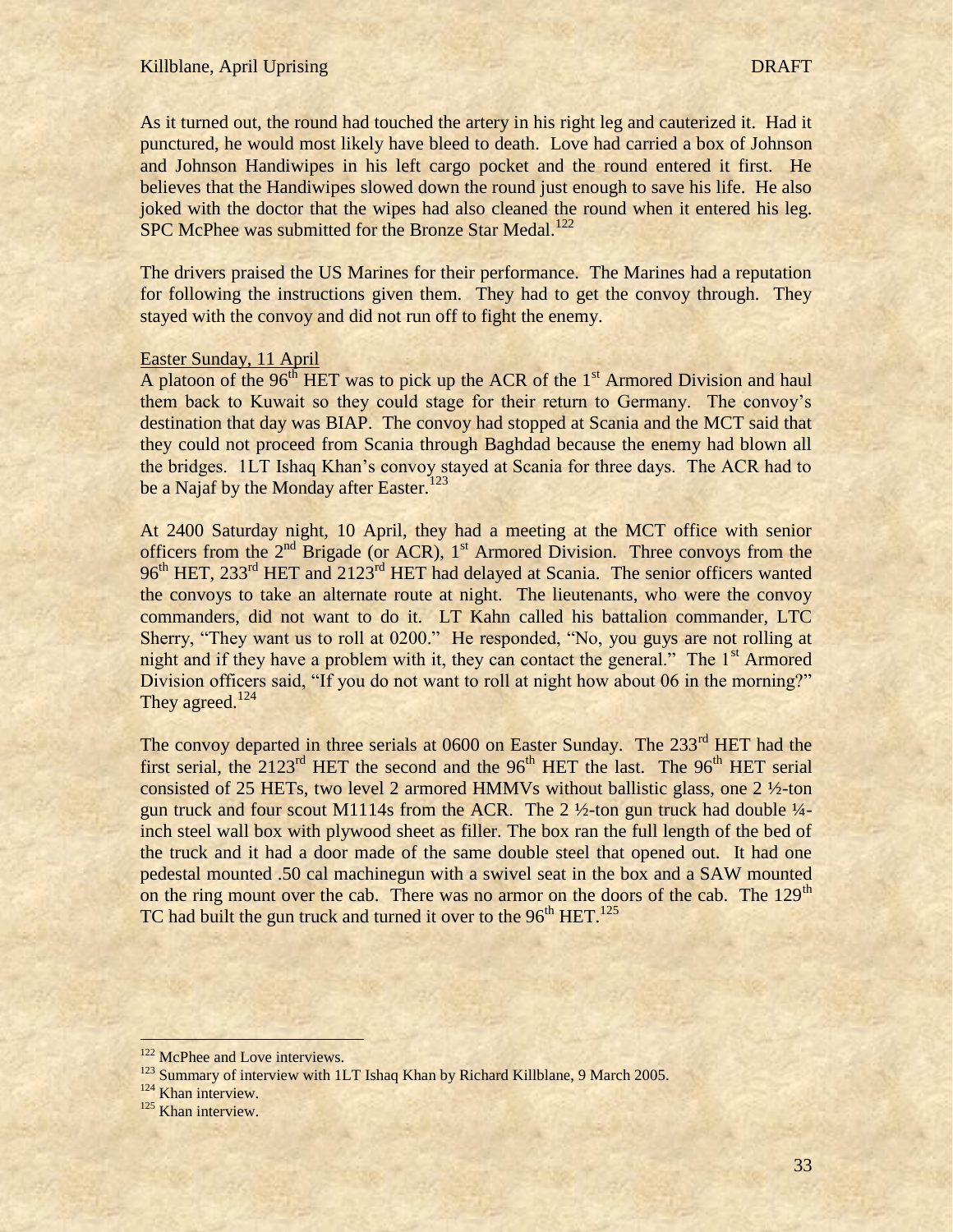Two scout M1114s ran in front of the convoy as a Rat Patrol. Kahn led the convoy in an armored HMMV. Two more scout M1114s rode in the middle of the convoy and the 2  $\frac{1}{2}$ -ton gun truck and armored HMMV with the platoon sergeant rode in the rear.<sup>126</sup>

They traveled along the eastern alternate supply route (ASR) through Baghdad to ASR Irish. Right before they reached ASR Irish, they had to stop to download the M1 Abrams tanks so they could cross the span bridge. The enemy had dropped the bridge. The scouts heard small arms fire. They were in a secure area, so they downloaded their equipment. From there the M1 Abrams paralleled the HET convoy the remaining 8 miles to the convoy staging area in southwest BIAP. They reached BIAP some time after 1200 without incident. $127$ 

### Battle of BIAP

On Easter Sunday, SSG Gruver"s convoy waited among the rows and rows of trucks in the gravel parking lot of Camp Flexible at BIAP for tanks to arrive and escort them to the Green Zone. At lunch time, the drivers rotated in and out of the dining facility and PX. BIAP was divided into small camps and the trucks staged in an open area near the south gate.

C Battery, 4-5 ADA,  $1<sup>st</sup>$  Cavalry Division had responsibility for the security of the south wall and Entry Control Point (ECP) 7, which was the main gate from MSR Tampa. An 8-foot high cinder-block wall surrounded the compound. A platoon of the battery normally manned 7-8 towers with two people per tower and an Avenger HMMV on the adjacent berm. 1LT Tom Obaseki's 1<sup>st</sup> Platoon had just relieved 1LT Jason Coad's 3<sup>rd</sup> Platoon. As soon as Coad"s platoon returned to Camp Victory where they lived, Coad dismissed them and reported to the TOC. There 1LT Trey Elrod, the XO, told him that insurgents were about to breech the wall. Coad quickly scrounged up as many soldiers he could, loaded about six to eight in the LMTV and drove to the wall.<sup>128</sup>

Heider was a village outside the south gate whose population had supported Saddam Hussein"s palace. Further down the road was an old abandoned Republican Guard barracks. The village was politically neutral and generally very peaceful. A civilian also came up to the gate and said there was going to be large scale attack. Reports like this were common. Village was very quiet about this time, which was unusual for this time of the day. The Soldiers at the south gate had sighted a red-listed vehicle in the village.<sup>129</sup>

That morning, 1LT McCormick and his crew, like many others, sat around listening to reports of fighting the Sheriff frequency on their SINCGARS. On hearing that a helicopter had been shot down, McCormick looked at his map and realized that the helicopter was only five miles from BIAP. McCormick told the others, "Let me go see if they need a gun truck." They drove up to the gate but the guards would not let them out.

<sup>&</sup>lt;sup>126</sup> Khan interview.

<sup>&</sup>lt;sup>127</sup> Khan interview.

<sup>128</sup> Jason Coad email to Richard Killblane, Subj: BIAP, Tuesday, July 26, 2005 3:47 pm, and Telephone conversation with 1LT Coad, 20 July 2005.

<sup>&</sup>lt;sup>129</sup> Coad telephone.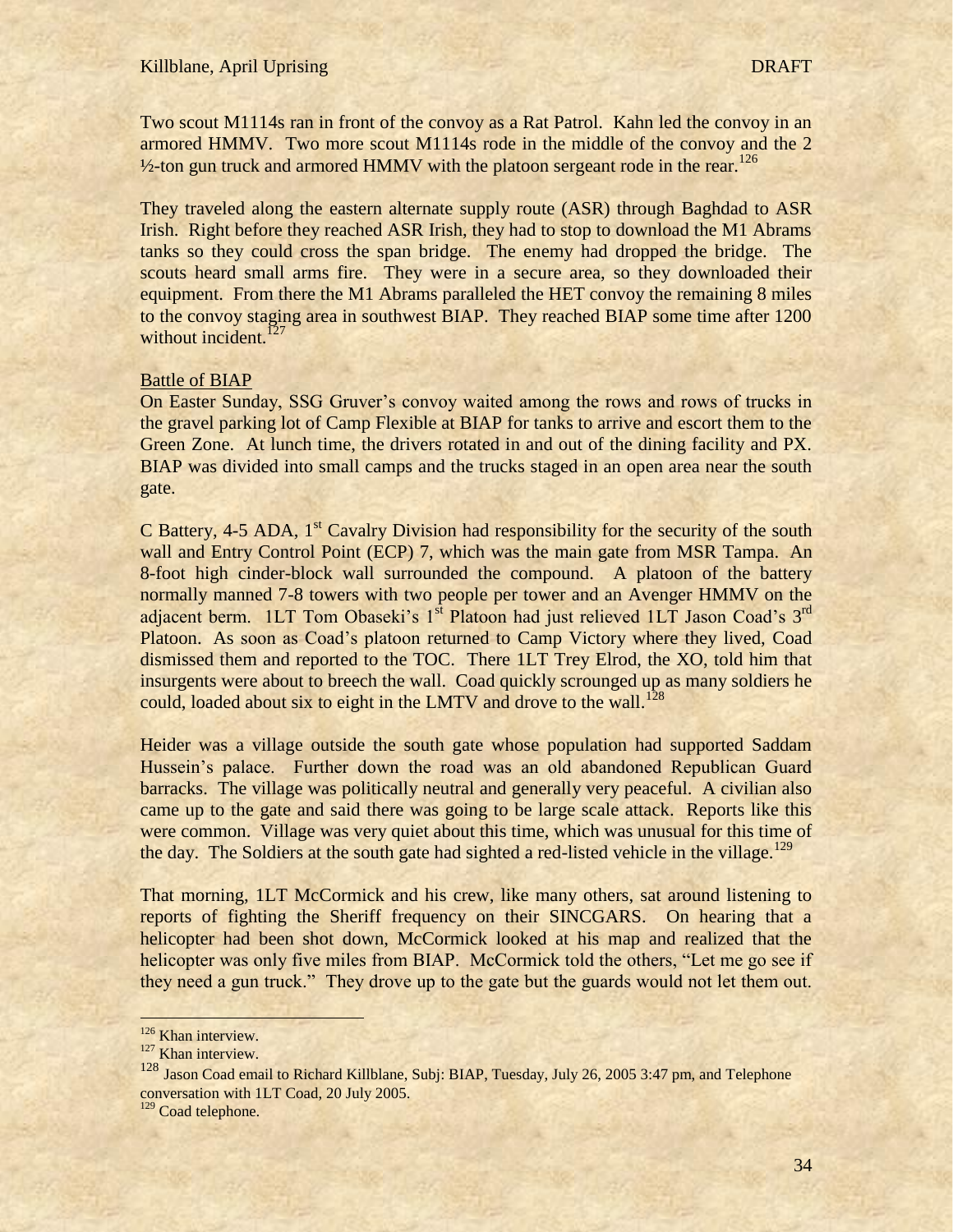As the Zebra returned to the staging area, its crew heard a loud explosion and saw a large cloud of dust rise up from the area where the trucks parked, 400 meters from the wall.<sup>130</sup>

What they heard was an M-6 Linebacker (ADA Bradley), manned by SSG Green, that had fired a 25mm HE round at the vehicle on the Red List. The Bradley manned a blocking vehicle 300-400 meters behind the drop arm of Gate 7.<sup>131</sup>

At 1220, Iraqi insurgents attacked the south wall near Gate 7 with small arms and rockets. Some drivers were with their trucks, others at lunch or the PX. SGT Ron Ball"s 3<sup>rd</sup> Platoon, 227<sup>th</sup> Medium Truck Company had split up that day and his part was waiting at BIAP on a back haul mission. Ball was driving back to the staging yard. The drivers drove their M915 tractors everywhere around BIAP rather than walk. Before he reached the yard, he saw drivers in firing positions so he stopped. He and his TC climbed out of their tractor and took up firing positions behind it. Ball did not fire a round since he did not see anything.<sup>132</sup>

Gallet had just finished eating lunch and walked out of the dining facility to make a phone call. He heard explosions, which was nothing unusual at BIAP, but it was followed by mad chaos of mortars, RPGs and lots of small arms fire. Gallet ran to his truck and grabbed his weapon. He saw that a HMMV had driven up on a dirt mound adjacent the wall. The drivers on both sides had formed a "V" and opened fire with everything they had, .50 caliber, M16s and AT4s. The vehicle he saw was the Zebra.<sup>133</sup>

As soon as the enemy fire began, McCormick saw a dirt ramp along the wall adjacent to the guard tower which the QRF fired over. McCormick told Noble to drive to the ramp. McCormick yelled up at a Soldier in the tower, "We are ready to go, we'll get up on the berm and fire." The Soldier yelled down, "Wait a minute, wait a minute." Suddenly the guard tower came under heavy enemy fire. McCormick told his driver to drive up on the ramp anyway.<sup>134</sup>

Once on the ramp, the Zebra came under fire from a house on the left and from an irrigation ditch about 50 yards from the wall. McCormick saw more than 40 insurgents dressed in black running in the open as if assaulting the wall. The lieutenant opened fire with his .50 and ordered his crew to get out, take up positions and return fire. CPL Richardson, SPC Lawson and SPC Ralph immediately dismounted on both sides of the HMMV and returned fire. McCormick fired off 100 rounds of his .50 in less than a minute. He thought that if he could lay down enough fire, the attack would slack off. Instead, he received a hailstorm of enemy fire. The rounds passing overhead sounded like a storm of hornets had been stirred up from their nest. The situation looked bad. McCormick looked over his shoulder and called for more help but saw some Soldiers

<sup>&</sup>lt;sup>130</sup> McCormick, telephone interview, 18 April 2005.

<sup>&</sup>lt;sup>131</sup> Coad telephone.

<sup>&</sup>lt;sup>132</sup> Summary of interview with SGT Ron Ball by Richard Killblane, 121 March 2005. Sworn Statement of 1SG Ronald L. Partin, 20 June 2004.

<sup>&</sup>lt;sup>133</sup> Powell and Gallet interview.

<sup>&</sup>lt;sup>134</sup> McCormick, telephone interview, 18 April 2005 and email June 1, 2005.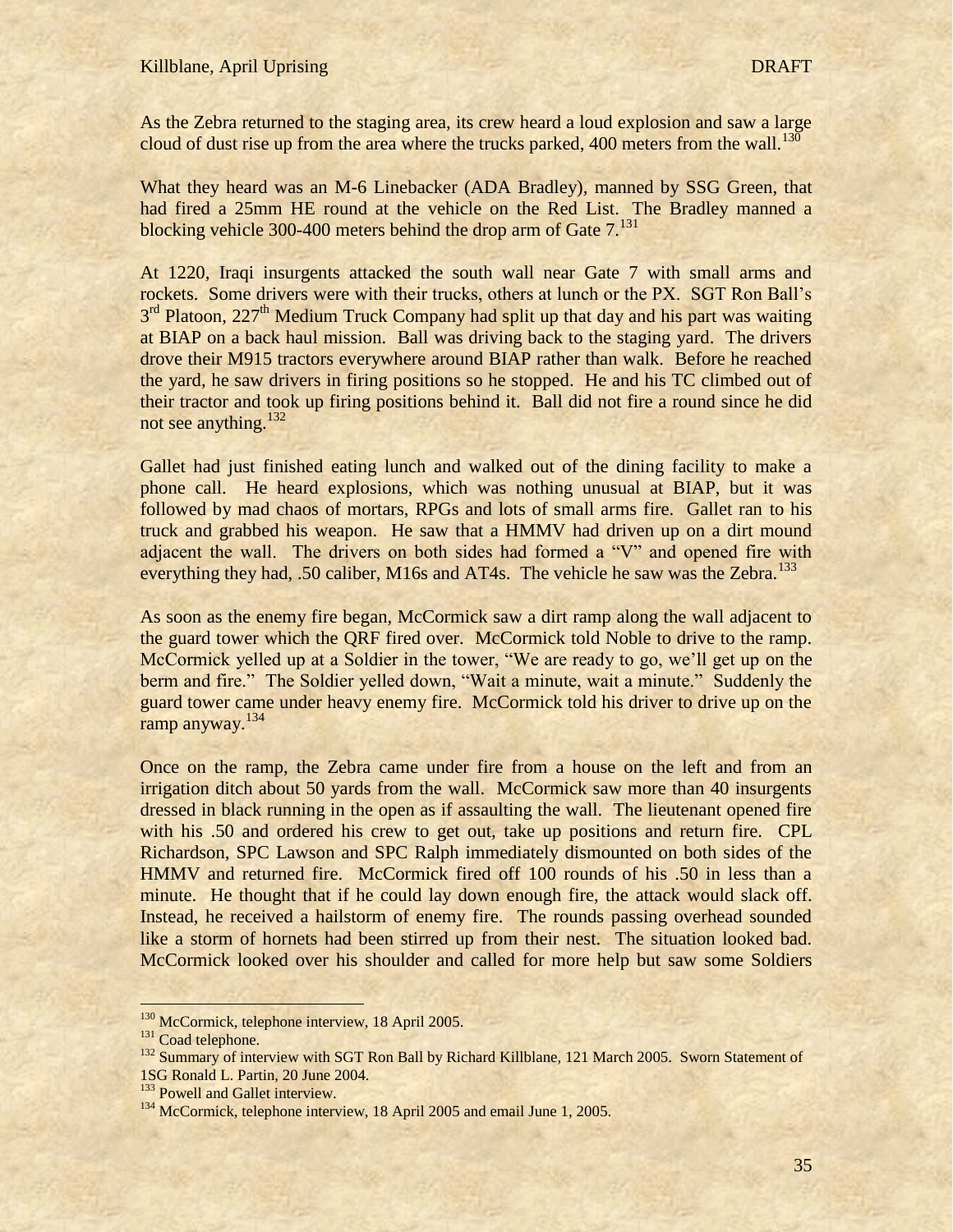running away. After 15 minutes of fighting, SFC Haggard, from 1<sup>st</sup> Platoon, 1487<sup>th</sup>, drove his M-915 gun truck up pulled up to the right of the ramp. It had a higher platform, so he could almost see over the wall. Haggard climbed up on the wall, identified targets and directed fire of the Mk19 gunner. Five minutes later truck drivers from the 1486<sup>th</sup> and  $1487<sup>th</sup>$  came up and joined them.<sup>135</sup>

The attack seemed concentrated on the area of the guard tower. RPG and mortar rounds hit the wall causing it to buckle. Truck drivers ran up to the wall to fight. 1SG Ronald "Ron" Partin, SGT Christopher "Chris" M. Lehman, and SGT Matthew D. Eby were sitting next to their HMMV gun truck parked next to the west wall when they heard gun fire south of them. They quickly cut their poncho shade away from their HMMV and donned their ballistic vests. 1SG Partin organized the other drivers into a defense. Lehman climbed into the gun turret and began loading his Mk19 while Eby drove their HMMV gun truck up to the wall. When they arrived, they saw 1LT McCormick's HMMV pulling up on the ramp then he opened up with his .50. SSG Stewart"s gun truck also joined them.<sup>136</sup>

SGT Thomas "Tom" R. Butler, Jr. was returning from lunch when he heard the small arms and mortar fire. He ran to his HMMV where SSG Stewart, SGT Hernandez and SPC White joined him. They climbed in their gun truck and raced to the wall. SSG Stewart, SGT Charles "Chuck" M. Gregg and SGT Tom Butler then dismounted and ran up to the ramp next to the Zebra to fire their SAWs at the house on their left. SPC White fired his M16. $137$ 

The enemy reached an irrigation canal about 50 meters from the wall and the front part of McCormick's HMMV would not let him depress his .50 low enough to engage them. His SAW gunner fired into the canal instead. The lieutenant then grabbed his M-16 to also engage them.<sup>138</sup>

After reaching the staging area of BIAP, the HET convoy accompanied by the tanks of the 2<sup>nd</sup> Brigade, 1<sup>st</sup> Armored Division saw soldiers in "full battle rattle" in prone positions. Kahn asked what was going on. Someone told him, "Sir, the insurgents are attacking the wall." A couple mortar rounds landed in the staging area but did not hit anything. The drivers climbed out of their HETs and dropped down into prone positions. The Abrams tank pulled up to the tower nearest the gate. The brigade commander climbed up and took charge of tower.<sup>139</sup>

The colonel in the tower told McCormick to back off the ramp and let SGT Lehman"s gun truck replace them. He wanted the Mk-19 to engage the enemy mortars. While backing off, several rounds hit the Zebra"s windshield wounding the driver, Noble, in the

j

<sup>&</sup>lt;sup>135</sup> McCormick, telephone interview, 18 April 2005 and email June 1, 2005 and 30 July 2005.

<sup>&</sup>lt;sup>136</sup> Sworn Statement of 1SG Partin, SGT Christopher M. Lehman, 20 June 2004, and SGT Matthew D. Eby, 25 June 2004.

<sup>&</sup>lt;sup>137</sup> Sworn Statement of SGT Thomas R. Bulter, Jr., 22 June 2004, and SSG Thomas G. Stewart, Jr., 16 April 2004, and McCormick email June 1, 2005.

<sup>&</sup>lt;sup>138</sup> Telephone interview of 1LT McCormick.

<sup>&</sup>lt;sup>139</sup> Khan interview.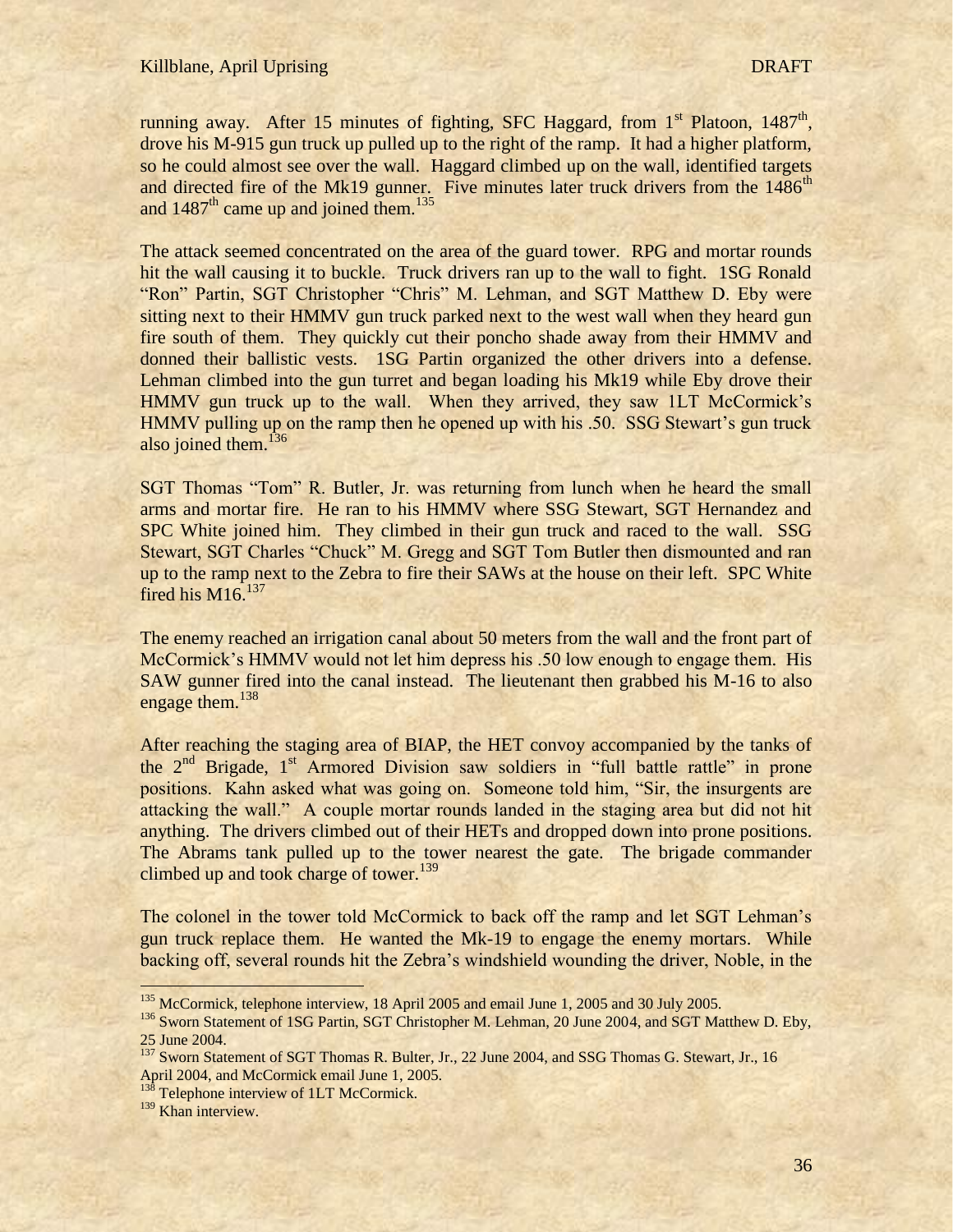face with shattered glass. Noble climbed out of the HMMV and fired his M-203 at an insurgent in a tree to his front. After the Zebra pulled off the ramp, SGT Lehman"s HMMV replaced them. Richardson treated Noble"s wounds. McCormick had fired 500 rounds of .50 caliber ammunition and the Zebra had been hit 14 times that weekend. After 30 minutes of fighting, he was exhausted. He saw his men laugh and cry in the same minute. Those were the side effects of adrenaline.<sup>140</sup>

SGT Eby and Lehman saw a number of insurgents maneuvering from a building approximately 75 meters to their left to behind the mounds of dirt along the irrigation ditches about 100 meters from the wall. They saw a mortar tube at that berm. SGT Butler directed Lehman to fire at the mortar position which was protected behind a wall of sandbags. He fired 10 to 15 rounds and destroyed the sandbags and mortar. After five minutes of firing, Lehman yelled that he was out of ammunition so Eby crawled on top of the HMMV and helped him load a second box into the tray. Eby informed Lehman about another mortar he saw at a berm 300 meters away. By that time, McCormick and Noble came up to the ramp and spotted a third mortar tube 800 to 900 meters away. After Lehman emptied that box of ammunition, he called down for more and Eby repeated the same reloading process. The colonel in the tower called for a cease fire. After everything went quiet, the truck drivers scanned the area for enemy. Eby and a few others began collecting magazines. The tower also shouted down that the tanks were on their way. Eby backed his HMMV off the ramp to make room for the tanks. After 30 to 40 minutes of fighting, an M1 Abrams tank replaced the gun truck on the wall and ramp. One fired its main gun at the house and worked the ground in front with the coaxial machinegun. The fighting died down after that. Eby and Lehman passed out water and Gatorade to those around them and those in the tower. They drove back to find more water and learned that water had been sent forward.<sup>141</sup>

Coad arrived right after hearing the Abrams fire its first two main gun rounds and saw it fire the third. He also saw tanks clustered around the main gate next to the Bradley. He dismounted and told SGT Crouthamel to take the men in the LMTV up to the wall. Coad then went to find out what was going on. At that time, the two towers were still engaged by insurgents in two houses outside the wall and along an irrigation ditch. The building to the far right was two-story and the insurgents could fire down into the staging area. Coad"s battery commander and 1SG Purdue went to the ECP. 1LT Elrod tried to get the tank platoon out of the road. The  $1<sup>st</sup>$  Platoon leader was nowhere to be found. His men claimed that he was hiding in a bunker.<sup>142</sup>

The LMTV pulled up and Coad quickly reinforced the first tower with an extra Soldier. Since the colonel had control of the first tower, Coad took the LMTV to the next tower, a 10 minutes to drive. He remembered that the fighting raged on the whole time. He sent a Soldier up the second tower and gathered a situation report. He learned that they had counted 13 insurgents in black firing at them from the weeds. The crew of the Avenger said they had fired approximately 100-125 rounds from the M3P .50 caliber machinegun.

<sup>&</sup>lt;sup>140</sup> Sworn statement by SGT Lehman, SGT Eby and McCormick.

<sup>&</sup>lt;sup>141</sup> Sworn statement by SGT Lehman, SGT Eby and McCormick email, June 1, 2005.

<sup>&</sup>lt;sup>142</sup> Coad telephone conversation.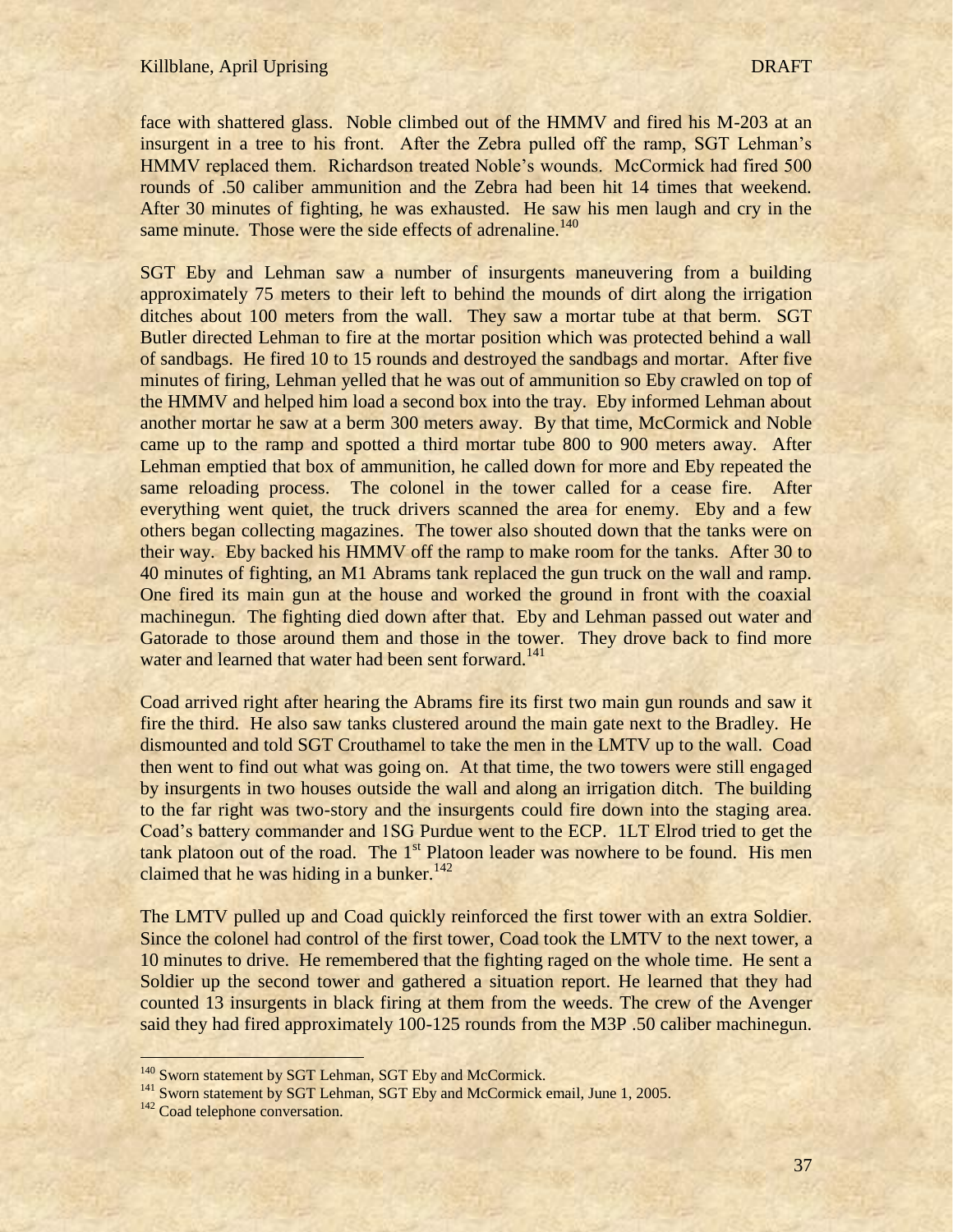When Coad returned to the first tower, he ran into McCormick. Coad told him to try to pull some people off the wall because things were out of control. About that time, rounds started coming from behind them. Coad ran over and told an Engineer officer to pull his guys off the wall and stop the people behind them from shooting. The tank had taken the fight out of the insurgents and the fighting had already ended.<sup>143</sup>

No one conducted a battle damage assessment for three days. By that time, the bodies had been removed leaving only blood trails. The Soldiers in the second tower had counted 13 insurgents and McCormick"s men had estimated that they had killed 19. A local Iraqi and a boy were killed. The Soldiers on the ECP claimed that the man had run out of the house with his boy shooting. The Soldiers had admitted killing four cows, one by a tank sabot round, but the village claimed they had killed 13.<sup>144</sup>

According to the truck drivers who witnessed it, the gun trucks beat back a determined enemy attack. The story of the gun trucks on the ramp circulated among the truck drivers and became legend. The guard towers only sent three reports of mortar and small arms attacks during the period from 1220 to 1305 hours. In the context of the fighting that continued across the Suni Triangle around them, few paid any attention to this fight. It was not even a blip on the radar screen of battles that weekend. Few drivers knew who the gun trucks belonged to but they credited them with saving BIAP from being overrun that Easter Sunday.

#### Ambush at Iskandariyah

Later that night, a HET and a US Air Force PLS convoy pulled in that night and a mortar round landed right where the crews were standing, but did not detonate. It just broke apart on impact and no one was injured.<sup>145</sup>

Northbound convoys were significantly aware of the increase in enemy attacks on convoys around Baghdad. A convoy made up of 44 vehicles of the  $172<sup>nd</sup>$  and  $1486<sup>th</sup>$ Medium Truck Companies along with 43 vehicles driven by foreign nationals hauled the equipment of the  $1<sup>st</sup>$  Cavalry Division back up to the Green Zone. Around 30 of the trucks belonged to the  $172<sup>nd</sup>$  TC. Four armored HMMV gun trucks of the  $172<sup>nd</sup>$  TC escorted M915s and TCN drivers of white trucks. CPT Petropoulos managed to get those HMMVs armored through a "drug deal" with a friend at Camp Arifjan. Kuwiat-based companies were lower on the priority for add-on armor to Iraqi-based units. CPT Amanda R. Gatewood, of the  $172<sup>nd</sup>$  TC, was the convoy commander. SFC Richard "Rich" A. Bartlett was the NCOIC of the 1486<sup>th</sup> TC drivers, but SSG Aaron Brown asked to be the convoy commander of the 1486<sup>th</sup> trucks, but CPT Gatewood refused. The  $1486<sup>th</sup>$  TC had arrived in country ahead of the  $172<sup>nd</sup>$  and was instructed to pass on their experience to the new arrivals. Brown may have misinterpreted this guidance. Gatewood was not the best qualified TC officer to lead a convoy and Brown seemed intent on undermining her authority. Many of the wounded from the 9 April ambush were from the 1486<sup>th</sup>. The awaiting convoy also learned that there was a credible NBC threat within

<sup>&</sup>lt;sup>143</sup> Coad email and telephone.

<sup>&</sup>lt;sup>144</sup> Coad email and telephone.

<sup>&</sup>lt;sup>145</sup> Powell and Gallet interview.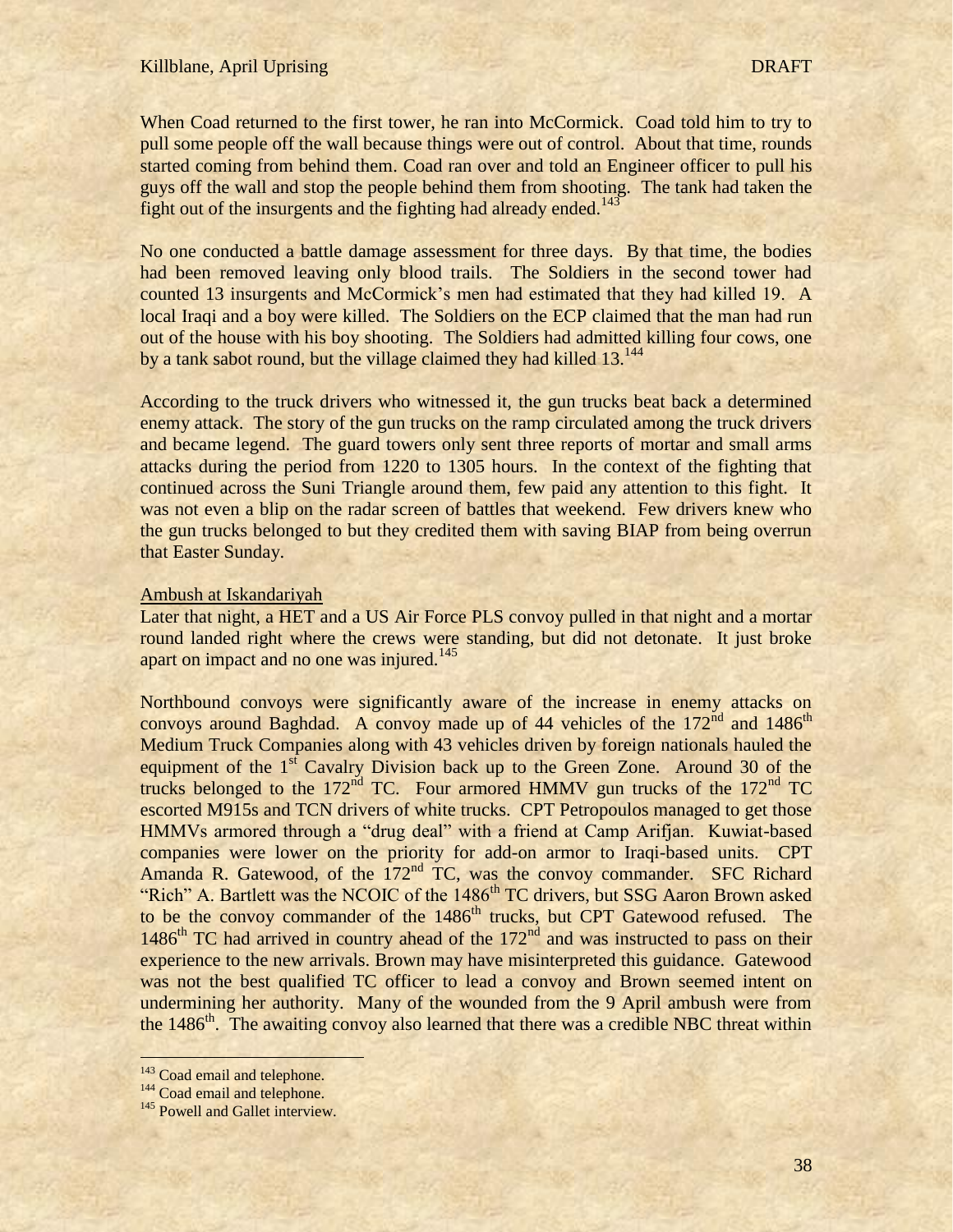$\overline{1}$ 

25 miles of the area that they would have to drive. SFC Bartlett gave classes on and distributed chemical detection paper to each driver and conducted training in battle drills. CPT Gatewood rode in the lead armored HMMV with SSG Steve LeClair. Because of his superb land navigation skills, SSG Brown selected his to be the lead M915 in the convoy.<sup>146</sup>

The convoy of 87 vehicles had to rest over night (RON) outside of Scania the night of 10 April. They departed at 1345 hours the next day up MSR Tampa with the escort of MPs. Because the insurgents had blown several bridges and overpasses, the convoy had to take a detour onto ASR Cleveland through an urban area. Two miles after they made their turn, the MP advance party halted and warned the convoy that they had received fire further ahead. SSG LeClair and Gatewood came to the same conclusion. He said, "We can't turn around," and she replied, "Let's push on." Bartlett calmly relayed that information to the rest of the convoy. He also knew that any attempt to turn the convoy around would lead to devastating results, he decided to continue on. The convoy proceeded with caution and made the turn at a crawl onto ASR Jackson toward BIAP. Two miles ahead the MPs halted and did not proceed any further. The convoy sped up as they reached town of al Iskandariyah one mile further. LeClair rammed into the civilian cars to get them off of the road.<sup>147</sup>

At 1430 hours, as the convoy drove through the town, insurgents on both sides of the road opened fire with small arms, mortars and RPGs. The insurgents fired from the yards, corners and roof tops of buildings. IEDs exploded next to LeClair"s HMMV. The enemy fired mortars at a low 45 degree angle at their HMMV, shredding the driver's side tire. SGT Anthony Hernandez, the machine gunner, kept the RPG gunners pinned down while SSG LeClair "hammered down" on the gas pedal to speed ahead of the convoy. They cleared the kill zone before the HMMV came to a halt. Their HMMV received a lot of small arms fire and LeClair admitted that if he did not have the add-on armor, they would have been killed. The second HMMV gun truck, in the middle of the convoy, raced to the front as soon as it learned that the lead gun truck was disabled. The third gun truck and the last gun truck remained in their original positions in the middle and rear of the convoy. All placed suppressive fire on the enemy. Hernandez was shot across the arm, but continued to fire his .50 caliber machinegun. His was the only HMMV gun truck to run along screening the convoy.<sup>148</sup>

SPC Lloyd drove the lead HMMV gun truck, while SPC Delaney fired his Mk19 from the ring mount and SSG Steven G. Wells kept the rest of the convoy informed of the actions of the insurgents while firing his M16 out the window. Wells selected a floating rally point two to four miles outside of the town. He positioned his HMMV so as to pull security and block southbound traffic from driving into the kill zone. The rest of the

Statement by SPC Brandon E. Sallee, 11 April 2004 and Narrative of Bronze Star to Bartlett.

<sup>&</sup>lt;sup>146</sup> Narrative recommendation for the award of the Bronze Star with Valor to SFC Richard A. Bartlett and interview with CPT George Petropoulos and SSG Steve LeClair by Richard Killblane on 5 May 2005. <sup>147</sup> SSG Aaron Brown, "Supplemental Narrative for Awards, 11 April 04 – Iskandyria, Iraq." Sworn

<sup>&</sup>lt;sup>148</sup> Interview summary with SGT Anthony Hernandez by Richard Killblane, 8 March 2005.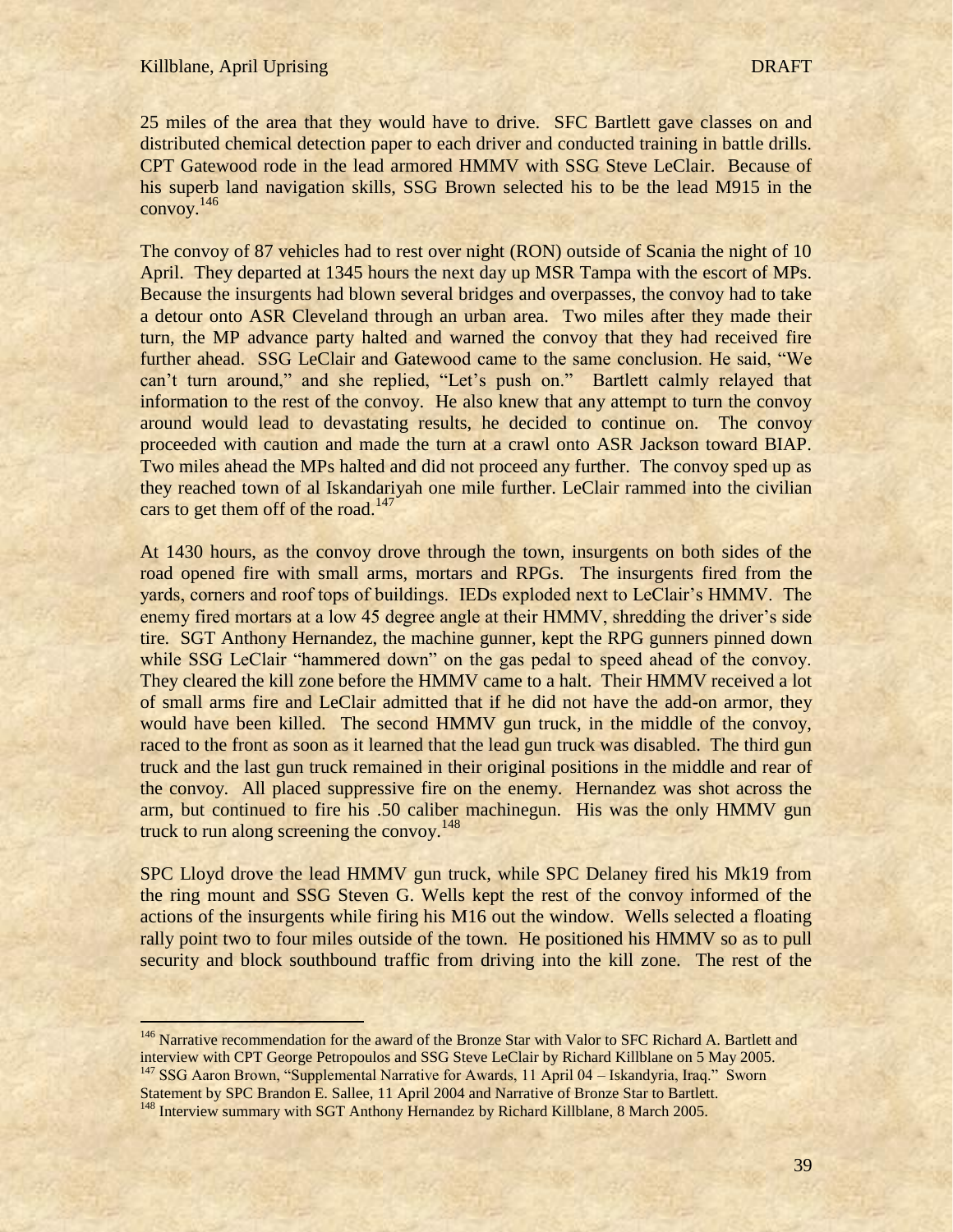### Killblane, April Uprising DRAFT

 $\overline{a}$ 

convoy followed through the cross-fire as both the drivers and assistant drivers fired out of their trucks.<sup>149</sup>

An RPG penetrated the Conex of SSG Rich Bartlett's load narrowly missed the oxygen and acetylene bottles by a foot or two. Shaken by the possibility of the explosion, Bartlett and SPC Brandon E. Sallee continued through the kill zone. An RPG hit the front Conex of SSG Carter"s load but it was a dud causing it to bounce off and land in the median. Delany, the MK19 gunner in SSG Wells' lead gun truck fired at the rocket and caused it to explode. An RPG did disable a truck driven by a driver from the  $172<sup>nd</sup>$ . SGT Heather M. Blanton and SGT Kirk W. Brown stopped their truck long enough so that the dismounted driver could jump on the running board and exit the kill zone. Signd Mahamd, from Pakistan, hauled two M113 APCs with two Soldiers from the  $1<sup>st</sup>$  Cav. An RPG hit his truck, tore out his hip and caught his cab on fire, but he kept on driving out of the kill zone. At the lead edge of the kill zone, his truck came to a halt; he finally fell out of the burning vehicle.<sup>150</sup>

As soon as SGT Ronald "Ron" C. Hicks and SPC Andrea Motley"s truck turned onto ASR Jackson, they heard an explosion followed by small arms fire on both sides of the road. The kill zone spread out from the turn to the town. Motley drove through the kill zone firing both directions and came upon a foreign national crawling away from his burning truck. Motley pulled his truck up in front of the other and halted. Hicks dismounted and to treat Mahamd's wound. The two 1<sup>st</sup> Cavalry Division Soldiers provided covering fire while Hicks then drug Mahamd out of the way of passing trucks. Hicks then bandaged the leg wound. SPC Michael P. Shugrue pulled up and stopped. As the convoy commander, SSG Brown rode in an M915 bobtail in the middle of his convoy. He came upon Hicks and jumped out to help load the Pakistani driver into his cab while Shugrue dismounted and pulled security.<sup>151</sup>

SSG Jeffery A. Drushel with SPC Colby Leonard as his assistant driver drove the middle M915 in the convoy. Drushel saw LeClair's disabled HMMV ahead just outside the kill zone. He stopped his truck where it did not impede traffic, then both dismounted. Drushel ran forward to provide covering fire while the LeClair changed the tire.

SSG Brett A. Baxter and SPC Joanna Kim came upon a disabled white truck and observed that the driver was still in the cab. They stopped and helped him into their cab then drove off. As they drove on, they saw the disabled truck belonging to SSG Zaremba and SGT Mullen. Baxter stopped to see if they needed help but did not see anyone in the cab. An RPG hit the M915 driven by SSG Zaremba and SGT Mullen. Both were slightly wounded and the rocket set their truck afire. They abandoned the vehicle. They received enemy fire and SPC Kim returned fire on the right side. They also stopped to

<sup>149</sup> Sworn Statement by SPC John D. Delaney, 16 April 2004; and Narrative of Bronze Star to Wells. <sup>150</sup> Narrative from SGT David Boron, Narrative recommendations for the award of the Army

Commendation Medal with Valor to SGT Kirt W. Brown and SGT Heather M. Blanton.

<sup>&</sup>lt;sup>151</sup> Sworn Statement by SGT Rohald C. Hicks, jr., 11 April 2004 and SSG Aaron B. Brown, 14 November 2004, Narrative recommendation for award of the Army Commendation with Valor to SGT Ronald C. Hicks and SSG Jeffery A. Drushel.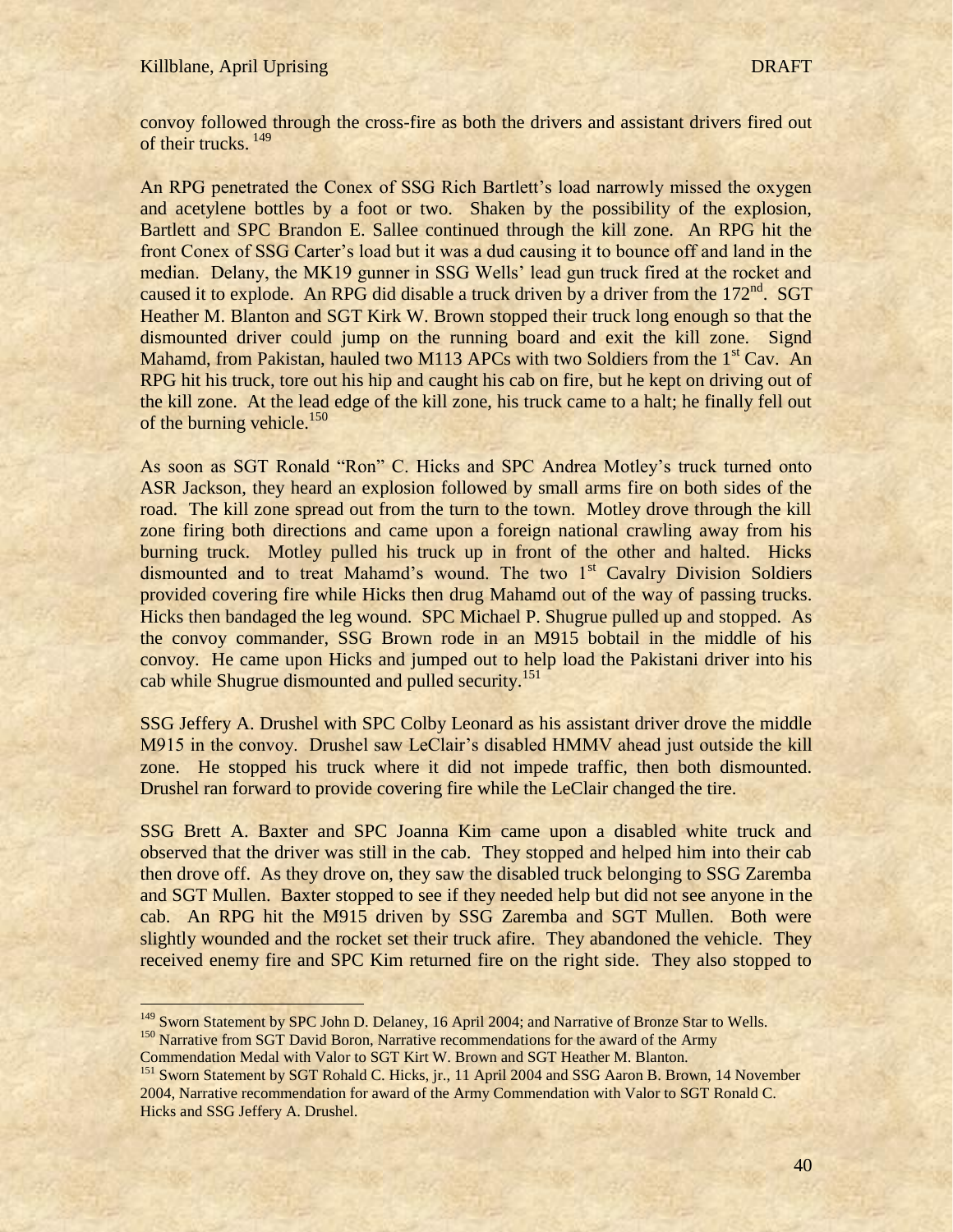help, but were told to drive on to the rally point. They drove forward continuing to engage the enemy. Meanwhile, the two cavalrymen jumped into the seat vacated by Hicks. Hicks reassured Motley that he would be safe and Brown and Motley"s trucks drove off.<sup>152</sup>

SSG Charles M. Schrack and SGT James Dominguez followed checking out each disabled vehicle to make sure no drivers were left behind. They arrived in time to see SSG Brown and SGT Hicks load the Pakistani driver in Brown"s truck. Schrack stopped his M915; Hicks jumped in next to Schrack and began firing at the enemy while they drove off. They stopped near some MPs pulling security. SSG Schrack jumped in a HMMV to go back and to recover disabled vehicles.<sup>153</sup>

SPC Thomas F. Shaw drove the last M915 in the convoy. He had to negotiate around the damaged vehicles in the kill zone, while returning fire and maneuvered his truck so as to prevent civilian traffic from entering the kill zone.<sup>154</sup>

At the rally point, the trucks formed into a box formation; the drivers dismounted and took up firing positions from behind their vehicles. The NCOs checked for casualties and ammunition status. Baxter pulled up, dismounted and took charge of the box. He placed the drivers in a 360 degree perimeter while receiving sporadic small arms fire. He calmly waited at the end of the box for the rest of the truck to catch up. His calm demeanor spread to the other drivers. SPC Kim treated the wound of the foreign national in their truck then placed him in a foreign national bobtail. The insurgents were aware of the practice of forming a box several miles down the road and had prepared a second ambush. Ten minutes after the trucks started forming a box an orange civilian dump truck with a mortar drove to within 1,000 meters of the rally point from the left side of the northbound road and fired rounds into the box. Delaney fired 40mm grenades from his Mk19 and scared the assailants away. Without waiting for the remainder of the convoy to arrive, the drivers mounted up and pulled out. SSG Rich Bartlett made the decision to halt at FOB St Michaels, since not all of the trucks had caught up. St Mikes was a US Marine base. The ambush lasted around 45 minutes.<sup>155</sup>

The Marines sent out a QRF and counted 29 enemy killed by the drivers of the convoy. They also reported that the insurgents had mortar positions dug along the dirt road that ran parallel to ASR Jackson. The convoy lost four TCN vehicles, two green trucks and only two TCNs wounded. Hernandez was also the only American in the convoy wounded. He received the Bronze Star Medal with V device.<sup>156</sup>

 $\overline{\phantom{a}}$ 

<sup>&</sup>lt;sup>152</sup> Sworn Statement of SSG Brett A. Baxter, 14 November 2004., and Accident Report/Serious Incident Report, 812<sup>th</sup> TC BN, APO AE09304, Camp Navistar, Kuwait, 12 April 2004.

<sup>&</sup>lt;sup>153</sup> Sworn Statement of SSG Charles M. Shrack, 14 November 2004 and Hicks.

<sup>&</sup>lt;sup>154</sup> Narrative recommendation fro the Award of the Army Commendation Medal with Valor for SPC Thomas F. Shaw.

<sup>&</sup>lt;sup>155</sup> Sworn statement of Delaney, Sallee, Brown and Narrative from SGT David Boron and Narrative of Bronze Star to Wells, Narrative recommendation for the Award of the Bronze Star with Valor to SSG Brett A. Baxter.

<sup>&</sup>lt;sup>156</sup> Hernandez interview.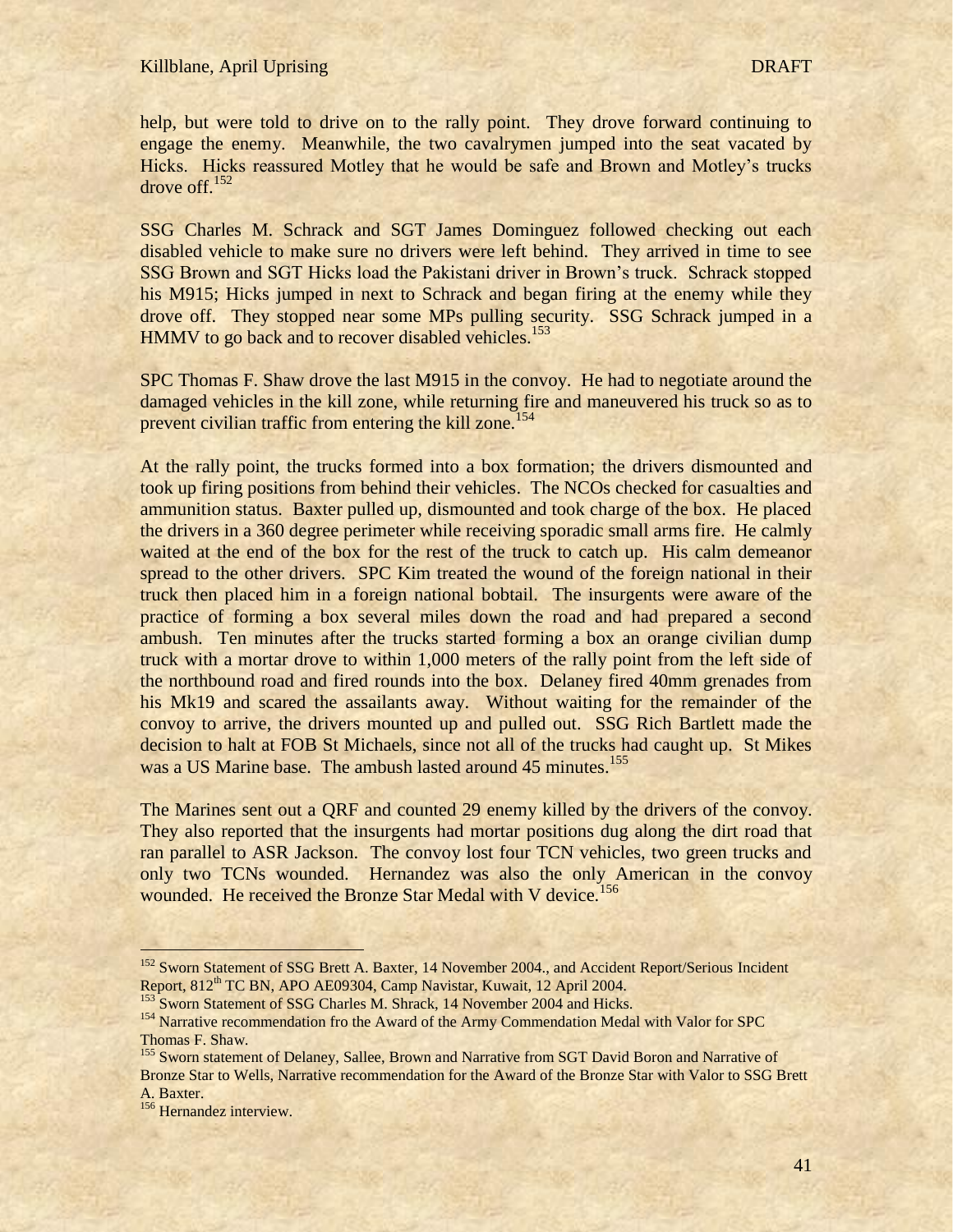CPT Gatewood did not seem to know what to do. LeClair asked her for the Alpha Roster so he could get an accountability of the drivers. He lined the drivers up and called out the names with each Soldier responding when his name was called. When he asked those to raise their hands whose names had not been called, ten raised their hands. He realized that the roster was incorrect and he would have to question the Soldiers to determine if any one was missing. The camp commander of St Michaels asked CPT Gatewood if she had all her Soldiers accounted for. She did not know for sure. The colonel was livid. He informed her that if she was a Marine, she would be on the next plane home. Keep in mind that the Marines had suffered badly in the press when a young Marine died in the desert because the company commander did not know he was missing at the end of the training day. There was no inter-service rivalry. The Marines provided the Army convoy any help they wanted. While LeClair took his wounded Soldier to the aid station, the Marines changed all the tires on his HMMV.<sup>157</sup>

Meanwhile, their commander, CPT Petropoulos, was riding in a convoy 30 minutes out from Navistar when his truck master called him about the ambush. Gatewood had reported the incident to her company by MTS and the truck master informed both his commander and the battalion Commander. Petropoulos was on the returning convoy and had four other convoys north.<sup>158</sup>

SGT Shane Wilson drove the tenth M915 in a 100 vehicle convoy of the  $172<sup>nd</sup>$  Medium Truck southbound from Camp Anaconda during the Easter ambushes. It had 20 to 30 Strykers as escort. Wilson"s M915 was the tenth in the line of march and right behind a white truck driven by a TCN. The convoy drove at 25 mph because of the Strykers. The convoy commander told the escort commander that they needed to move as fast as they could. They were driving at 50 mph when they ran into the ambush. The IEDs exploded in the center of the convoy and a TCN driver in front of Wilson stopped splitting the convoy in two. Wilson and the rest of the convoy did drive around the TCN. Wilson could see and hear small arms fire. He radioed ahead then was knocked out by an AK round that hit his helmet. He slumped over with his hand still on the steering wheel, while they were still moving. His TC woke him up and put his helmet back on his head. They caught up with the rest of the convoy. Wilson climbed out of his truck and ran back to the Stryker for treatment. Firing began again. The infantry wanted to put one of their own men in the truck to replace Wilson as the driver, but his TC took his place. The convoy rolled into Scania.<sup>159</sup>

That Easter weekend, the insurgents had dropped about five bridges and blocked the MSRs. They overran both An Najaf and Al Kut and blocked our alternate supply route. The vast number of ambushes caused the movement control authorities to close down the roads and code them black. The 172<sup>nd</sup> TC had four convoys north, one at BIAP, one at TQ, one at Scania and Gatewood"s at St Michaels. The convoys were locked down where they were for 21 days until authorities considered the roads safe.<sup>160</sup>

<sup>&</sup>lt;sup>157</sup> Interview with Petropoulos and LeClair.

<sup>&</sup>lt;sup>158</sup> Interview with Petropoulos and LeClair.

<sup>&</sup>lt;sup>159</sup> Interview summary with SGT Shane Wilson by Richard Killblane, 8 March 2005.

<sup>&</sup>lt;sup>160</sup> Interview with Petropoulos and LeClair, and MG Stutlz, 7 August 2005.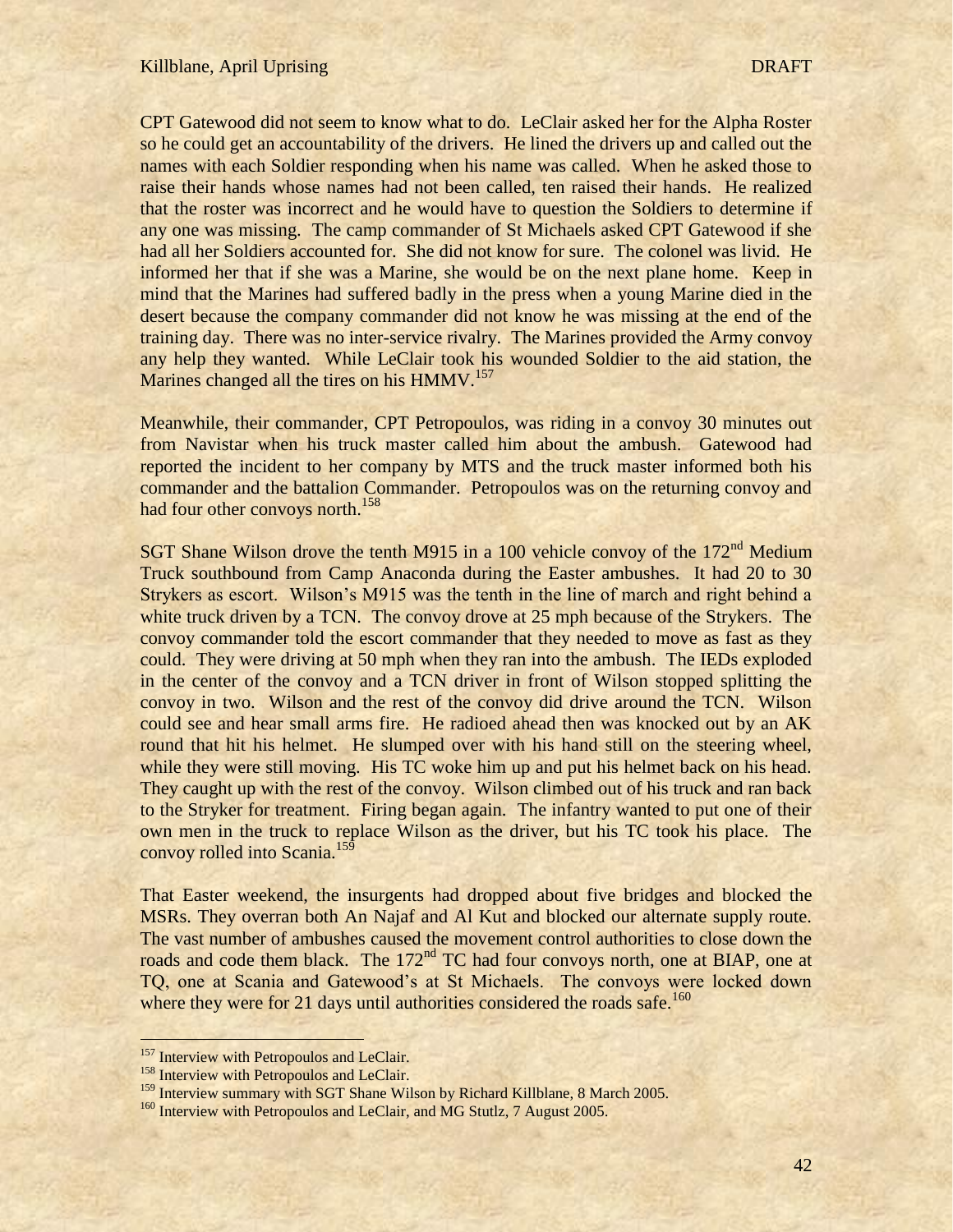Legends had been created. Drivers would recount the act of heroism of the truck drivers that defended the wall at BIAP. In particular, they described the heroic defense by a lone black and tan striped HMMV, the Zebra. Similarly, rumors spread about Gatewood"s performance. Rumor"s claimed that she had left drivers in the kill zone. This claim was unfair, for the mere fact that although she was the convoy commander, she was not in charge. Two senior NCOs made most of the decisions. While there was talk, no one wanted to come out and outright call her a coward, but she had definitely not had a good day. The Marines minced no words on the subject. They sent an email message to CPT Petropolous that if he ever sent her north again on another convoy, they would kill her.<sup>161</sup>

### Green Zone convoys

The 1<sup>st</sup> Cav claimed that they needed their containers urgently delivered to the Green Zone. The Green Zone was an enclosed area of Baghdad where the 1<sup>st</sup> Cav had taken up residence that was considered safe. The afternoon right after their defense of BIAP, SFC Haggard and 1LT McCormick had to go on a convoy with 14 flat beds of the 1486<sup>th</sup> and  $1487<sup>th</sup>$  carrying mission essential cargo. SFC Haggard was the convoy commander. The 1<sup>st</sup> Cav led the convoy with two tanks out the north gate.

The loads on the flatbeds of Gatewood's convoy were considered mission essential for the 1<sup>st</sup> Cav and convoy crowded St Michaels, so the Movement Control Battalion decided to let her convoy continue to BIAP. The MCB kept delaying the departure time until Wednesday morning. The convoy pushed on to BIAP without incident. After they reached BIAP, 1<sup>st</sup> Cav tanks and Bradleys escorted them on local runs to the Green Zone and other camps to drop off their loads. The drivers became frustrated to see some of the containers stored away or learn that some of the APCs could not run and other APCs had to tow them off. The drivers had risked their lives to learn that their loads were not that important after all. $^{162}$ 

Commander CJTF-7, LTG Ricardo S. Sanchez"s obvious response to the uprising was to close the roads to convoy traffic. BG Scott G. West, J4 for CJTF7, informed his commander that they only had five days supply of fuel on hand. They came face-to-face with the reality of the concept of on-time delivery. It does not work when the opposition is determined to kill your drivers. Sanchez had to face the reality that he had to divert combat units from attacking the enemy to protecting the convoys. While most convoys were locked down for as many as ten days, the fuel trucks had to run.

The ambushes shut down the roads for weeks except for priority cargo. The ratio of gun truck to prime mover was established at 1:5 after the ambushes. On 15 April 2004, Task Force Baghdad, made up mostly of the 1st Cavalry Division, assumed responsibility for Baghdad and its environs from the 1st Armored Division. After the retrograde was complete, the gun truck ratio would return to 1:10.

<sup>&</sup>lt;sup>161</sup> Interview with Petropolous

<sup>&</sup>lt;sup>162</sup> Interview with LeClair.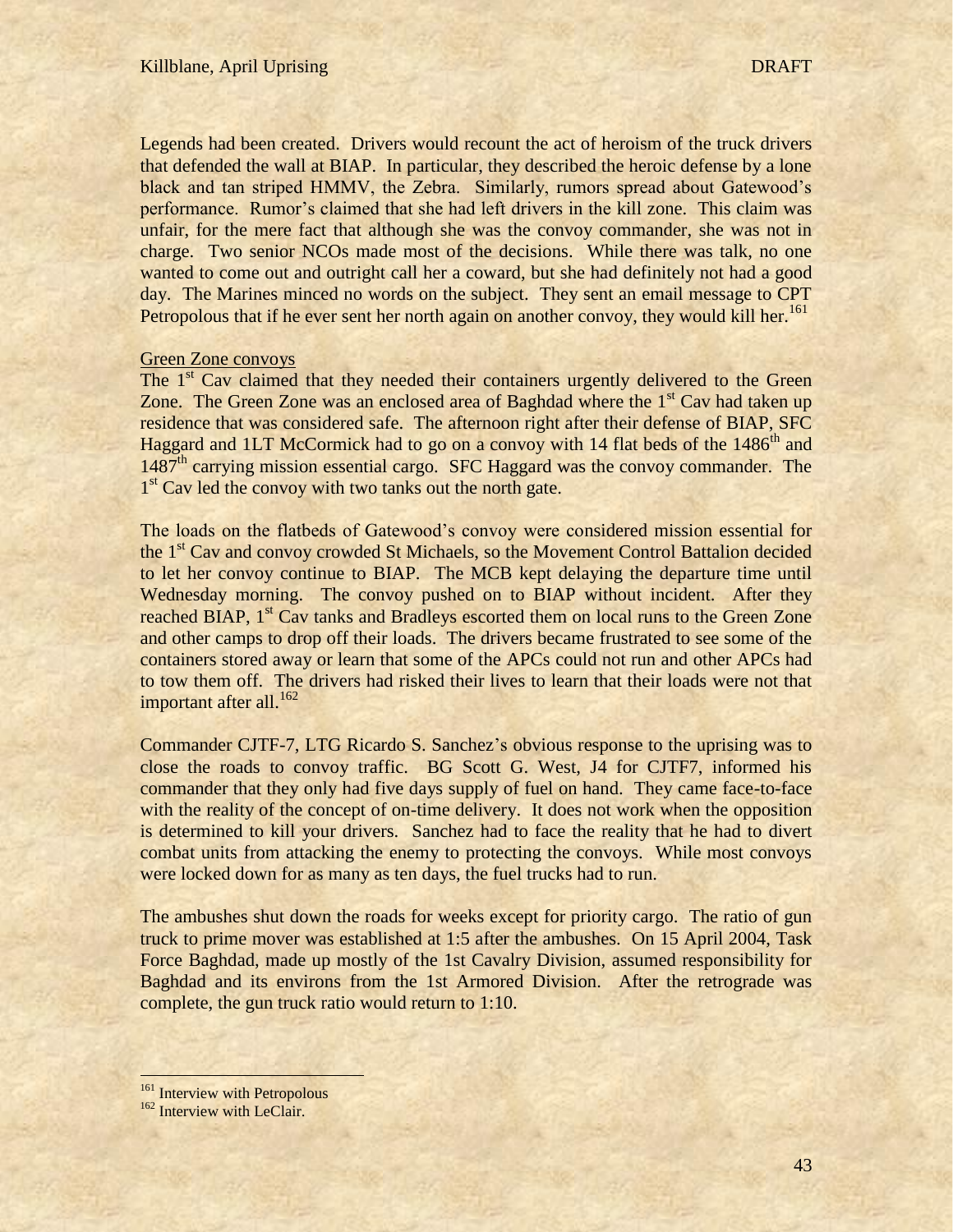On 17 April, a HET convoy of the  $1175<sup>th</sup>$  and  $2123<sup>rd</sup>$  Transportation Companies hauled Bradleys of the 2-37 Armor (Iron Dukes) and  $2<sup>nd</sup>$  Armored Cavalry Regiment, 1<sup>st</sup> Armored Division from Al Hut to Najaf for retrograde back to Kuwait. 1LT Robert Henderson II, a platoon leader in the 2123<sup>rd</sup>, rode in the lead HMMV. The convoy came upon an over-turned trailer near the city of Diwaniyah and slowed down to drive around it. The convoy then received small arms fire and RPGs from 50 or more insurgents in groups of two to three. Two rounds hit Henderson in the leg, one round severing his femoral artery. If not quickly clamped, his heart would rapidly pump enough blood out that major artery that he would die in a matter of minutes. Instead of being evacuated he insisted that the driver, SGT Cheney, turn his HMMV around and back the convoy out of the kill zone. One HET was already disabled in the initial engagement. Each of the tanks and Bradleys had a driver and TC riding in their vehicles. Henderson"s HMMV stood between the enemy and the convoy while the tanks fired up their engines, broke their chains and rolled off the trailers to engage the enemy. For the next hour they fought with the insurgents accounting for 30 enemy killed. The tankers lost two of their own.<sup>163</sup>

Henderson was evacuated to a field hospital but died from the loss of blood buying precious time for his comrades. 1LT Henderson's death became the talk among truck drivers as the example dedication to duty. When he had to choose between saving his own life or that of his Soldiers, he chose the latter. He was posthumously awarded the Purple Heart, Bronze Star and Kentucky Distinguished Service Medal.<sup>164</sup>

CPT Thomas Moore, of the  $1175<sup>th</sup>$ , emailed MG Marty Dempsey, Commander of the  $1<sup>st</sup>$ Armored Division telling him that "if it were not for the courage and actions under fire of the 2ACR and 2-37 soldiers that day, he is certain all his men would have been killed." He asked the commanding general if his Soldiers who were engaged in that fight could have the honor of wearing the 1<sup>st</sup> Armored Division combat patch. MG Dempsey replied he would be honored.<sup>165</sup>

This began a new tradition. Prior to OIF 2, units did not wear combat patches until they returned home and then only the patches of the units they were assigned to. The Army Regulations leave the option of what combat patch to wear up to the wearer. The only requirement is that they were either assigned or attached to the unit. Up until then, most veterans simply sewed on their right shoulder the patch they had worn on their left shoulder, after they returned home. During OIF 2, units started sporting combat patches while in theater.  $2<sup>nd</sup>$  Infantry Division and  $101<sup>st</sup>$  Airborne Division Soldiers reverse the direction their Indian or eagle faced so that the head on both patches faced forward. Truck units interpreted the vague guidance to include any unit that they supported. Keep in mind that many of the units proudly wore one patch at their home station but were assigned to commands that wore entirely different patches. From then on, nearly every truck driver wore two patches, the right one was often a combat division.

<sup>164</sup> In Memory.

<sup>&</sup>lt;sup>163</sup> Email from GOMO to GOMO (3) April 28, 2004 and "In Memory of 1LT Robert Henderson, II, 2123<sup>rd</sup> Transportation Company – Kentucky Army National Guard, KIA – Diwaniyah, Iraq – 17 APR 04,"<http://www.2113th.org/henderson.html>

<sup>&</sup>lt;sup>165</sup> GOMO email.